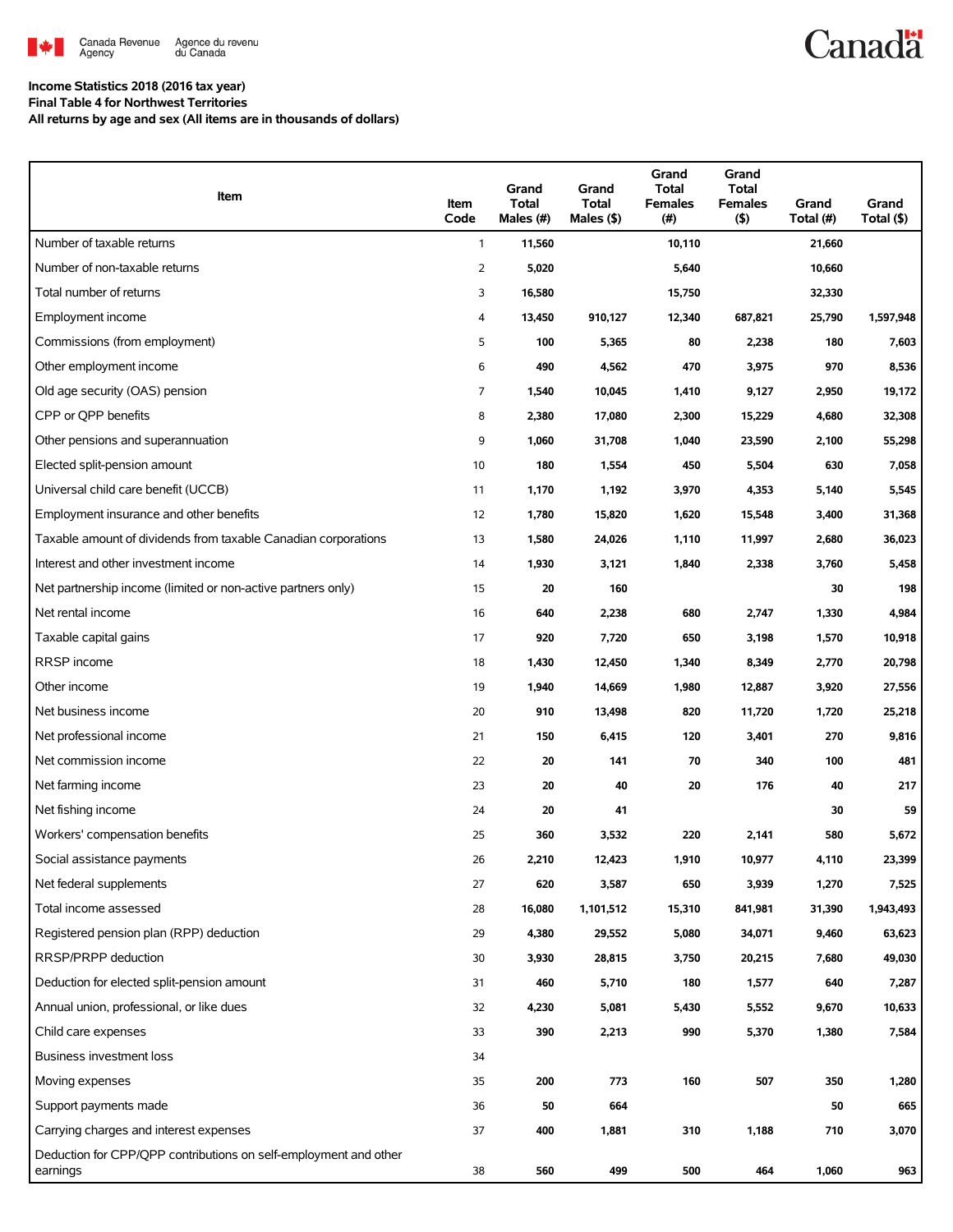

## **Income Statistics 2018 (2016 tax year) Final Table 4 for Northwest Territories**

**All returns by age and sex (All items are in thousands of dollars)**

| Item                                                                                          | Item<br>Code | Grand<br><b>Total</b><br>Males (#) | Grand<br><b>Total</b><br>Males (\$) | Grand<br>Total<br><b>Females</b><br>(# ) | Grand<br><b>Total</b><br><b>Females</b><br>$($ \$) | Grand<br>Total (#) | Grand<br>Total (\$) |
|-----------------------------------------------------------------------------------------------|--------------|------------------------------------|-------------------------------------|------------------------------------------|----------------------------------------------------|--------------------|---------------------|
| Deduction for provincial parental insurance plan (PPIP) premiums on<br>self-employment income | 39           |                                    |                                     |                                          |                                                    |                    |                     |
| Exploration and development expenses                                                          | 40           | 10                                 | 51                                  |                                          |                                                    | 20                 | 78                  |
| Other employment expenses                                                                     | 41           | 300                                | 1,081                               | 160                                      | 568                                                | 460                | 1,649               |
| Clergy residence deduction                                                                    | 42           | 30                                 | 370                                 |                                          |                                                    | 30                 | 441                 |
| Other deductions                                                                              | 43           | 510                                | 775                                 | 340                                      | 423                                                | 850                | 1,199               |
| Total deductions before adjustments                                                           | 44           | 8,770                              | 77,512                              | 8,870                                    | 70,139                                             | 17,640             | 147,651             |
| Social benefits repayment                                                                     | 45           | 530                                | 1,436                               | 210                                      | 605                                                | 740                | 2,041               |
| Net income                                                                                    | 46           | 16,040                             | 1,022,705                           | 15,290                                   | 771,391                                            | 31,330             | 1,794,096           |
| Canadian Forces personnel and police deduction                                                | 47           |                                    |                                     |                                          |                                                    |                    |                     |
| Security options deductions                                                                   | 48           |                                    |                                     |                                          |                                                    |                    |                     |
| Other payments deduction                                                                      | 49           | 2,660                              | 19,541                              | 2,290                                    | 17,056                                             | 4,950              | 36,597              |
| Non-capital losses of other years                                                             | 50           | 10                                 | 195                                 |                                          |                                                    | 20                 | 204                 |
| Net capital losses of other years                                                             | 51           | 190                                | 569                                 | 90                                       | 185                                                | 280                | 754                 |
| Capital gains deduction                                                                       | 52           | 20                                 | 1,673                               |                                          |                                                    | 20                 | 2,018               |
| Northern residents deductions                                                                 | 53           | 9,970                              | 70,953                              | 8,880                                    | 57,282                                             | 18,850             | 128,236             |
| Additional deductions                                                                         | 54           | 20                                 | 113                                 |                                          |                                                    | 20                 | 213                 |
| Farming/fishing losses of prior years                                                         | 55           |                                    |                                     |                                          |                                                    |                    |                     |
| Total deductions from net income                                                              | 56           | 11,980                             | 94,871                              | 10,600                                   | 75,276                                             | 22,580             | 170,147             |
| Taxable income assessed                                                                       | 57           | 15,500                             | 927,912                             | 14,940                                   | 696,211                                            | 30,440             | 1,624,123           |
| Basic personal amount                                                                         | 58           | 16,580                             | 189,865                             | 15,750                                   | 180,346                                            | 32,330             | 370,212             |
| Age amount                                                                                    | 59           | 1,430                              | 8,683                               | 1,390                                    | 8,595                                              | 2,820              | 17,277              |
| Spouse or common-law partner amount                                                           | 60           | 1,410                              | 11,832                              | 560                                      | 4,683                                              | 1,970              | 16,515              |
| Amount for an eligible dependant                                                              | 61           | 250                                | 2,707                               | 1,510                                    | 16,663                                             | 1,760              | 19,370              |
| Family caregiver amount for children under 18 years of age                                    | 62           | 50                                 | 109                                 | 50                                       | 117                                                | 100                | 226                 |
| Amount for infirm dependants age 18 or older                                                  | 63           |                                    |                                     |                                          |                                                    |                    |                     |
| CPP or QPP contributions through employment                                                   | 64           | 12,580                             | 24,012                              | 11,580                                   | 20,546                                             | 24,160             | 44,558              |
| CPP or QPP contributions on self-employment and other earnings                                | 65           | 560                                | 499                                 | 500                                      | 464                                                | 1,060              | 963                 |
| Employment insurance premiums                                                                 | 66           | 12,220                             | 8,726                               | 11,350                                   | 7,699                                              | 23,570             | 16,426              |
| PPIP premiums paid                                                                            | 67           |                                    |                                     |                                          |                                                    |                    |                     |
| PPIP premiums payable on employment income                                                    | 68           |                                    |                                     |                                          |                                                    |                    |                     |
| PPIP premiums payable on self-employment income                                               | 69           |                                    |                                     |                                          |                                                    |                    |                     |
| Volunteer firefighters' amount/search and rescue volunteers' amount                           | 70           | 150                                | 456                                 | 60                                       | 165                                                | 210                | 621                 |
| Canada employment amount                                                                      | 71           | 13,580                             | 15,396                              | 12,450                                   | 14,107                                             | 26,030             | 29,502              |
| Public transit amount                                                                         | 72           | 240                                | 92                                  | 330                                      | 118                                                | 570                | 210                 |
| Children's arts amount                                                                        | 73           | 280                                | 80                                  | 220                                      | 64                                                 | 510                | 143                 |
| Home accessibility expenses                                                                   | 74           |                                    |                                     |                                          |                                                    | 10                 | 52                  |
| Home buyers' amount                                                                           | 75           | 140                                | 620                                 | 110                                      | 478                                                | 250                | 1,098               |
| Pension income amount                                                                         | 76           | 1,180                              | 2,272                               | 1,330                                    | 2,568                                              | 2,520              | 4,840               |

## **Canadä**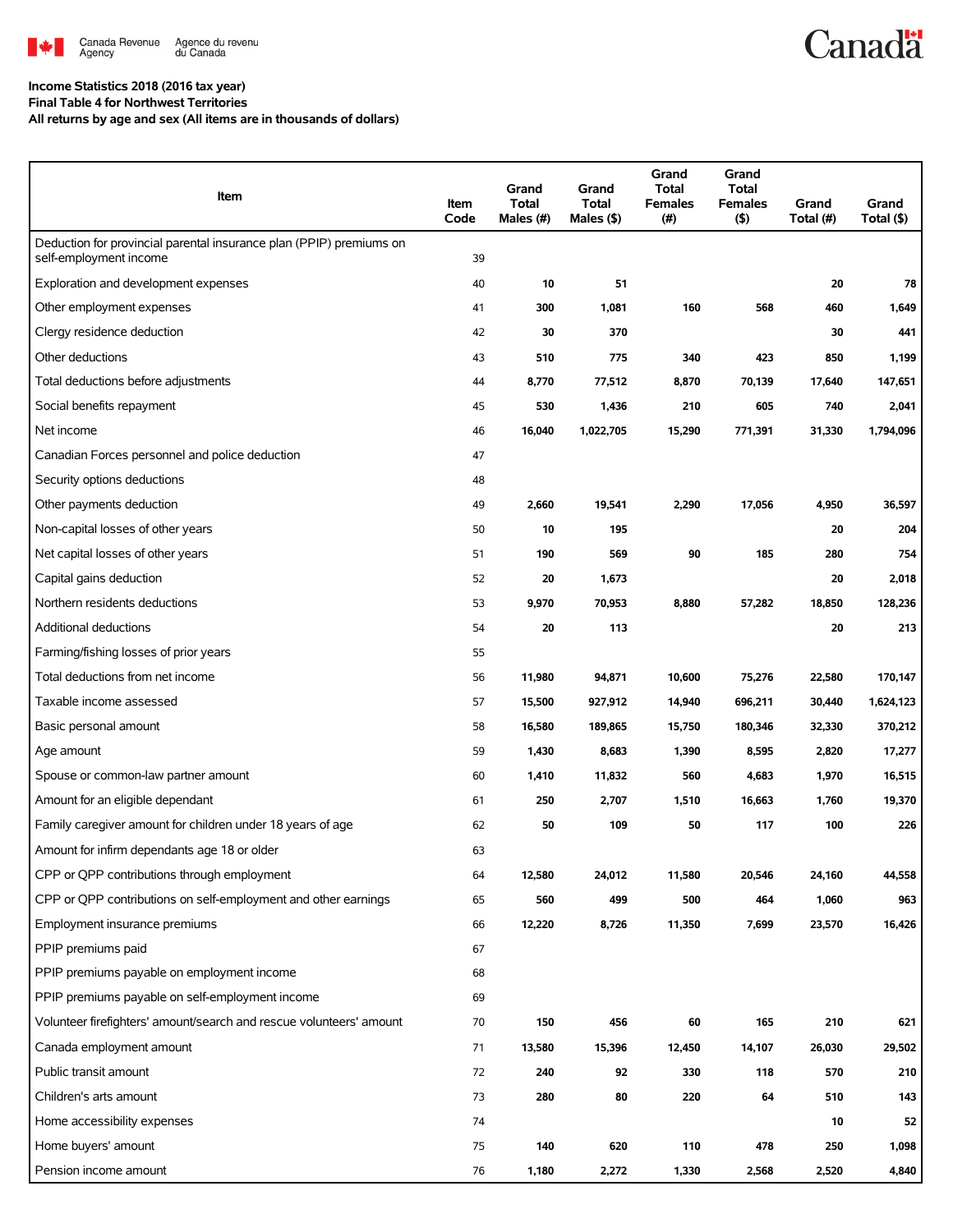

# **Canadä**

## **Income Statistics 2018 (2016 tax year) Final Table 4 for Northwest Territories**

**All returns by age and sex (All items are in thousands of dollars)**

| Item                                                              | Item<br>Code | Grand<br>Total<br>Males (#) | Grand<br><b>Total</b><br>Males (\$) | Grand<br><b>Total</b><br><b>Females</b><br>(#) | Grand<br><b>Total</b><br><b>Females</b><br>(5) | Grand<br>Total (#) | Grand<br>Total (\$) |
|-------------------------------------------------------------------|--------------|-----------------------------|-------------------------------------|------------------------------------------------|------------------------------------------------|--------------------|---------------------|
| Caregiver amount                                                  | 77           | 50                          | 292                                 | 50                                             | 260                                            | 100                | 552                 |
| Disability amount                                                 | 78           | 290                         | 2,359                               | 260                                            | 2,084                                          | 550                | 4,443               |
| Disability amount transferred from a dependant                    | 79           | 110                         | 1,181                               | 140                                            | 1,541                                          | 250                | 2,723               |
| Interest paid on student loans                                    | 80           | 290                         | 218                                 | 410                                            | 258                                            | 700                | 475                 |
| Tuition, education, and textbook amounts                          | 81           | 990                         | 6,650                               | 1,470                                          | 8,706                                          | 2,450              | 15,356              |
| Tuition, education, and textbook amounts transferred from a child | 82           | 160                         | 791                                 | 110                                            | 539                                            | 270                | 1,331               |
| Amounts transferred from spouse or common-law partner             | 83           | 360                         | 2,001                               | 240                                            | 1,345                                          | 600                | 3,346               |
| Medical expenses                                                  | 84           | 390                         | 882                                 | 640                                            | 1,542                                          | 1,020              | 2,424               |
| Total tax credits on personal amounts                             | 85           | 16,580                      | 41,968                              | 15,750                                         | 40,944                                         | 32,330             | 82,912              |
| Allowable charitable donations and government gifts               | 86           | 2,020                       | 3,791                               | 2,180                                          | 2,929                                          | 4,210              | 6,719               |
| Eligible cultural and ecological gifts                            | 87           |                             |                                     |                                                |                                                |                    |                     |
| Total tax credit on donations and gifts                           | 88           | 2,000                       | 1,082                               | 2,170                                          | 812                                            | 4,170              | 1,894               |
| Total federal non-refundable tax credits                          | 89           | 16,580                      | 43,050                              | 15,750                                         | 41,755                                         | 32,330             | 84,805              |
| Federal dividend tax credit                                       | 90           | 1,530                       | 2,936                               | 1,060                                          | 1,458                                          | 2,590              | 4,394               |
| Minimum tax carryover                                             | 91           | 10                          | 19                                  |                                                |                                                | 10                 | 29                  |
| Basic federal tax                                                 | 92           | 11,350                      | 137,111                             | 10,000                                         | 87,766                                         | 21,360             | 224,877             |
| Federal foreign tax credit                                        | 93           | 560                         | 277                                 | 350                                            | 89                                             | 920                | 365                 |
| Federal political contribution tax credit                         | 94           | 120                         | 29                                  | 90                                             | 16                                             | 200                | 46                  |
| Investment tax credit                                             | 95           |                             |                                     |                                                |                                                |                    |                     |
| Labour-sponsored funds tax credit (federally registered)          | 96           |                             |                                     |                                                |                                                |                    |                     |
| Labour-sponsored funds tax credit (provincially registered)       | 97           |                             |                                     |                                                |                                                |                    |                     |
| Alternative minimum tax payable                                   | 98           | 10                          | 78                                  |                                                |                                                | 20                 | 94                  |
| Net federal tax                                                   | 99           | 11,340                      | 136,815                             | 9,990                                          | 87,655                                         | 21,330             | 224,471             |
| CPP contributions on self-employment                              | 100          | 560                         | 998                                 | 500                                            | 927                                            | 1,060              | 1,926               |
| Social Benefits repayment                                         | 101          | 530                         | 1,436                               | 210                                            | 605                                            | 740                | 2,041               |
| Working income tax benefit (WITB)                                 | 102          | 1,240                       | 884                                 | 990                                            | 786                                            | 2,220              | 1,670               |
| Children's fitness tax credit                                     | 103          | 870                         | 74                                  | 750                                            | 59                                             | 1,620              | 132                 |
| Eligible educator school supply tax credit                        | 104          | 10                          | 1                                   | 50                                             | 4                                              | 60                 | 5                   |
| Net provincial or territorial tax                                 | 105          | 10,980                      | 58,802                              | 9,660                                          | 36,972                                         | 20,640             | 95.774              |
| Total tax payable                                                 | 106          | 11.560                      | 198,052                             | 10.110                                         | 126.163                                        | 21.660             | 324,215             |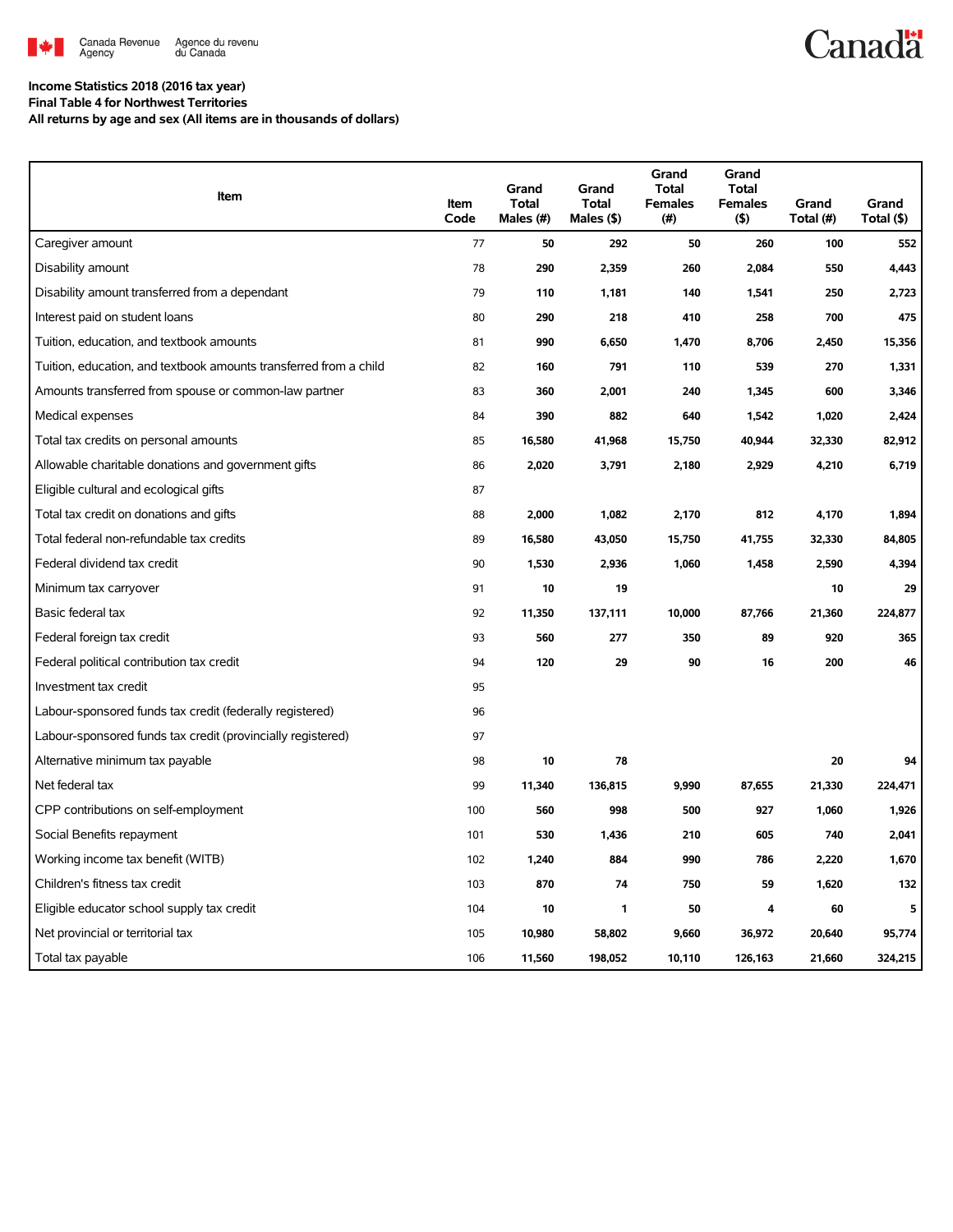| Item                                                                                          | Item<br>Code   | Age<br>Group:<br>Under 20<br>Males (#) | Age<br>Group:<br>Under 20<br>Males (\$) | Age<br>Group:<br>Under 20<br>Females (#) | Age<br>Group:<br>Under 20<br>Females (\$) |
|-----------------------------------------------------------------------------------------------|----------------|----------------------------------------|-----------------------------------------|------------------------------------------|-------------------------------------------|
| Number of taxable returns                                                                     | $\mathbf{1}$   | 170                                    |                                         | 110                                      |                                           |
| Number of non-taxable returns                                                                 | $\overline{2}$ | 660                                    |                                         | 760                                      |                                           |
| Total number of returns                                                                       | 3              | 830                                    |                                         | 880                                      |                                           |
| Employment income                                                                             | 4              | 710                                    | 7,352                                   | 730                                      | 5,787                                     |
| Commissions (from employment)                                                                 | 5              |                                        |                                         |                                          |                                           |
| Other employment income                                                                       | 6              |                                        |                                         | 20                                       | 20                                        |
| Old age security (OAS) pension                                                                | $\overline{7}$ |                                        |                                         |                                          |                                           |
| CPP or QPP benefits                                                                           | 8              | 40                                     | 113                                     | 60                                       | 173                                       |
| Other pensions and superannuation                                                             | 9              |                                        |                                         |                                          |                                           |
| Elected split-pension amount                                                                  | 10             |                                        |                                         |                                          |                                           |
| Universal child care benefit (UCCB)                                                           | 11             |                                        |                                         | 30                                       | 29                                        |
| Employment insurance and other benefits                                                       | 12             | 20                                     | 91                                      |                                          |                                           |
| Taxable amount of dividends from taxable Canadian corporations                                | 13             |                                        |                                         |                                          |                                           |
| Interest and other investment income                                                          | 14             |                                        |                                         |                                          |                                           |
| Net partnership income (limited or non-active partners only)                                  | 15             |                                        |                                         |                                          |                                           |
| Net rental income                                                                             | 16             |                                        |                                         |                                          |                                           |
| Taxable capital gains                                                                         | 17             |                                        |                                         |                                          |                                           |
| RRSP income                                                                                   | 18             |                                        |                                         |                                          |                                           |
| Other income                                                                                  | 19             | 80                                     | 393                                     |                                          |                                           |
| Net business income                                                                           | 20             |                                        |                                         |                                          |                                           |
| Net professional income                                                                       | 21             |                                        |                                         |                                          |                                           |
| Net commission income                                                                         | 22             |                                        |                                         |                                          |                                           |
| Net farming income                                                                            | 23             |                                        |                                         |                                          |                                           |
| Net fishing income                                                                            | 24             |                                        |                                         |                                          |                                           |
| Workers' compensation benefits                                                                | 25             |                                        |                                         |                                          |                                           |
| Social assistance payments                                                                    | 26             |                                        |                                         |                                          |                                           |
| Net federal supplements                                                                       | 27             |                                        |                                         |                                          |                                           |
| Total income assessed                                                                         | 28             | 760                                    | 8,392                                   | 800                                      | 6,821                                     |
| Registered pension plan (RPP) deduction                                                       | 29             |                                        |                                         |                                          |                                           |
| RRSP/PRPP deduction                                                                           | 30             | 10                                     | 46                                      |                                          |                                           |
| Deduction for elected split-pension amount                                                    | 31             |                                        |                                         |                                          |                                           |
| Annual union, professional, or like dues                                                      | 32             |                                        |                                         |                                          |                                           |
| Child care expenses                                                                           | 33             |                                        |                                         |                                          |                                           |
| Business investment loss                                                                      | 34             |                                        |                                         |                                          |                                           |
| Moving expenses                                                                               | 35             |                                        |                                         |                                          |                                           |
| Support payments made                                                                         | 36             |                                        |                                         |                                          |                                           |
| Carrying charges and interest expenses                                                        | 37             |                                        |                                         |                                          |                                           |
| Deduction for CPP/QPP contributions on self-employment and other earnings                     | 38             |                                        |                                         |                                          |                                           |
| Deduction for provincial parental insurance plan (PPIP) premiums on self-employment<br>income | 39             |                                        |                                         |                                          |                                           |
| Exploration and development expenses                                                          | 40             |                                        |                                         |                                          |                                           |
| Other employment expenses                                                                     | 41             |                                        |                                         |                                          |                                           |
| Clergy residence deduction                                                                    | 42             |                                        |                                         |                                          |                                           |
| Other deductions                                                                              | 43             |                                        |                                         |                                          |                                           |
| Total deductions before adjustments                                                           | 44             | 160                                    | 97                                      | 140                                      | 74                                        |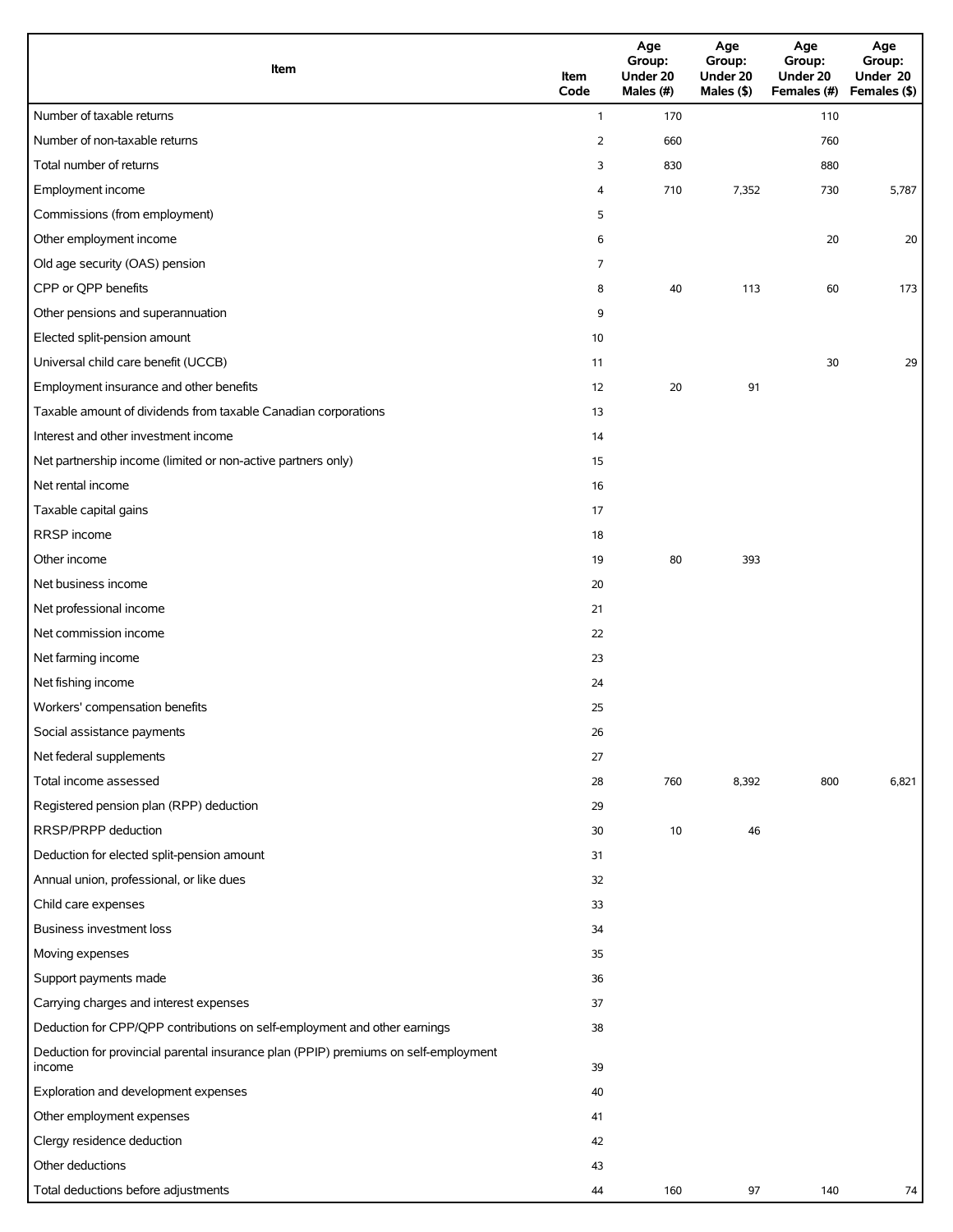| Item                                                                | <b>Item Code</b> | Under 20<br>Males (#) | Under 20<br>Males (\$) | Age Group: Age Group: Age Group: Age Group:<br>Under 20<br>Females (#) | Under 20<br>Females (\$) |
|---------------------------------------------------------------------|------------------|-----------------------|------------------------|------------------------------------------------------------------------|--------------------------|
| Social benefits repayment                                           | 45               |                       |                        |                                                                        |                          |
| Net income                                                          | 46               | 760                   | 8,295                  | 800                                                                    | 6,747                    |
| Canadian Forces personnel and police deduction                      | 47               |                       |                        |                                                                        |                          |
| Security options deductions                                         | 48               |                       |                        |                                                                        |                          |
| Other payments deduction                                            | 49               | 40                    | 104                    |                                                                        |                          |
| Non-capital losses of other years                                   | 50               |                       |                        |                                                                        |                          |
| Net capital losses of other years                                   | 51               |                       |                        |                                                                        |                          |
| Capital gains deduction                                             | 52               |                       |                        |                                                                        |                          |
| Northern residents deductions                                       | 53               | 150                   | 414                    | 110                                                                    | 274                      |
| <b>Additional deductions</b>                                        | 54               |                       |                        |                                                                        |                          |
| Farming/fishing losses of prior years                               | 55               |                       |                        |                                                                        |                          |
| Total deductions from net income                                    | 56               | 180                   | 518                    | 150                                                                    | 411                      |
| Taxable income assessed                                             | 57               | 750                   | 7,777                  | 790                                                                    | 6,337                    |
| Basic personal amount                                               | 58               | 830                   | 9,550                  | 880                                                                    | 10,030                   |
| Age amount                                                          | 59               |                       |                        |                                                                        |                          |
| Spouse or common-law partner amount                                 | 60               |                       |                        |                                                                        |                          |
| Amount for an eligible dependant                                    | 61               |                       |                        |                                                                        |                          |
| Family caregiver amount for children under 18 years of age          | 62               |                       |                        |                                                                        |                          |
| Amount for infirm dependants age 18 or older                        | 63               |                       |                        |                                                                        |                          |
| CPP or QPP contributions through employment                         | 64               | 340                   | 191                    | 330                                                                    | 130                      |
| CPP or QPP contributions on self-employment and other earnings      | 65               |                       |                        |                                                                        |                          |
| Employment insurance premiums                                       | 66               | 580                   | 131                    | 570                                                                    | 104                      |
| PPIP premiums paid                                                  | 67               |                       |                        |                                                                        |                          |
| PPIP premiums payable on employment income                          | 68               |                       |                        |                                                                        |                          |
| PPIP premiums payable on self-employment income                     | 69               |                       |                        |                                                                        |                          |
| Volunteer firefighters' amount/search and rescue volunteers' amount | 70               |                       |                        |                                                                        |                          |
| Canada employment amount                                            | 71               | 720                   | 790                    | 730                                                                    | 798                      |
| Public transit amount                                               | 72               | 20                    | 4                      | 30                                                                     | 6                        |
| Children's arts amount                                              | 73               |                       |                        |                                                                        |                          |
| Home accessibility expenses                                         | 74               |                       |                        |                                                                        |                          |
| Home buyers' amount                                                 | 75               |                       |                        |                                                                        |                          |
| Pension income amount                                               | 76               |                       |                        |                                                                        |                          |
| Caregiver amount                                                    | 77               |                       |                        |                                                                        |                          |
| Disability amount                                                   | 78               |                       |                        |                                                                        |                          |
| Disability amount transferred from a dependant                      | 79               |                       |                        |                                                                        |                          |
| Interest paid on student loans                                      | 80               |                       |                        |                                                                        |                          |
| Tuition, education, and textbook amounts                            | 81               | 50                    | 241                    | 60                                                                     | 264                      |
| Tuition, education, and textbook amounts transferred from a child   | 82               |                       |                        |                                                                        |                          |
| Amounts transferred from spouse or common-law partner               | 83               |                       |                        |                                                                        |                          |
| Medical expenses                                                    | 84               |                       |                        |                                                                        |                          |
| Total tax credits on personal amounts                               | 85               | 830                   | 1,654                  | 880                                                                    | 1,743                    |
| Allowable charitable donations and government gifts                 | 86               |                       |                        |                                                                        |                          |
| Eligible cultural and ecological gifts                              | 87               |                       |                        |                                                                        |                          |
| Total tax credit on donations and gifts                             | 88               |                       |                        |                                                                        |                          |
| Total federal non-refundable tax credits                            | 89               | 830                   | 1,654                  | 880                                                                    | 1,743                    |
|                                                                     |                  |                       |                        |                                                                        |                          |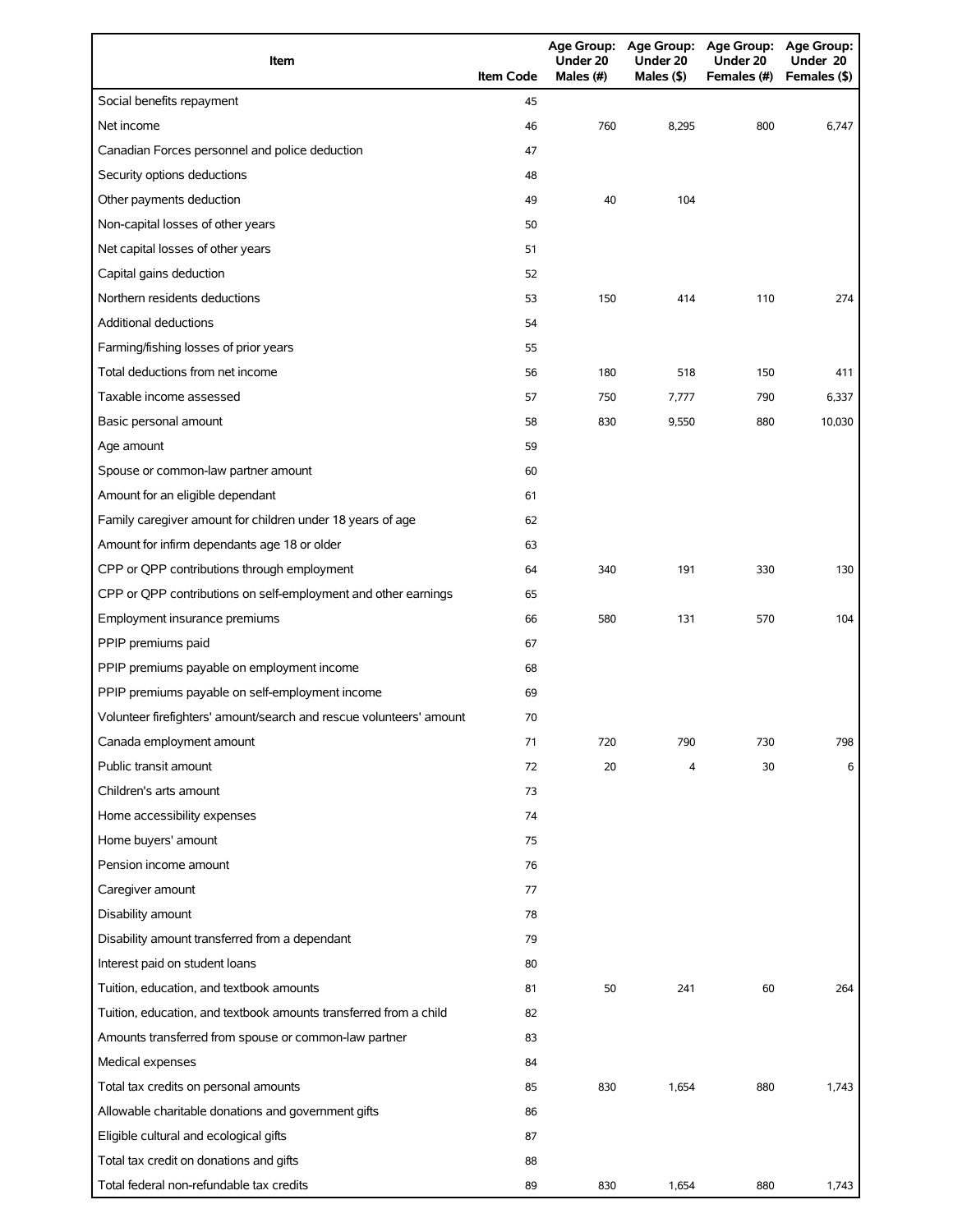| Item                                                        | <b>Item Code</b> | Under 20<br>Males (#) | Age Group: Age Group:<br>Under 20<br>Males $($ \$ $)$ | <b>Age Group:</b><br>Under 20<br>Females (#) | <b>Age Group:</b><br>Under 20<br>Females (\$) |
|-------------------------------------------------------------|------------------|-----------------------|-------------------------------------------------------|----------------------------------------------|-----------------------------------------------|
| Federal dividend tax credit                                 | 90               |                       |                                                       |                                              |                                               |
| Minimum tax carryover                                       | 91               |                       |                                                       |                                              |                                               |
| Basic federal tax                                           | 92               | 170                   | 308                                                   |                                              |                                               |
| Federal foreign tax credit                                  | 93               |                       |                                                       |                                              |                                               |
| Federal political contribution tax credit                   | 94               |                       |                                                       |                                              |                                               |
| Investment tax credit                                       | 95               |                       |                                                       |                                              |                                               |
| Labour-sponsored funds tax credit (federally registered)    | 96               |                       |                                                       |                                              |                                               |
| Labour-sponsored funds tax credit (provincially registered) | 97               |                       |                                                       |                                              |                                               |
| Alternative minimum tax payable                             | 98               |                       |                                                       |                                              |                                               |
| Net federal tax                                             | 99               | 170                   | 308                                                   |                                              |                                               |
| CPP contributions on self-employment                        | 100              |                       |                                                       |                                              |                                               |
| Social Benefits repayment                                   | 101              |                       |                                                       |                                              |                                               |
| Working income tax benefit (WITB)                           | 102              | 60                    | 44                                                    | 70                                           | 40                                            |
| Children's fitness tax credit                               | 103              |                       |                                                       |                                              |                                               |
| Eligible educator school supply tax credit                  | 104              |                       |                                                       |                                              |                                               |
| Net provincial or territorial tax                           | 105              | 140                   | 112                                                   |                                              |                                               |
| Total tax payable                                           | 106              | 170                   | 420                                                   |                                              |                                               |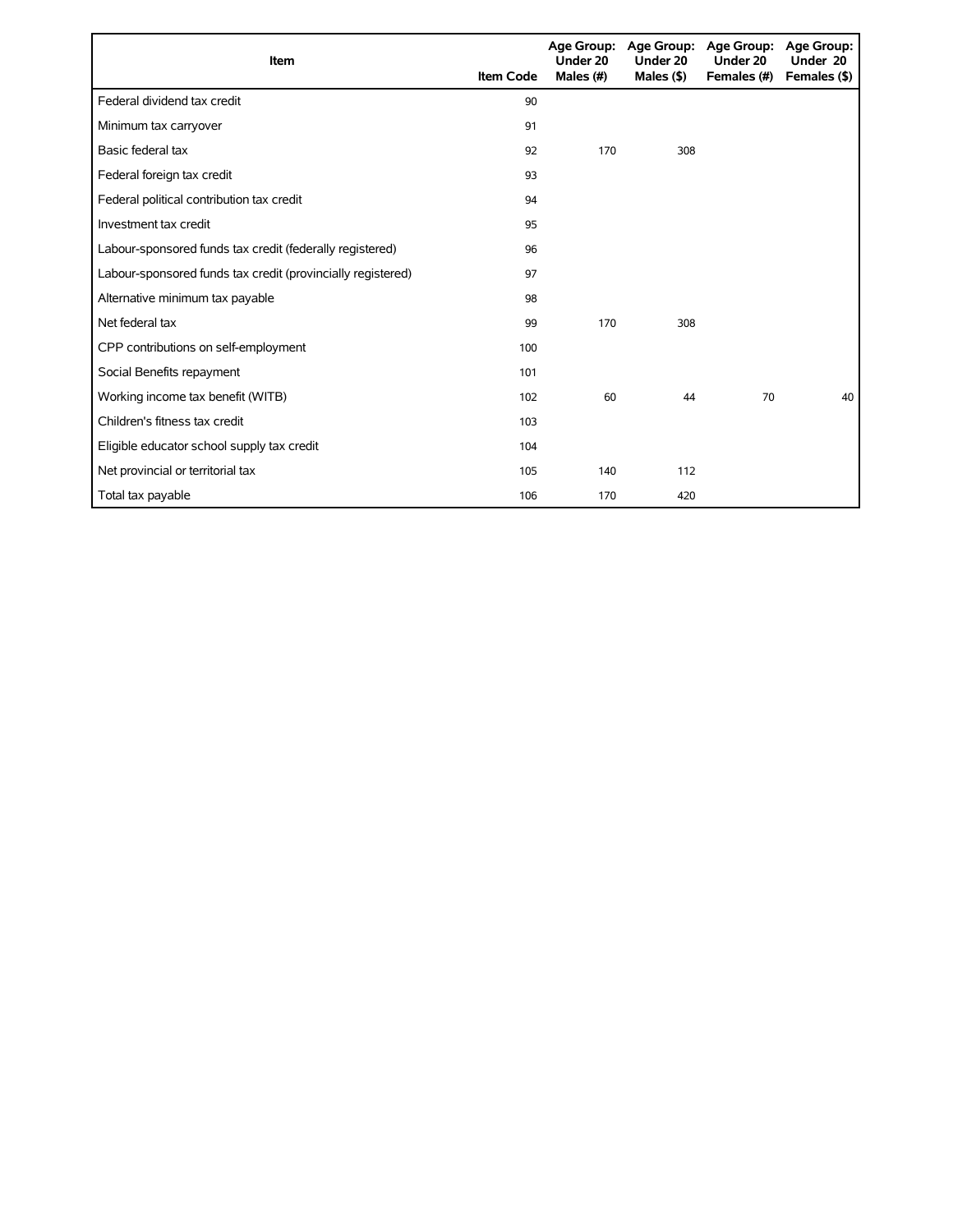| Item                                                                                          | Item<br>Code   | Age<br>Group:<br>20 to 24<br>Males (#) | Age<br>Group:<br>20 to 24<br>Males (\$) | Age<br>Group:<br>20 to 24<br>Females (#) | Age<br>Group:<br>20 to 24<br>Females (\$) |
|-----------------------------------------------------------------------------------------------|----------------|----------------------------------------|-----------------------------------------|------------------------------------------|-------------------------------------------|
| Number of taxable returns                                                                     | $\mathbf{1}$   | 810                                    |                                         | 580                                      |                                           |
| Number of non-taxable returns                                                                 | $\overline{2}$ | 870                                    |                                         | 920                                      |                                           |
| Total number of returns                                                                       | 3              | 1,680                                  |                                         | 1,500                                    |                                           |
| Employment income                                                                             | 4              | 1,460                                  | 41,480                                  | 1,230                                    | 29,149                                    |
| Commissions (from employment)                                                                 | 5              | 10                                     | 73                                      | 20                                       | 169                                       |
| Other employment income                                                                       | 6              | 30                                     | 170                                     | 50                                       | 131                                       |
| Old age security (OAS) pension                                                                | 7              |                                        |                                         |                                          |                                           |
| CPP or QPP benefits                                                                           | 8              | 20                                     | 60                                      | 20                                       | 57                                        |
| Other pensions and superannuation                                                             | 9              |                                        |                                         |                                          |                                           |
| Elected split-pension amount                                                                  | 10             |                                        |                                         |                                          |                                           |
| Universal child care benefit (UCCB)                                                           | 11             |                                        |                                         | 270                                      | 319                                       |
| Employment insurance and other benefits                                                       | 12             | 170                                    | 1,178                                   | 130                                      | 1,113                                     |
| Taxable amount of dividends from taxable Canadian corporations                                | 13             | 60                                     | 559                                     | 30                                       | 74                                        |
| Interest and other investment income                                                          | 14             | 80                                     | 14                                      | 60                                       | 16                                        |
| Net partnership income (limited or non-active partners only)                                  | 15             |                                        |                                         |                                          |                                           |
| Net rental income                                                                             | 16             |                                        |                                         |                                          |                                           |
| Taxable capital gains                                                                         | 17             | 50                                     | 33                                      | 10                                       | $\mathbf{1}$                              |
| RRSP income                                                                                   | 18             | 30                                     | 46                                      | 20                                       | 29                                        |
| Other income                                                                                  | 19             | 200                                    | 779                                     | 230                                      | 992                                       |
| Net business income                                                                           | 20             |                                        |                                         | 30                                       | 190                                       |
| Net professional income                                                                       | 21             |                                        |                                         |                                          |                                           |
| Net commission income                                                                         | 22             |                                        |                                         |                                          |                                           |
| Net farming income                                                                            | 23             |                                        |                                         |                                          |                                           |
| Net fishing income                                                                            | 24             |                                        |                                         |                                          |                                           |
| Workers' compensation benefits                                                                | 25             | 20                                     | 96                                      |                                          |                                           |
| Social assistance payments                                                                    | 26             |                                        |                                         |                                          |                                           |
| Net federal supplements                                                                       | 27             |                                        |                                         |                                          |                                           |
| Total income assessed                                                                         | 28             | 1,590                                  | 46,233                                  | 1,430                                    | 33,808                                    |
| Registered pension plan (RPP) deduction                                                       | 29             | 130                                    | 319                                     | 150                                      | 411                                       |
| RRSP/PRPP deduction                                                                           | 30             |                                        |                                         | 100                                      | 284                                       |
| Deduction for elected split-pension amount                                                    | 31             |                                        |                                         |                                          |                                           |
| Annual union, professional, or like dues                                                      | 32             | 330                                    | 157                                     | 390                                      | 158                                       |
| Child care expenses                                                                           | 33             |                                        |                                         | 30                                       | 97                                        |
| Business investment loss                                                                      | 34             |                                        |                                         |                                          |                                           |
| Moving expenses                                                                               | 35             | 40                                     | 87                                      | 20                                       | 32                                        |
| Support payments made                                                                         | 36             |                                        |                                         |                                          |                                           |
| Carrying charges and interest expenses                                                        | 37             |                                        |                                         |                                          |                                           |
| Deduction for CPP/QPP contributions on self-employment and other earnings                     | 38             |                                        |                                         |                                          |                                           |
| Deduction for provincial parental insurance plan (PPIP) premiums on self-employment<br>income | 39             |                                        |                                         |                                          |                                           |
| Exploration and development expenses                                                          | 40             |                                        |                                         |                                          |                                           |
| Other employment expenses                                                                     | 41             |                                        |                                         |                                          |                                           |
| Clergy residence deduction                                                                    | 42             |                                        |                                         |                                          |                                           |
| Other deductions                                                                              | 43             |                                        |                                         | 20                                       | 14                                        |
| Total deductions before adjustments                                                           | 44             | 530                                    | 1,039                                   | 520                                      | 1,011                                     |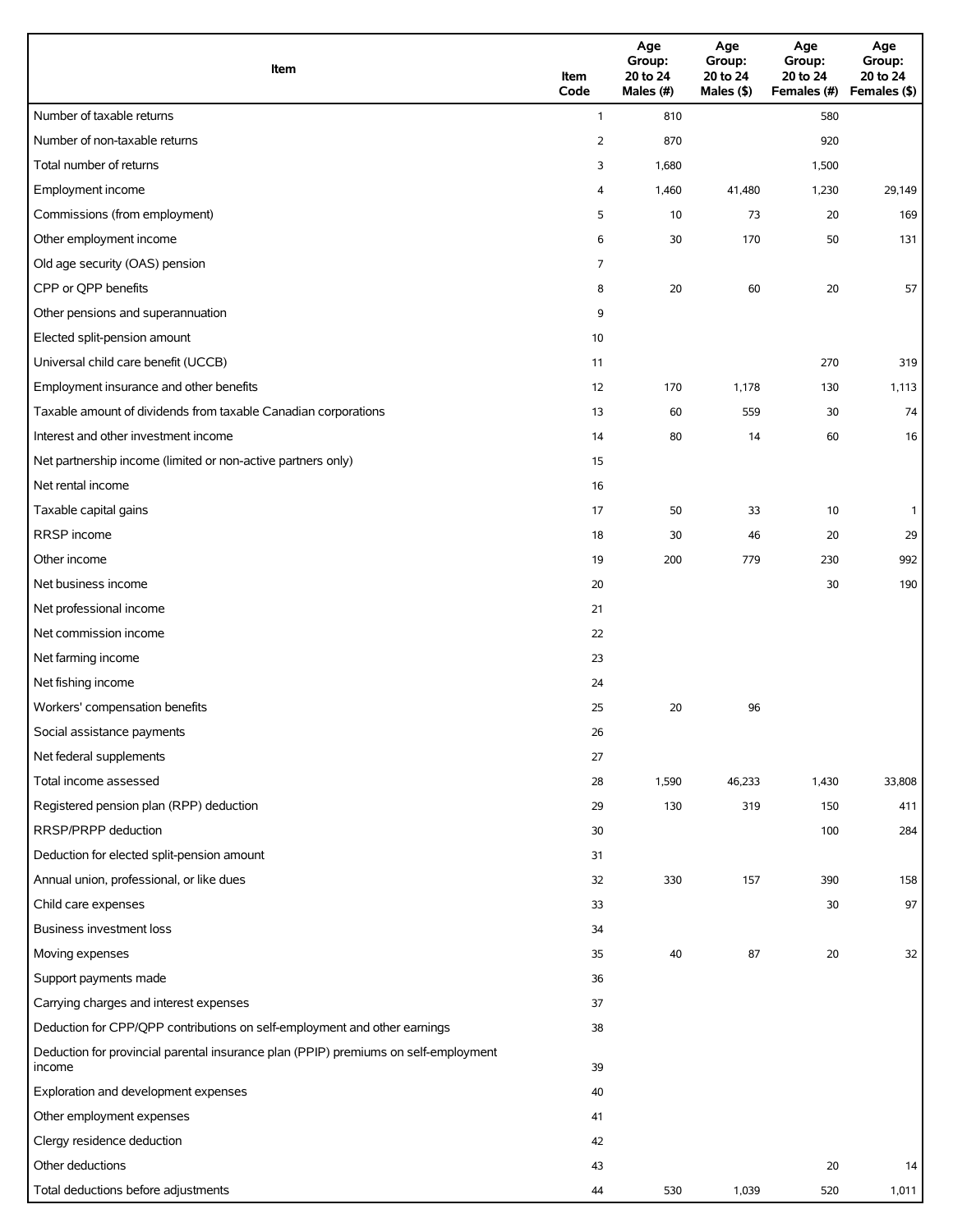| Item                                                                | <b>Item Code</b> | <b>Age Group:</b><br>20 to 24<br>Males (#) | <b>Age Group:</b><br>20 to 24<br>Males (\$) | <b>Age Group:</b><br>20 to 24<br>Females (#) | Age Group:<br>20 to 24<br>Females (\$) |
|---------------------------------------------------------------------|------------------|--------------------------------------------|---------------------------------------------|----------------------------------------------|----------------------------------------|
| Social benefits repayment                                           | 45               |                                            |                                             |                                              |                                        |
| Net income                                                          | 46               | 1,590                                      | 45,186                                      | 1,430                                        | 32,799                                 |
| Canadian Forces personnel and police deduction                      | 47               |                                            |                                             |                                              |                                        |
| Security options deductions                                         | 48               |                                            |                                             |                                              |                                        |
| Other payments deduction                                            | 49               | 300                                        | 1,668                                       |                                              |                                        |
| Non-capital losses of other years                                   | 50               |                                            |                                             |                                              |                                        |
| Net capital losses of other years                                   | 51               |                                            |                                             |                                              |                                        |
| Capital gains deduction                                             | 52               |                                            |                                             |                                              |                                        |
| Northern residents deductions                                       | 53               | 580                                        | 2,490                                       | 530                                          | 2,141                                  |
| <b>Additional deductions</b>                                        | 54               |                                            |                                             |                                              |                                        |
| Farming/fishing losses of prior years                               | 55               |                                            |                                             |                                              |                                        |
| Total deductions from net income                                    | 56               | 850                                        | 4,158                                       | 760                                          | 3,624                                  |
| Taxable income assessed                                             | 57               | 1,490                                      | 41,030                                      | 1,360                                        | 29,181                                 |
| Basic personal amount                                               | 58               | 1,680                                      | 19,211                                      | 1,500                                        | 17,127                                 |
| Age amount                                                          | 59               |                                            |                                             |                                              |                                        |
| Spouse or common-law partner amount                                 | 60               | 60                                         | 562                                         | 30                                           | 255                                    |
| Amount for an eligible dependant                                    | 61               |                                            |                                             | 160                                          | 1,846                                  |
| Family caregiver amount for children under 18 years of age          | 62               |                                            |                                             |                                              |                                        |
| Amount for infirm dependants age 18 or older                        | 63               |                                            |                                             |                                              |                                        |
| CPP or QPP contributions through employment                         | 64               | 1,410                                      | 1,627                                       | 1,190                                        | 1,184                                  |
| CPP or QPP contributions on self-employment and other earnings      | 65               |                                            |                                             |                                              |                                        |
| Employment insurance premiums                                       | 66               | 1,340                                      | 659                                         | 1,110                                        | 491                                    |
| PPIP premiums paid                                                  | 67               |                                            |                                             |                                              |                                        |
| PPIP premiums payable on employment income                          | 68               |                                            |                                             |                                              |                                        |
| PPIP premiums payable on self-employment income                     | 69               |                                            |                                             |                                              |                                        |
| Volunteer firefighters' amount/search and rescue volunteers' amount | 70               |                                            |                                             |                                              |                                        |
| Canada employment amount                                            | 71               | 1,470                                      | 1,648                                       | 1,240                                        | 1,393                                  |
| Public transit amount                                               | 72               | 50                                         | 16                                          | 80                                           | 21                                     |
| Children's arts amount                                              | 73               |                                            |                                             |                                              |                                        |
| Home accessibility expenses                                         | 74               |                                            |                                             |                                              |                                        |
| Home buyers' amount                                                 | 75               |                                            |                                             |                                              |                                        |
| Pension income amount                                               | 76               |                                            |                                             |                                              |                                        |
| Caregiver amount                                                    | 77               |                                            |                                             |                                              |                                        |
| Disability amount                                                   | 78               | 20                                         | 168                                         |                                              |                                        |
| Disability amount transferred from a dependant                      | 79               |                                            |                                             |                                              |                                        |
| Interest paid on student loans                                      | 80               | 20                                         | 11                                          | 30                                           | 17                                     |
| Tuition, education, and textbook amounts                            | 81               | 320                                        | 2,488                                       | 360                                          | 2,458                                  |
| Tuition, education, and textbook amounts transferred from a child   | 82               |                                            |                                             |                                              |                                        |
| Amounts transferred from spouse or common-law partner               | 83               |                                            |                                             |                                              |                                        |
| Medical expenses                                                    | 84               | 20                                         | 32                                          | 20                                           | 18                                     |
| Total tax credits on personal amounts                               | 85               | 1,680                                      | 3,975                                       | 1,500                                        | 3,744                                  |
| Allowable charitable donations and government gifts                 | 86               |                                            |                                             | 60                                           | 12                                     |
| Eligible cultural and ecological gifts                              | 87               |                                            |                                             |                                              |                                        |
| Total tax credit on donations and gifts                             | 88               |                                            |                                             | 50                                           | 3                                      |
| Total federal non-refundable tax credits                            | 89               | 1,680                                      | 3,981                                       | 1,500                                        | 3,748                                  |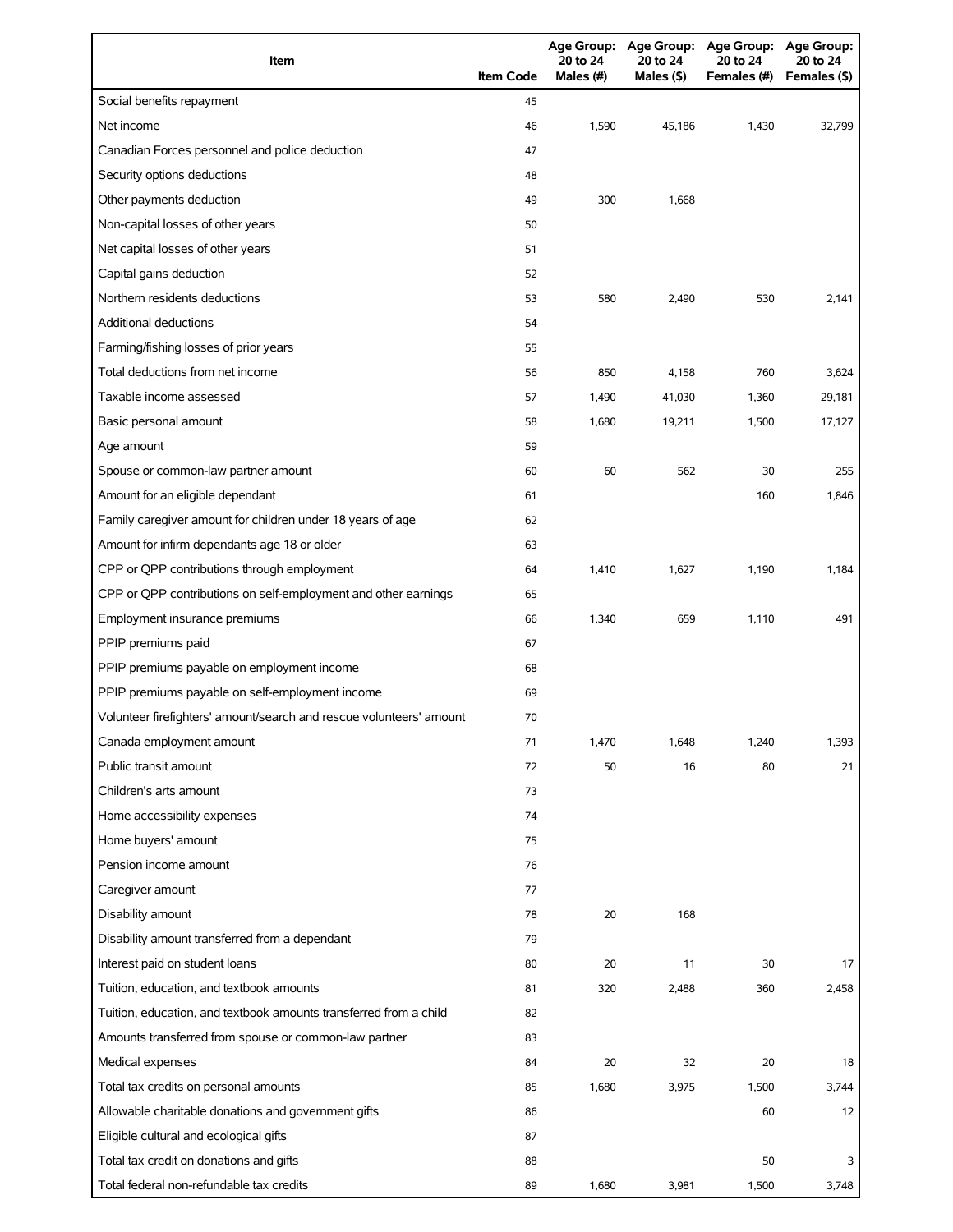| Item                                                        | <b>Item Code</b> | 20 to 24<br>Males (#) | Age Group: Age Group:<br>20 to 24<br>Males $($ \$ $)$ | <b>Age Group:</b><br>20 to 24<br>Females (#) | <b>Age Group:</b><br>20 to 24<br>Females (\$) |
|-------------------------------------------------------------|------------------|-----------------------|-------------------------------------------------------|----------------------------------------------|-----------------------------------------------|
| Federal dividend tax credit                                 | 90               | 60                    | 65                                                    | 20                                           | $\overline{7}$                                |
| Minimum tax carryover                                       | 91               |                       |                                                       |                                              |                                               |
| Basic federal tax                                           | 92               | 800                   | 3,486                                                 | 570                                          | 1,881                                         |
| Federal foreign tax credit                                  | 93               |                       |                                                       |                                              |                                               |
| Federal political contribution tax credit                   | 94               |                       |                                                       |                                              |                                               |
| Investment tax credit                                       | 95               |                       |                                                       |                                              |                                               |
| Labour-sponsored funds tax credit (federally registered)    | 96               |                       |                                                       |                                              |                                               |
| Labour-sponsored funds tax credit (provincially registered) | 97               |                       |                                                       |                                              |                                               |
| Alternative minimum tax payable                             | 98               |                       |                                                       |                                              |                                               |
| Net federal tax                                             | 99               | 800                   | 3.477                                                 | 570                                          | 1,881                                         |
| CPP contributions on self-employment                        | 100              |                       |                                                       |                                              |                                               |
| Social Benefits repayment                                   | 101              |                       |                                                       |                                              |                                               |
| Working income tax benefit (WITB)                           | 102              | 330                   | 204                                                   | 250                                          | 185                                           |
| Children's fitness tax credit                               | 103              |                       |                                                       |                                              |                                               |
| Eligible educator school supply tax credit                  | 104              |                       |                                                       |                                              |                                               |
| Net provincial or territorial tax                           | 105              | 750                   | 1,395                                                 | 540                                          | 733                                           |
| Total tax payable                                           | 106              | 810                   | 4,887                                                 | 580                                          | 2,633                                         |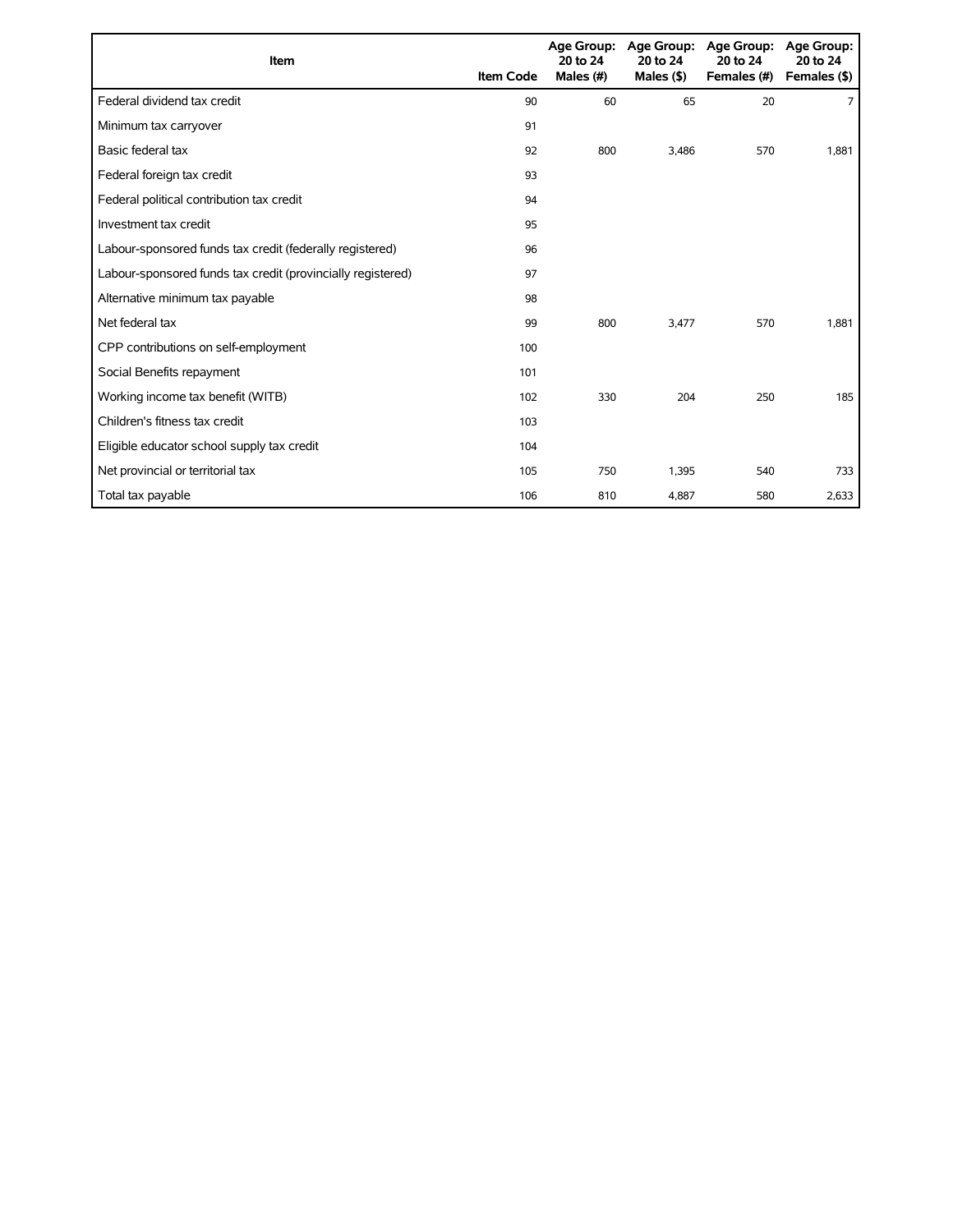| Item                                                                                          | Item<br>Code | Age<br>Group:<br>25 to 29<br>Males (#) | Age<br>Group:<br>25 to 29<br>Males (\$) | Age<br>Group:<br>25 to 29<br>Females (#) | Age<br>Group:<br>25 to 29<br>Females (\$) |
|-----------------------------------------------------------------------------------------------|--------------|----------------------------------------|-----------------------------------------|------------------------------------------|-------------------------------------------|
| Number of taxable returns                                                                     | $\mathbf{1}$ | 1,340                                  |                                         | 1,120                                    |                                           |
| Number of non-taxable returns                                                                 | 2            | 560                                    |                                         | 750                                      |                                           |
| Total number of returns                                                                       | 3            | 1,900                                  |                                         | 1,870                                    |                                           |
| Employment income                                                                             | 4            | 1,690                                  | 89,143                                  | 1,570                                    | 68,995                                    |
| Commissions (from employment)                                                                 | 5            | 10                                     | 383                                     | 10                                       | 81                                        |
| Other employment income                                                                       | 6            | 50                                     | 245                                     | 60                                       | 333                                       |
| Old age security (OAS) pension                                                                | 7            |                                        |                                         |                                          |                                           |
| CPP or QPP benefits                                                                           | 8            |                                        |                                         |                                          |                                           |
| Other pensions and superannuation                                                             | 9            |                                        |                                         |                                          |                                           |
| Elected split-pension amount                                                                  | 10           |                                        |                                         |                                          |                                           |
| Universal child care benefit (UCCB)                                                           | 11           | 70                                     | 88                                      | 580                                      | 765                                       |
| Employment insurance and other benefits                                                       | 12           | 270                                    | 2,309                                   | 290                                      | 2,785                                     |
| Taxable amount of dividends from taxable Canadian corporations                                | 13           | 100                                    | 174                                     | 70                                       | 145                                       |
| Interest and other investment income                                                          | 14           | 150                                    | 56                                      | 120                                      | 48                                        |
| Net partnership income (limited or non-active partners only)                                  | 15           |                                        |                                         |                                          |                                           |
| Net rental income                                                                             | 16           |                                        |                                         | 30                                       | 57                                        |
| Taxable capital gains                                                                         | 17           | 70                                     | 77                                      | 30                                       | 16                                        |
| RRSP income                                                                                   | 18           | 90                                     | 287                                     | 100                                      | 251                                       |
| Other income                                                                                  | 19           | 200                                    | 757                                     | 210                                      | 854                                       |
| Net business income                                                                           | 20           | 60                                     | 519                                     | 70                                       | 899                                       |
| Net professional income                                                                       | 21           | 20                                     | 617                                     |                                          |                                           |
| Net commission income                                                                         | 22           |                                        |                                         |                                          |                                           |
| Net farming income                                                                            | 23           |                                        |                                         |                                          |                                           |
| Net fishing income                                                                            | 24           |                                        |                                         |                                          |                                           |
| Workers' compensation benefits                                                                | 25           | 20                                     | 135                                     | 10                                       | 37                                        |
| Social assistance payments                                                                    | 26           |                                        |                                         |                                          |                                           |
| Net federal supplements                                                                       | 27           |                                        |                                         |                                          |                                           |
| Total income assessed                                                                         | 28           | 1,830                                  | 96,235                                  | 1,820                                    | 76,712                                    |
| Registered pension plan (RPP) deduction                                                       | 29           | 420                                    | 1,803                                   | 530                                      | 2,434                                     |
| RRSP/PRPP deduction                                                                           | 30           | 380                                    | 1,888                                   | 370                                      | 1,272                                     |
| Deduction for elected split-pension amount                                                    | 31           |                                        |                                         |                                          |                                           |
| Annual union, professional, or like dues                                                      | 32           | 430                                    | 413                                     | 650                                      | 548                                       |
| Child care expenses                                                                           | 33           | 30                                     | 109                                     | 130                                      | 600                                       |
| Business investment loss                                                                      | 34           |                                        |                                         |                                          |                                           |
| Moving expenses                                                                               | 35           | 50                                     | 86                                      | 40                                       | 113                                       |
| Support payments made                                                                         | 36           |                                        |                                         |                                          |                                           |
| Carrying charges and interest expenses                                                        | 37           | 10                                     | 3                                       | 10                                       | 8                                         |
| Deduction for CPP/QPP contributions on self-employment and other earnings                     | 38           |                                        |                                         | 50                                       | 39                                        |
| Deduction for provincial parental insurance plan (PPIP) premiums on self-employment<br>income | 39           |                                        |                                         |                                          |                                           |
| Exploration and development expenses                                                          | 40           |                                        |                                         |                                          |                                           |
| Other employment expenses                                                                     | 41           |                                        |                                         | 20                                       | 36                                        |
| Clergy residence deduction                                                                    | 42           |                                        |                                         |                                          |                                           |
| Other deductions                                                                              | 43           | 50                                     | 32                                      | 30                                       | 16                                        |
| Total deductions before adjustments                                                           | 44           | 900                                    | 4,436                                   | 990                                      | 5,083                                     |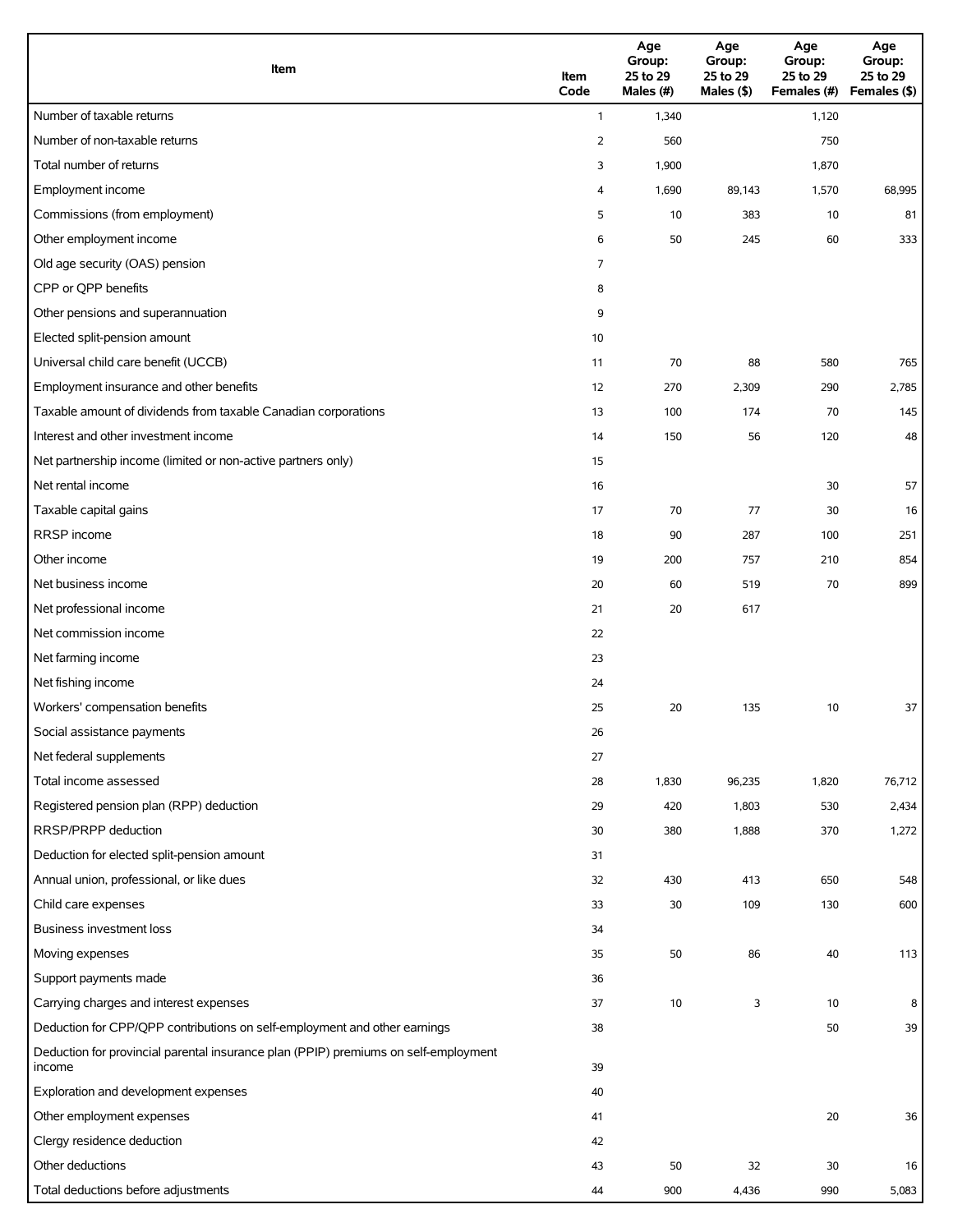| Item                                                                | <b>Item Code</b> | 25 to 29<br>Males (#) | 25 to 29<br>Males (\$) | Age Group: Age Group: Age Group: Age Group:<br>25 to 29<br>Females (#) | 25 to 29<br>Females (\$) |
|---------------------------------------------------------------------|------------------|-----------------------|------------------------|------------------------------------------------------------------------|--------------------------|
| Social benefits repayment                                           | 45               | 30                    | 34                     |                                                                        |                          |
| Net income                                                          | 46               | 1,820                 | 91,777                 | 1,820                                                                  | 71,629                   |
| Canadian Forces personnel and police deduction                      | 47               |                       |                        |                                                                        |                          |
| Security options deductions                                         | 48               |                       |                        |                                                                        |                          |
| Other payments deduction                                            | 49               | 250                   | 1,506                  |                                                                        |                          |
| Non-capital losses of other years                                   | 50               |                       |                        |                                                                        |                          |
| Net capital losses of other years                                   | 51               |                       |                        |                                                                        |                          |
| Capital gains deduction                                             | 52               |                       |                        |                                                                        |                          |
| Northern residents deductions                                       | 53               | 1,070                 | 6,309                  | 960                                                                    | 5,153                    |
| Additional deductions                                               | 54               |                       |                        |                                                                        |                          |
| Farming/fishing losses of prior years                               | 55               |                       |                        |                                                                        |                          |
| Total deductions from net income                                    | 56               | 1,270                 | 7,888                  | 1,150                                                                  | 6,562                    |
| Taxable income assessed                                             | 57               | 1,750                 | 83,893                 | 1,780                                                                  | 65,084                   |
| Basic personal amount                                               | 58               | 1,900                 | 21,814                 | 1,870                                                                  | 21,301                   |
| Age amount                                                          | 59               |                       |                        |                                                                        |                          |
| Spouse or common-law partner amount                                 | 60               | 150                   | 1,187                  | 60                                                                     | 485                      |
| Amount for an eligible dependant                                    | 61               | 20                    | 229                    | 260                                                                    | 2,943                    |
| Family caregiver amount for children under 18 years of age          | 62               |                       |                        |                                                                        |                          |
| Amount for infirm dependants age 18 or older                        | 63               |                       |                        |                                                                        |                          |
| CPP or QPP contributions through employment                         | 64               | 1,660                 | 2,940                  | 1,560                                                                  | 2,456                    |
| CPP or QPP contributions on self-employment and other earnings      | 65               |                       |                        | 50                                                                     | 39                       |
| Employment insurance premiums                                       | 66               | 1,600                 | 1,109                  | 1,490                                                                  | 936                      |
| PPIP premiums paid                                                  | 67               |                       |                        |                                                                        |                          |
| PPIP premiums payable on employment income                          | 68               |                       |                        |                                                                        |                          |
| PPIP premiums payable on self-employment income                     | 69               |                       |                        |                                                                        |                          |
| Volunteer firefighters' amount/search and rescue volunteers' amount | 70               | 20                    | 63                     |                                                                        |                          |
| Canada employment amount                                            | 71               | 1,690                 | 1,934                  | 1,580                                                                  | 1,799                    |
| Public transit amount                                               | 72               |                       |                        | 40                                                                     | 19                       |
| Children's arts amount                                              | 73               |                       |                        |                                                                        |                          |
| Home accessibility expenses                                         | 74               |                       |                        |                                                                        |                          |
| Home buyers' amount                                                 | 75               | 40                    | 193                    |                                                                        |                          |
| Pension income amount                                               | 76               |                       |                        |                                                                        |                          |
| Caregiver amount                                                    | 77               |                       |                        |                                                                        |                          |
| Disability amount                                                   | 78               | 20                    | 144                    | 10                                                                     | 104                      |
| Disability amount transferred from a dependant                      | 79               |                       |                        |                                                                        |                          |
| Interest paid on student loans                                      | 80               | 90                    | 64                     | 120                                                                    | 84                       |
| Tuition, education, and textbook amounts                            | 81               | 280                   | 2,084                  | 390                                                                    | 3,056                    |
| Tuition, education, and textbook amounts transferred from a child   | 82               |                       |                        |                                                                        |                          |
| Amounts transferred from spouse or common-law partner               | 83               | 20                    | 92                     |                                                                        |                          |
| Medical expenses                                                    | 84               | 30                    | 42                     | 60                                                                     | 87                       |
| Total tax credits on personal amounts                               | 85               | 1,900                 | 4,797                  | 1,870                                                                  | 5,035                    |
| Allowable charitable donations and government gifts                 | 86               | 130                   | 107                    | 140                                                                    | 103                      |
| Eligible cultural and ecological gifts                              | 87               |                       |                        |                                                                        |                          |
| Total tax credit on donations and gifts                             | 88               | 130                   | 29                     | 140                                                                    | 28                       |
| Total federal non-refundable tax credits                            | 89               | 1,900                 | 4,825                  | 1,870                                                                  | 5,062                    |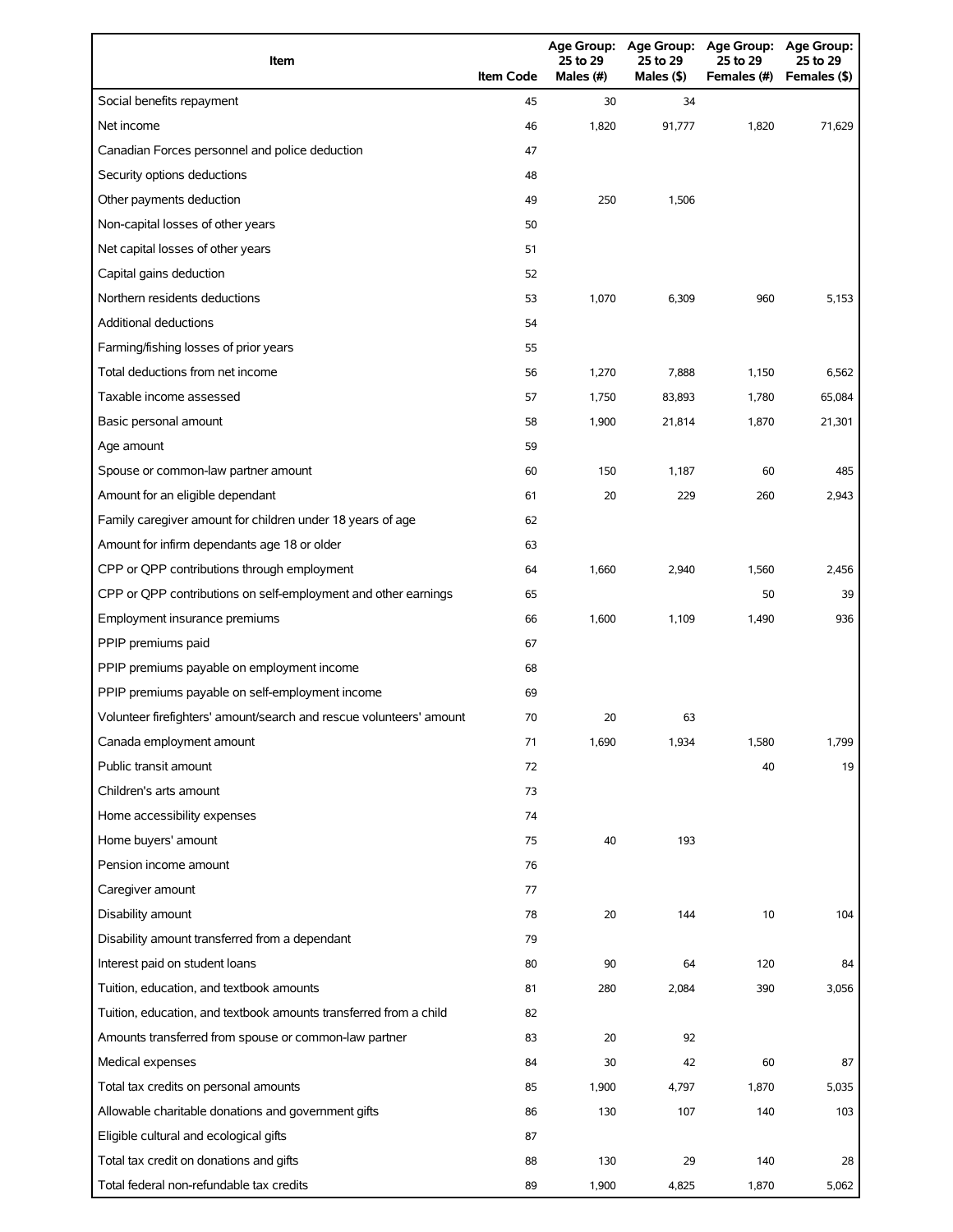| Item                                                        | <b>Item Code</b> | <b>Age Group:</b><br>25 to 29<br>Males $(\#)$ | <b>Age Group:</b><br>25 to 29<br>Males (\$) | <b>Age Group:</b><br>25 to 29<br>Females (#) | Age Group:<br>25 to 29<br>Females (\$) |
|-------------------------------------------------------------|------------------|-----------------------------------------------|---------------------------------------------|----------------------------------------------|----------------------------------------|
| Federal dividend tax credit                                 | 90               | 110                                           | 21                                          | 70                                           | 16                                     |
| Minimum tax carryover                                       | 91               |                                               |                                             |                                              |                                        |
| Basic federal tax                                           | 92               | 1,330                                         | 10,354                                      | 1,110                                        | 6,650                                  |
| Federal foreign tax credit                                  | 93               |                                               |                                             |                                              |                                        |
| Federal political contribution tax credit                   | 94               |                                               |                                             |                                              |                                        |
| Investment tax credit                                       | 95               |                                               |                                             |                                              |                                        |
| Labour-sponsored funds tax credit (federally registered)    | 96               |                                               |                                             |                                              |                                        |
| Labour-sponsored funds tax credit (provincially registered) | 97               |                                               |                                             |                                              |                                        |
| Alternative minimum tax payable                             | 98               |                                               |                                             |                                              |                                        |
| Net federal tax                                             | 99               | 1,320                                         | 10,347                                      | 1,100                                        | 6,644                                  |
| CPP contributions on self-employment                        | 100              |                                               |                                             | 50                                           | 78                                     |
| Social Benefits repayment                                   | 101              | 30                                            | 34                                          |                                              |                                        |
| Working income tax benefit (WITB)                           | 102              | 220                                           | 152                                         | 220                                          | 184                                    |
| Children's fitness tax credit                               | 103              | 40                                            | $\overline{2}$                              | 50                                           | 3                                      |
| Eligible educator school supply tax credit                  | 104              |                                               |                                             | 10                                           |                                        |
| Net provincial or territorial tax                           | 105              | 1,280                                         | 4,364                                       | 1,060                                        | 2,728                                  |
| Total tax payable                                           | 106              | 1,340                                         | 14,809                                      | 1,120                                        | 9,453                                  |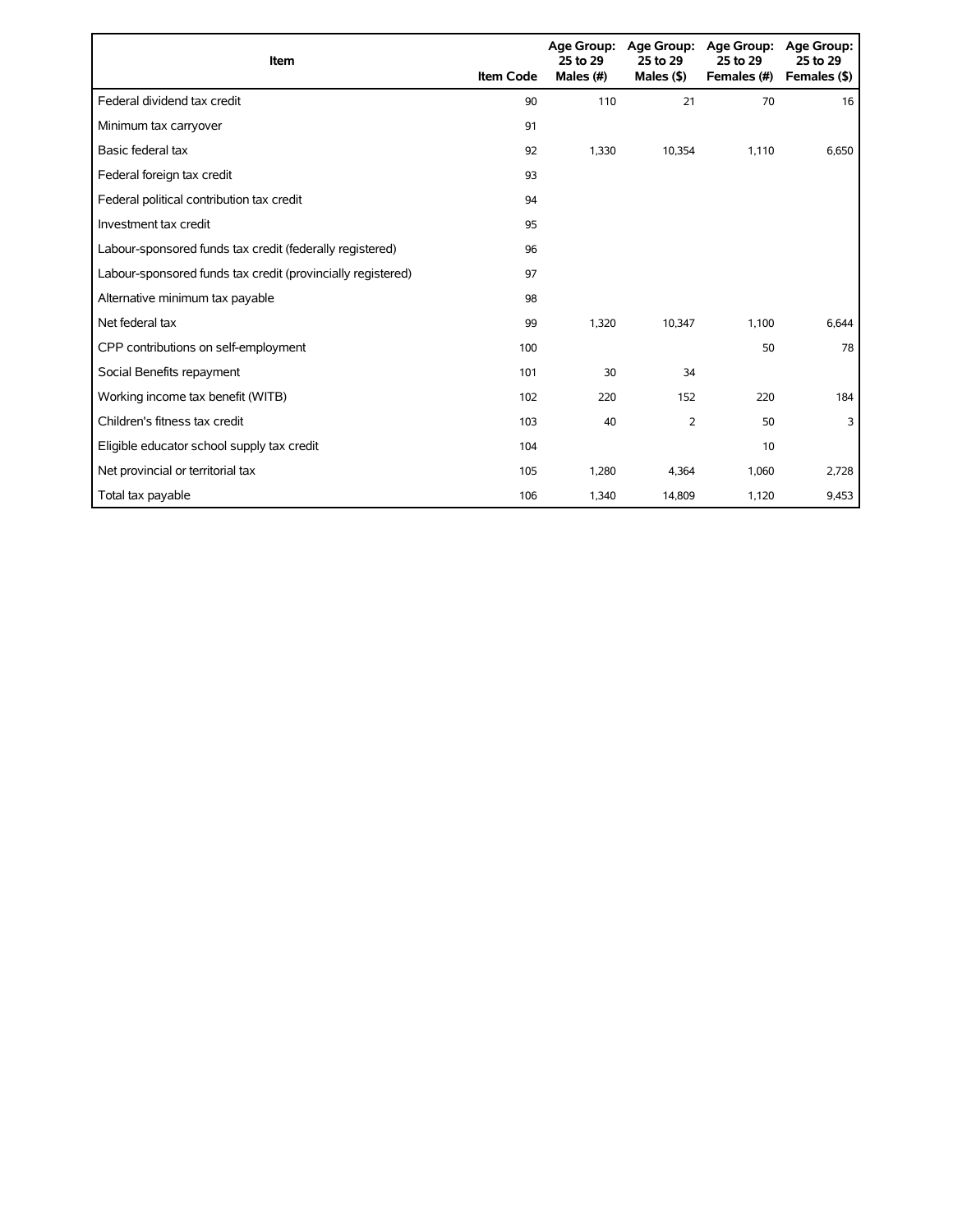| Item                                                                                          | Item<br>Code | Age<br>Group:<br>30 to 34<br>Males (#) | Age<br>Group:<br>30 to 34<br>Males (\$) | Age<br>Group:<br>30 to 34<br>Females (#) | Age<br>Group:<br>30 to 34<br>Females (\$) |
|-----------------------------------------------------------------------------------------------|--------------|----------------------------------------|-----------------------------------------|------------------------------------------|-------------------------------------------|
| Number of taxable returns                                                                     | $\mathbf{1}$ | 1,430                                  |                                         | 1,270                                    |                                           |
| Number of non-taxable returns                                                                 | 2            | 420                                    |                                         | 510                                      |                                           |
| Total number of returns                                                                       | 3            | 1,840                                  |                                         | 1,780                                    |                                           |
| Employment income                                                                             | 4            | 1,650                                  | 118,220                                 | 1,520                                    | 88,058                                    |
| Commissions (from employment)                                                                 | 5            | 20                                     | 1,281                                   |                                          |                                           |
| Other employment income                                                                       | 6            | 30                                     | 140                                     |                                          |                                           |
| Old age security (OAS) pension                                                                | 7            |                                        |                                         |                                          |                                           |
| CPP or QPP benefits                                                                           | 8            |                                        |                                         |                                          |                                           |
| Other pensions and superannuation                                                             | 9            |                                        |                                         |                                          |                                           |
| Elected split-pension amount                                                                  | 10           |                                        |                                         |                                          |                                           |
| Universal child care benefit (UCCB)                                                           | 11           | 150                                    | 182                                     | 780                                      | 1,094                                     |
| Employment insurance and other benefits                                                       | 12           | 260                                    | 2,163                                   | 390                                      | 4,443                                     |
| Taxable amount of dividends from taxable Canadian corporations                                | 13           | 150                                    | 1,498                                   | 80                                       | 358                                       |
| Interest and other investment income                                                          | 14           | 190                                    | 88                                      | 180                                      | 61                                        |
| Net partnership income (limited or non-active partners only)                                  | 15           |                                        |                                         |                                          |                                           |
| Net rental income                                                                             | 16           | 70                                     | 234                                     | 90                                       | 235                                       |
| Taxable capital gains                                                                         | 17           |                                        |                                         | 50                                       | 114                                       |
| <b>RRSP</b> income                                                                            | 18           | 180                                    | 820                                     | 170                                      | 616                                       |
| Other income                                                                                  | 19           | 180                                    | 607                                     | 200                                      | 886                                       |
| Net business income                                                                           | 20           | 80                                     | 1,347                                   | 90                                       | 976                                       |
| Net professional income                                                                       | 21           |                                        |                                         |                                          |                                           |
| Net commission income                                                                         | 22           |                                        |                                         | 20                                       | 17                                        |
| Net farming income                                                                            | 23           |                                        |                                         |                                          |                                           |
| Net fishing income                                                                            | 24           |                                        |                                         |                                          |                                           |
| Workers' compensation benefits                                                                | 25           | 30                                     | 180                                     |                                          |                                           |
| Social assistance payments                                                                    | 26           |                                        |                                         |                                          |                                           |
| Net federal supplements                                                                       | 27           |                                        |                                         |                                          |                                           |
| Total income assessed                                                                         | 28           | 1,780                                  | 128,323                                 | 1,750                                    | 99,678                                    |
| Registered pension plan (RPP) deduction                                                       | 29           | 640                                    | 3,636                                   | 680                                      | 3,918                                     |
| RRSP/PRPP deduction                                                                           | 30           | 520                                    | 2,710                                   | 540                                      | 2,345                                     |
| Deduction for elected split-pension amount                                                    | 31           |                                        |                                         |                                          |                                           |
| Annual union, professional, or like dues                                                      | 32           | 530                                    | 631                                     | 730                                      | 678                                       |
| Child care expenses                                                                           | 33           | 80                                     | 443                                     | 270                                      | 1,651                                     |
| Business investment loss                                                                      | 34           |                                        |                                         |                                          |                                           |
| Moving expenses                                                                               | 35           | $30\,$                                 | 120                                     | 30                                       | 74                                        |
| Support payments made                                                                         | 36           |                                        |                                         |                                          |                                           |
| Carrying charges and interest expenses                                                        | 37           | 20                                     | 24                                      | 20                                       | 43                                        |
| Deduction for CPP/QPP contributions on self-employment and other earnings                     | 38           | 50                                     | 51                                      | 60                                       | 48                                        |
| Deduction for provincial parental insurance plan (PPIP) premiums on self-employment<br>income | 39           |                                        |                                         |                                          |                                           |
| Exploration and development expenses                                                          | 40           |                                        |                                         |                                          |                                           |
| Other employment expenses                                                                     | 41           |                                        |                                         | 20                                       | 78                                        |
| Clergy residence deduction                                                                    | 42           |                                        |                                         |                                          |                                           |
| Other deductions                                                                              | 43           | 60                                     | 75                                      | 60                                       | 81                                        |
| Total deductions before adjustments                                                           | 44           | 1,080                                  | 7,854                                   | 1,200                                    | 8,968                                     |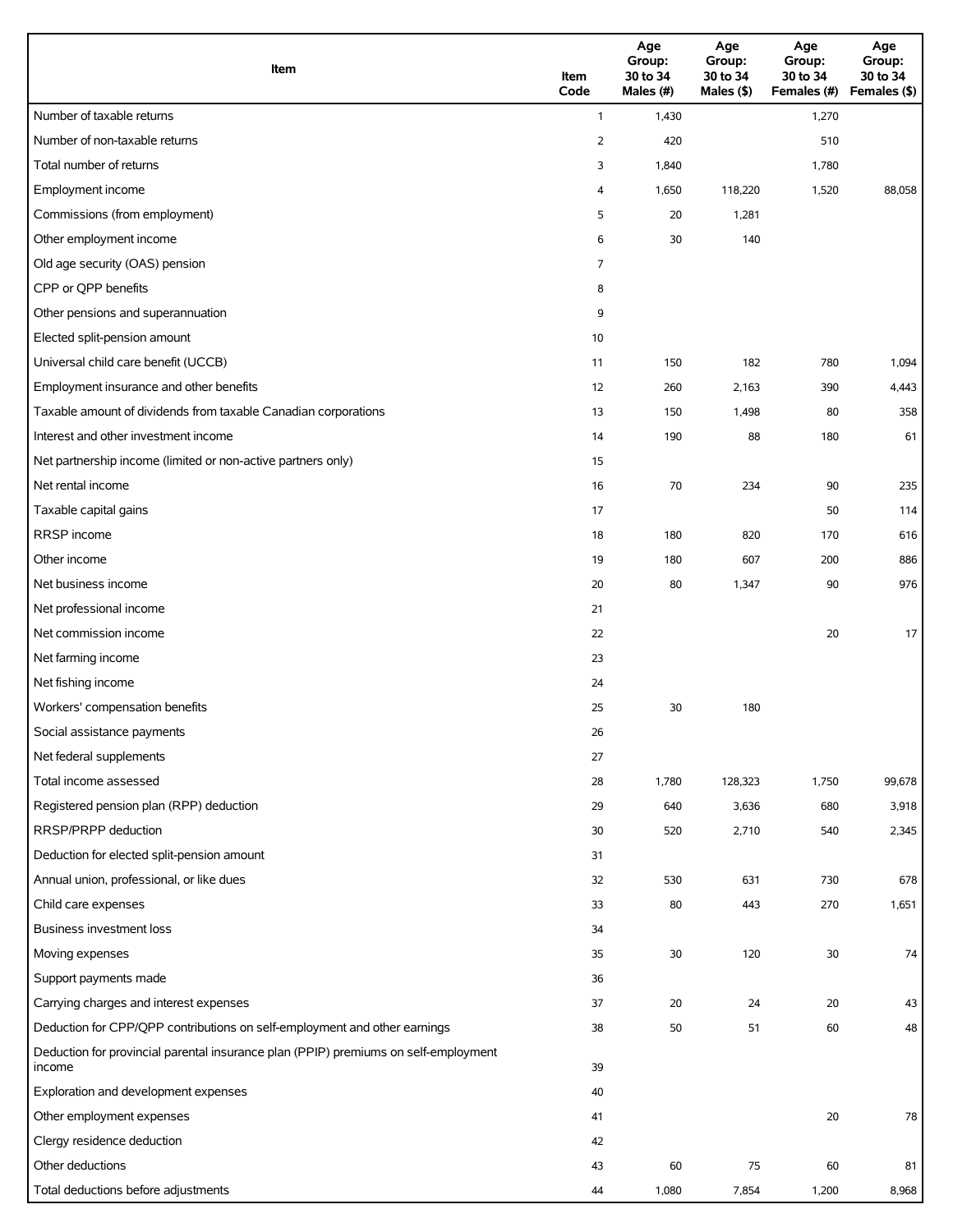| Item                                                                | <b>Item Code</b> | 30 to 34<br>Males (#) | 30 to 34<br>Males (\$) | Age Group: Age Group: Age Group:<br>30 to 34<br>Females (#) | <b>Age Group:</b><br>30 to 34<br>Females (\$) |
|---------------------------------------------------------------------|------------------|-----------------------|------------------------|-------------------------------------------------------------|-----------------------------------------------|
| Social benefits repayment                                           | 45               | 40                    | 55                     |                                                             |                                               |
| Net income                                                          | 46               | 1,780                 | 120,424                | 1,740                                                       | 90.714                                        |
| Canadian Forces personnel and police deduction                      | 47               |                       |                        |                                                             |                                               |
| Security options deductions                                         | 48               |                       |                        |                                                             |                                               |
| Other payments deduction                                            | 49               | 200                   | 1,274                  |                                                             |                                               |
| Non-capital losses of other years                                   | 50               |                       |                        |                                                             |                                               |
| Net capital losses of other years                                   | 51               |                       |                        |                                                             |                                               |
| Capital gains deduction                                             | 52               |                       |                        |                                                             |                                               |
| Northern residents deductions                                       | 53               | 1,220                 | 8,760                  | 1,050                                                       | 6,522                                         |
| Additional deductions                                               | 54               |                       |                        |                                                             |                                               |
| Farming/fishing losses of prior years                               | 55               |                       |                        |                                                             |                                               |
| Total deductions from net income                                    | 56               | 1,380                 | 10,047                 | 1,170                                                       | 7,554                                         |
| Taxable income assessed                                             | 57               | 1,720                 | 110,379                | 1,720                                                       | 83,170                                        |
| Basic personal amount                                               | 58               | 1,840                 | 21,084                 | 1,780                                                       | 20,309                                        |
| Age amount                                                          | 59               |                       |                        |                                                             |                                               |
| Spouse or common-law partner amount                                 | 60               | 200                   | 1,640                  | 70                                                          | 571                                           |
| Amount for an eligible dependant                                    | 61               | 30                    | 356                    | 270                                                         | 3,079                                         |
| Family caregiver amount for children under 18 years of age          | 62               |                       |                        |                                                             |                                               |
| Amount for infirm dependants age 18 or older                        | 63               |                       |                        |                                                             |                                               |
| CPP or QPP contributions through employment                         | 64               | 1,620                 | 3,356                  | 1,510                                                       | 2,731                                         |
| CPP or QPP contributions on self-employment and other earnings      | 65               | 50                    | 51                     | 60                                                          | 48                                            |
| Employment insurance premiums                                       | 66               | 1,550                 | 1,219                  | 1,430                                                       | 1,008                                         |
| PPIP premiums paid                                                  | 67               |                       |                        |                                                             |                                               |
| PPIP premiums payable on employment income                          | 68               |                       |                        |                                                             |                                               |
| PPIP premiums payable on self-employment income                     | 69               |                       |                        |                                                             |                                               |
| Volunteer firefighters' amount/search and rescue volunteers' amount | 70               | 30                    | 102                    |                                                             |                                               |
| Canada employment amount                                            | 71               | 1,650                 | 1,880                  | 1,530                                                       | 1,747                                         |
| Public transit amount                                               | 72               |                       |                        | 40                                                          | 11                                            |
| Children's arts amount                                              | 73               | 40                    | 8                      | 40                                                          | 10                                            |
| Home accessibility expenses                                         | 74               |                       |                        |                                                             |                                               |
| Home buyers' amount                                                 | 75               | 40                    | 183                    |                                                             |                                               |
| Pension income amount                                               | 76               |                       |                        |                                                             |                                               |
| Caregiver amount                                                    | 77               |                       |                        |                                                             |                                               |
| Disability amount                                                   | 78               | 20                    | 160                    |                                                             |                                               |
| Disability amount transferred from a dependant                      | 79               |                       |                        | 20                                                          | 228                                           |
| Interest paid on student loans                                      | 80               | 80                    | 79                     | 130                                                         | 88                                            |
| Tuition, education, and textbook amounts                            | 81               | 130                   | 848                    | 210                                                         | 1,033                                         |
| Tuition, education, and textbook amounts transferred from a child   | 82               |                       |                        |                                                             |                                               |
| Amounts transferred from spouse or common-law partner               | 83               | 30                    | 126                    |                                                             |                                               |
| Medical expenses                                                    | 84               | 30                    | 84                     | 70                                                          | 157                                           |
| Total tax credits on personal amounts                               | 85               | 1,840                 | 4,700                  | 1,780                                                       | 4,691                                         |
| Allowable charitable donations and government gifts                 | 86               | 210                   | 320                    | 230                                                         | 161                                           |
| Eligible cultural and ecological gifts                              | 87               |                       |                        |                                                             |                                               |
| Total tax credit on donations and gifts                             | 88               | 210                   | 89                     | 230                                                         | 43                                            |
| Total federal non-refundable tax credits                            | 89               | 1,840                 | 4,789                  | 1,780                                                       | 4,734                                         |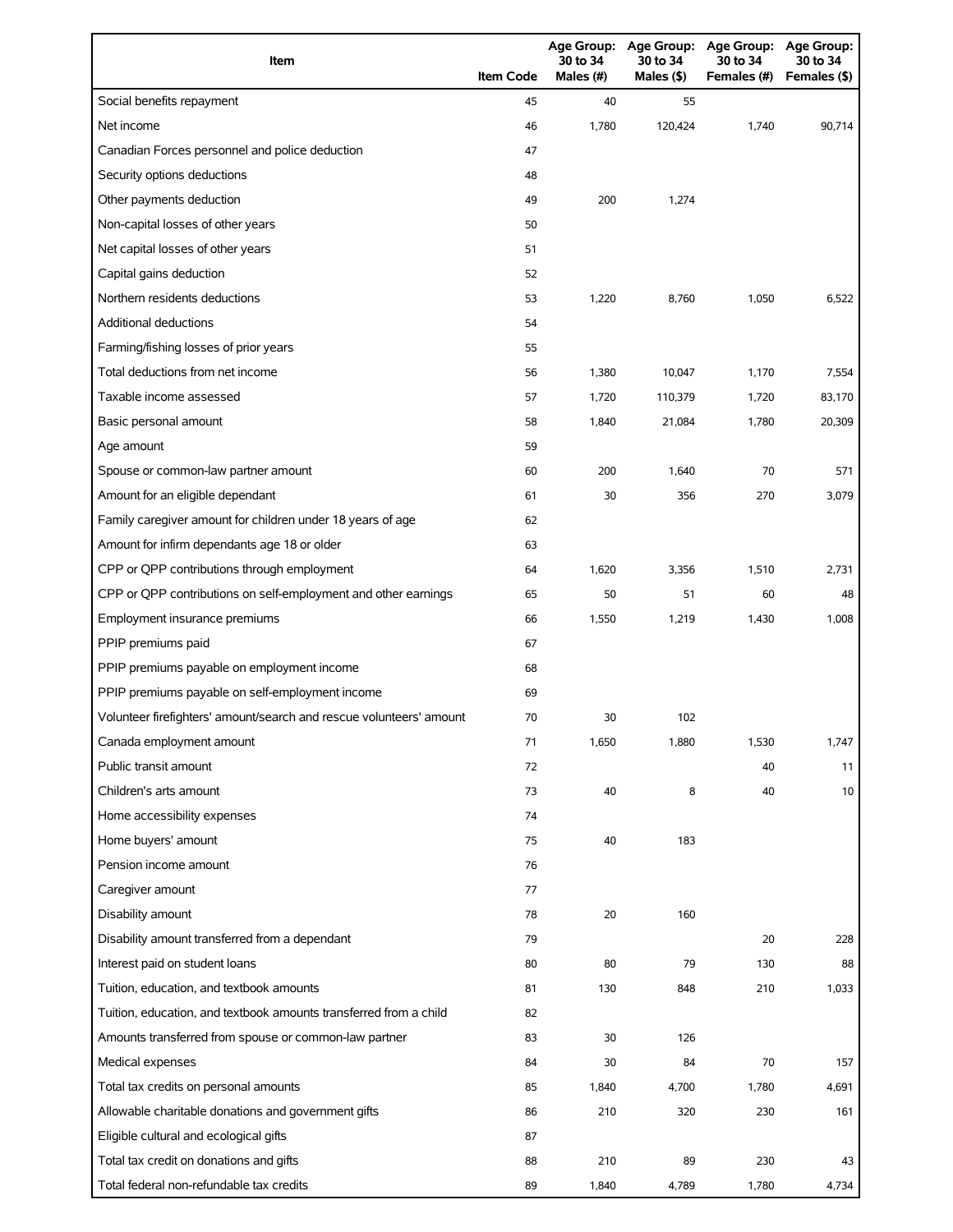| Item                                                        | <b>Item Code</b> | 30 to 34<br>Males (#) | Age Group: Age Group:<br>30 to 34<br>Males $($ \$) | <b>Age Group:</b><br>30 to 34<br>Females (#) | Age Group:<br>30 to 34<br>Females (\$) |
|-------------------------------------------------------------|------------------|-----------------------|----------------------------------------------------|----------------------------------------------|----------------------------------------|
| Federal dividend tax credit                                 | 90               | 140                   | 197                                                | 80                                           | 41                                     |
| Minimum tax carryover                                       | 91               |                       |                                                    |                                              |                                        |
| Basic federal tax                                           | 92               | 1.410                 | 15,818                                             | 1,260                                        | 10.611                                 |
| Federal foreign tax credit                                  | 93               | 60                    | 3                                                  |                                              |                                        |
| Federal political contribution tax credit                   | 94               | 10                    | 3                                                  |                                              |                                        |
| Investment tax credit                                       | 95               |                       |                                                    |                                              |                                        |
| Labour-sponsored funds tax credit (federally registered)    | 96               |                       |                                                    |                                              |                                        |
| Labour-sponsored funds tax credit (provincially registered) | 97               |                       |                                                    |                                              |                                        |
| Alternative minimum tax payable                             | 98               |                       |                                                    |                                              |                                        |
| Net federal tax                                             | 99               | 1,410                 | 15,812                                             | 1,260                                        | 10,604                                 |
| CPP contributions on self-employment                        | 100              | 50                    | 101                                                | 60                                           | 97                                     |
| Social Benefits repayment                                   | 101              | 40                    | 55                                                 |                                              |                                        |
| Working income tax benefit (WITB)                           | 102              | 140                   | 103                                                | 110                                          | 102                                    |
| Children's fitness tax credit                               | 103              | 150                   | 9                                                  | 140                                          | 10                                     |
| Eligible educator school supply tax credit                  | 104              |                       |                                                    | 10                                           |                                        |
| Net provincial or territorial tax                           | 105              | 1,380                 | 6,765                                              | 1,220                                        | 4,468                                  |
| Total tax payable                                           | 106              | 1,430                 | 22,733                                             | 1,270                                        | 15,173                                 |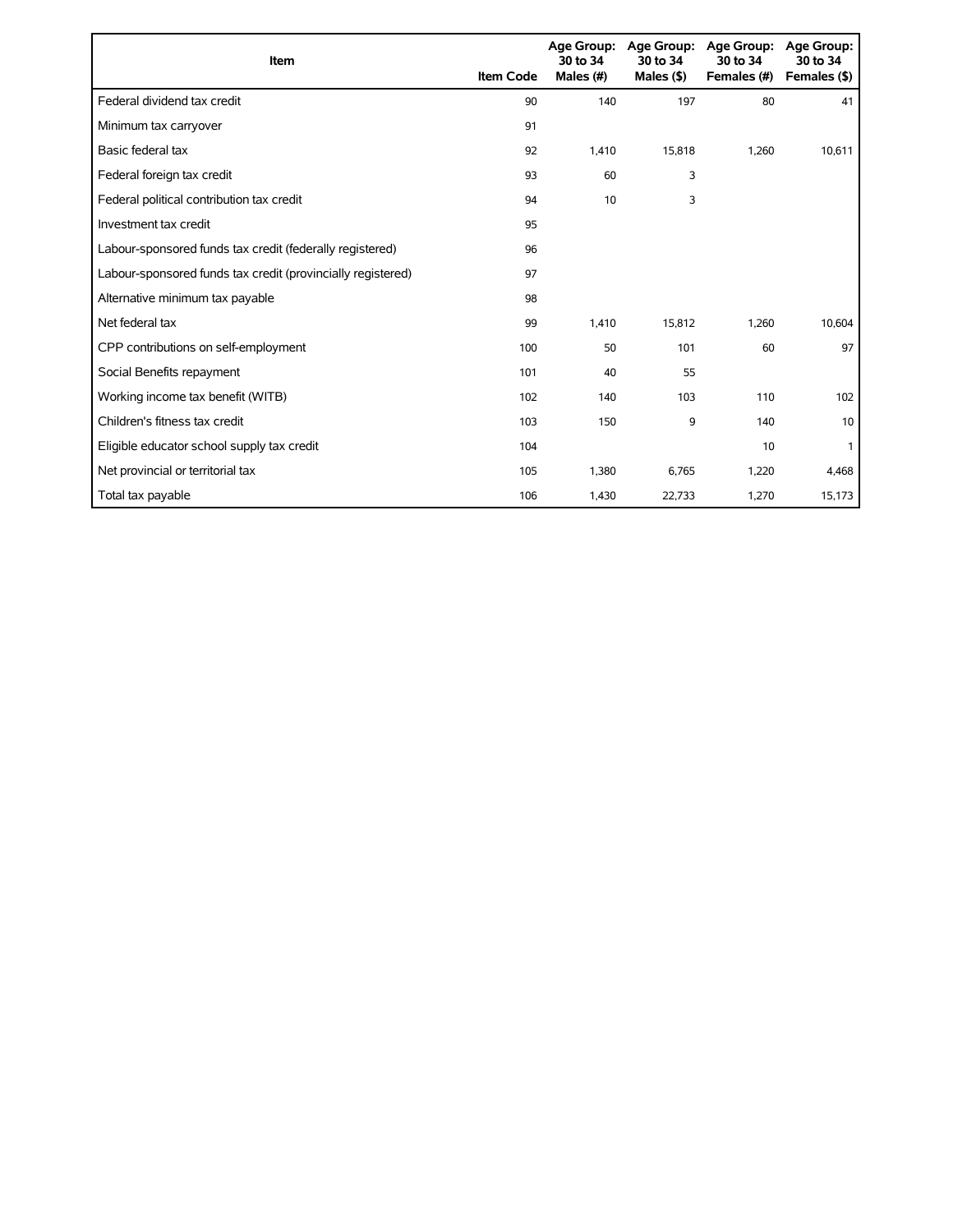| Item                                                                                          | Item<br>Code   | Age<br>Group:<br>35 to 39<br>Males (#) | Age<br>Group:<br>35 to 39<br>Males (\$) | Age<br>Group:<br>35 to 39<br>Females (#) | Age<br>Group:<br>35 to 39<br>Females (\$) |
|-----------------------------------------------------------------------------------------------|----------------|----------------------------------------|-----------------------------------------|------------------------------------------|-------------------------------------------|
| Number of taxable returns                                                                     | $\mathbf{1}$   | 1,270                                  |                                         | 1,270                                    |                                           |
| Number of non-taxable returns                                                                 | $\overline{2}$ | 300                                    |                                         | 410                                      |                                           |
| Total number of returns                                                                       | 3              | 1,580                                  |                                         | 1,680                                    |                                           |
| Employment income                                                                             | 4              | 1,420                                  | 114,931                                 | 1,440                                    | 95,919                                    |
| Commissions (from employment)                                                                 | 5              | 10                                     | 935                                     |                                          |                                           |
| Other employment income                                                                       | 6              | 40                                     | 203                                     | 40                                       | 348                                       |
| Old age security (OAS) pension                                                                | 7              |                                        |                                         |                                          |                                           |
| CPP or QPP benefits                                                                           | 8              |                                        |                                         | 20                                       | 127                                       |
| Other pensions and superannuation                                                             | 9              |                                        |                                         |                                          |                                           |
| Elected split-pension amount                                                                  | 10             |                                        |                                         |                                          |                                           |
| Universal child care benefit (UCCB)                                                           | 11             | 220                                    | 288                                     | 810                                      | 1,043                                     |
| Employment insurance and other benefits                                                       | 12             | 210                                    | 1,999                                   | 260                                      | 2,685                                     |
| Taxable amount of dividends from taxable Canadian corporations                                | 13             | 120                                    | 1,266                                   | 100                                      | 922                                       |
| Interest and other investment income                                                          | 14             | 150                                    | 120                                     | 170                                      | 117                                       |
| Net partnership income (limited or non-active partners only)                                  | 15             |                                        |                                         |                                          |                                           |
| Net rental income                                                                             | 16             | 90                                     | 218                                     | 100                                      | 331                                       |
| Taxable capital gains                                                                         | 17             | 70                                     | 268                                     | 50                                       | 95                                        |
| <b>RRSP</b> income                                                                            | 18             | 200                                    | 1,132                                   | 180                                      | 860                                       |
| Other income                                                                                  | 19             | 150                                    | 810                                     | 170                                      | 1,223                                     |
| Net business income                                                                           | 20             | 70                                     | 757                                     | 110                                      | 1,775                                     |
| Net professional income                                                                       | 21             |                                        |                                         |                                          |                                           |
| Net commission income                                                                         | 22             |                                        |                                         | 20                                       | 37                                        |
| Net farming income                                                                            | 23             |                                        |                                         |                                          |                                           |
| Net fishing income                                                                            | 24             |                                        |                                         |                                          |                                           |
| Workers' compensation benefits                                                                | 25             | 30                                     | 353                                     |                                          |                                           |
| Social assistance payments                                                                    | 26             |                                        |                                         |                                          |                                           |
| Net federal supplements                                                                       | 27             |                                        |                                         |                                          |                                           |
| Total income assessed                                                                         | 28             | 1,530                                  | 124,587                                 | 1,650                                    | 107,493                                   |
| Registered pension plan (RPP) deduction                                                       | 29             | 640                                    | 4,350                                   | 750                                      | 5,163                                     |
| RRSP/PRPP deduction                                                                           | 30             | 500                                    | 3,002                                   | 530                                      | 2,632                                     |
| Deduction for elected split-pension amount                                                    | 31             |                                        |                                         |                                          |                                           |
| Annual union, professional, or like dues                                                      | 32             | 520                                    | 681                                     | 740                                      | 830                                       |
| Child care expenses                                                                           | 33             | 120                                    | 875                                     | 320                                      | 2,036                                     |
| Business investment loss                                                                      | 34             |                                        |                                         |                                          |                                           |
| Moving expenses                                                                               | 35             |                                        |                                         | 20                                       | 91                                        |
| Support payments made                                                                         | 36             |                                        |                                         |                                          |                                           |
| Carrying charges and interest expenses                                                        | 37             | 30                                     | 72                                      | 20                                       | 30                                        |
| Deduction for CPP/QPP contributions on self-employment and other earnings                     | 38             | 40                                     | 28                                      | 70                                       | 66                                        |
| Deduction for provincial parental insurance plan (PPIP) premiums on self-employment<br>income | 39             |                                        |                                         |                                          |                                           |
| Exploration and development expenses                                                          | 40             |                                        |                                         |                                          |                                           |
| Other employment expenses                                                                     | 41             |                                        |                                         | 10                                       | 58                                        |
| Clergy residence deduction                                                                    | 42             |                                        |                                         |                                          |                                           |
| Other deductions                                                                              | 43             | 70                                     | 104                                     | 50                                       | 54                                        |
| Total deductions before adjustments                                                           | 44             | 1,030                                  | 9,401                                   | 1,190                                    | 10,975                                    |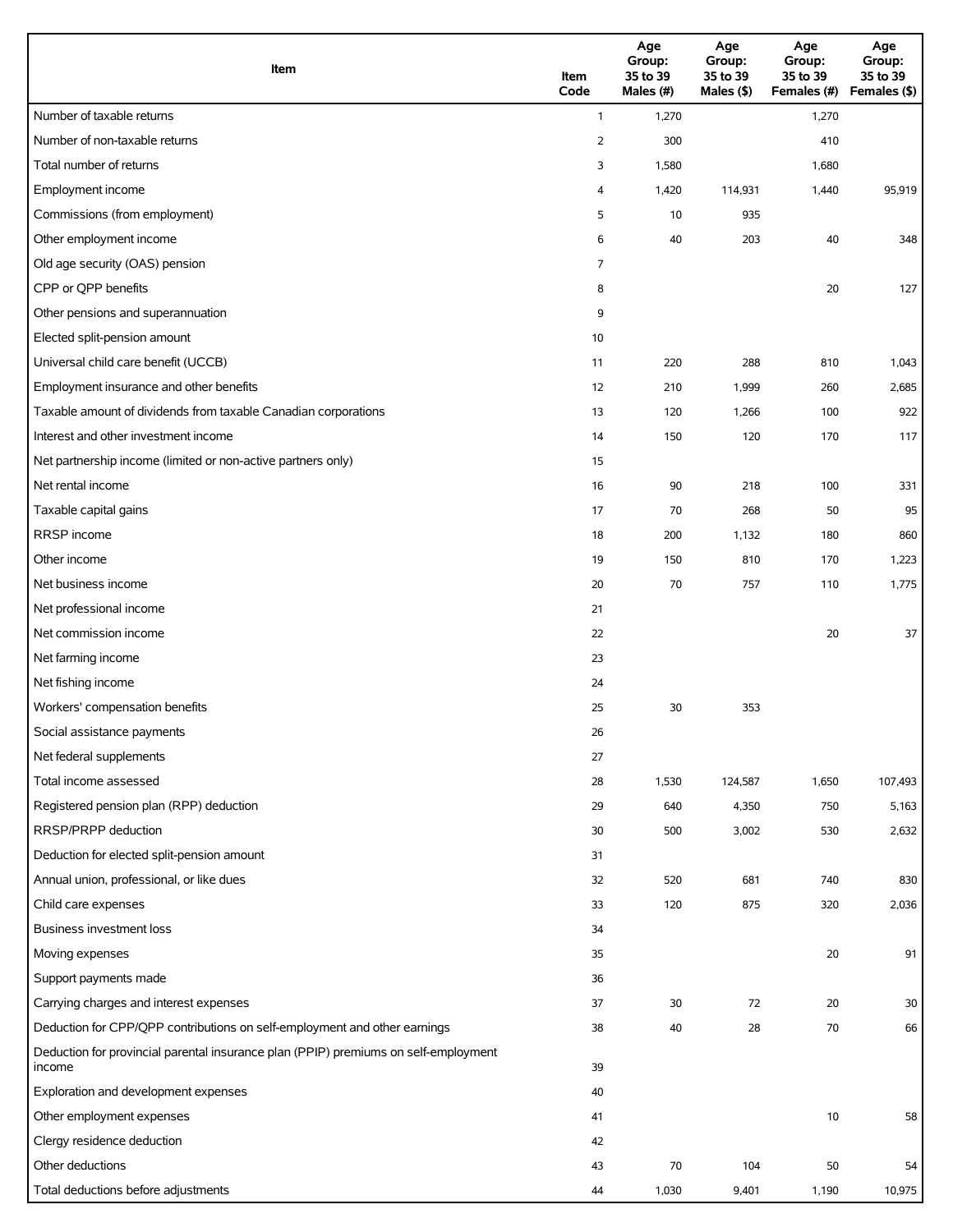| Item                                                                | <b>Item Code</b> | 35 to 39<br>Males $(H)$ | Age Group: Age Group:<br>35 to 39<br>Males (\$) | <b>Age Group:</b><br>35 to 39<br>Females (#) | Age Group:<br>35 to 39<br>Females (\$) |
|---------------------------------------------------------------------|------------------|-------------------------|-------------------------------------------------|----------------------------------------------|----------------------------------------|
| Social benefits repayment                                           | 45               | 30                      | 40                                              |                                              |                                        |
| Net income                                                          | 46               | 1,530                   | 115,172                                         | 1,650                                        | 96,517                                 |
| Canadian Forces personnel and police deduction                      | 47               |                         |                                                 |                                              |                                        |
| Security options deductions                                         | 48               |                         |                                                 |                                              |                                        |
| Other payments deduction                                            | 49               | 180                     | 1,229                                           |                                              |                                        |
| Non-capital losses of other years                                   | 50               |                         |                                                 |                                              |                                        |
| Net capital losses of other years                                   | 51               |                         |                                                 |                                              |                                        |
| Capital gains deduction                                             | 52               |                         |                                                 |                                              |                                        |
| Northern residents deductions                                       | 53               | 1,080                   | 8,829                                           | 1,090                                        | 7,290                                  |
| Additional deductions                                               | 54               |                         |                                                 |                                              |                                        |
| Farming/fishing losses of prior years                               | 55               |                         |                                                 |                                              |                                        |
| Total deductions from net income                                    | 56               | 1,220                   | 10,157                                          | 1,210                                        | 8,420                                  |
| Taxable income assessed                                             | 57               | 1,490                   | 105,015                                         | 1,620                                        | 88,101                                 |
| Basic personal amount                                               | 58               | 1,580                   | 18,051                                          | 1,680                                        | 19,199                                 |
| Age amount                                                          | 59               |                         |                                                 |                                              |                                        |
| Spouse or common-law partner amount                                 | 60               | 160                     | 1,287                                           | 70                                           | 576                                    |
| Amount for an eligible dependant                                    | 61               | 50                      | 525                                             | 260                                          | 2,870                                  |
| Family caregiver amount for children under 18 years of age          | 62               |                         |                                                 | 10                                           | 23                                     |
| Amount for infirm dependants age 18 or older                        | 63               |                         |                                                 |                                              |                                        |
| CPP or QPP contributions through employment                         | 64               | 1,400                   | 2,996                                           | 1,420                                        | 2,829                                  |
| CPP or QPP contributions on self-employment and other earnings      | 65               | 40                      | 28                                              | 70                                           | 66                                     |
| Employment insurance premiums                                       | 66               | 1,340                   | 1,074                                           | 1,370                                        | 1,038                                  |
| PPIP premiums paid                                                  | 67               |                         |                                                 |                                              |                                        |
| PPIP premiums payable on employment income                          | 68               |                         |                                                 |                                              |                                        |
| PPIP premiums payable on self-employment income                     | 69               |                         |                                                 |                                              |                                        |
| Volunteer firefighters' amount/search and rescue volunteers' amount | 70               | 20                      | 72                                              |                                              |                                        |
| Canada employment amount                                            | 71               | 1,420                   | 1,624                                           | 1,440                                        | 1,649                                  |
| Public transit amount                                               | 72               | 20                      | 9                                               | 40                                           | 14                                     |
| Children's arts amount                                              | 73               | 70                      | 19                                              | 60                                           | 17                                     |
| Home accessibility expenses                                         | 74               |                         |                                                 |                                              |                                        |
| Home buyers' amount                                                 | 75               |                         |                                                 | 20                                           | 75                                     |
| Pension income amount                                               | 76               |                         |                                                 | 10                                           | 22                                     |
| Caregiver amount                                                    | 77               |                         |                                                 |                                              |                                        |
| Disability amount                                                   | 78               | 10                      | 112                                             | 20                                           | 160                                    |
| Disability amount transferred from a dependant                      | 79               | 10                      | 163                                             | 20                                           | 298                                    |
| Interest paid on student loans                                      | 80               | 40                      | 23                                              | 80                                           | 38                                     |
| Tuition, education, and textbook amounts                            | 81               | 80                      | 370                                             | 150                                          | 744                                    |
| Tuition, education, and textbook amounts transferred from a child   | 82               |                         |                                                 |                                              |                                        |
| Amounts transferred from spouse or common-law partner               | 83               | 20                      | 55                                              |                                              |                                        |
| Medical expenses                                                    | 84               | 30                      | 84                                              | 80                                           | 286                                    |
| Total tax credits on personal amounts                               | 85               | 1,580                   | 3,994                                           | 1,680                                        | 4,497                                  |
| Allowable charitable donations and government gifts                 | 86               | 270                     | 333                                             | 270                                          | 196                                    |
| Eligible cultural and ecological gifts                              | 87               |                         |                                                 |                                              |                                        |
| Total tax credit on donations and gifts                             | 88               | 260                     | 93                                              | 270                                          | 52                                     |
| Total federal non-refundable tax credits                            | 89               | 1,580                   | 4,087                                           | 1,680                                        | 4,549                                  |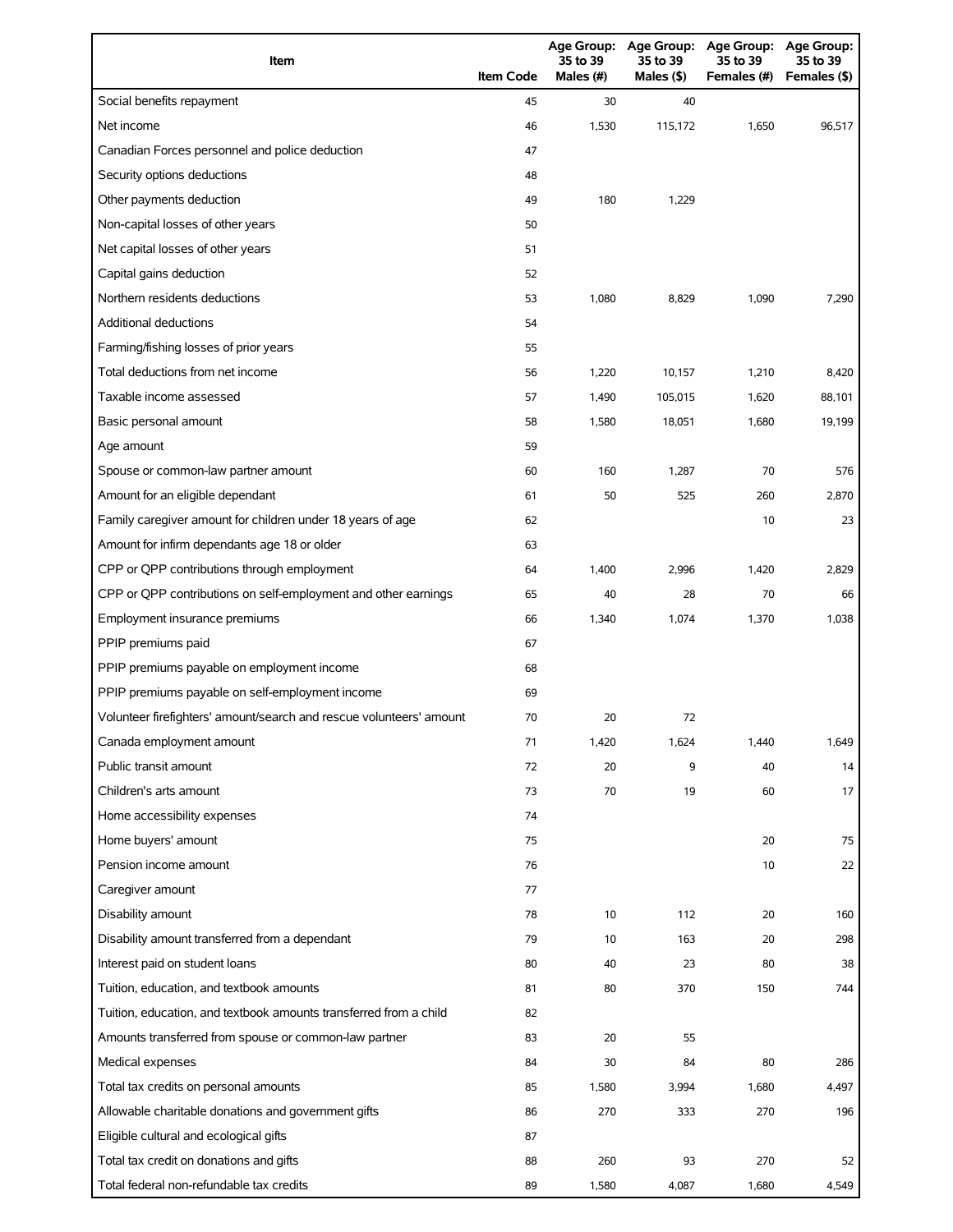| Item                                                        | <b>Item Code</b> | 35 to 39<br>Males (#) | Age Group: Age Group:<br>35 to 39<br>Males $($ \$) | <b>Age Group:</b><br>35 to 39<br>Females (#) | Age Group:<br>35 to 39<br>Females (\$) |
|-------------------------------------------------------------|------------------|-----------------------|----------------------------------------------------|----------------------------------------------|----------------------------------------|
| Federal dividend tax credit                                 | 90               | 130                   | 153                                                | 90                                           | 103                                    |
| Minimum tax carryover                                       | 91               |                       |                                                    |                                              |                                        |
| Basic federal tax                                           | 92               | 1.260                 | 15,965                                             | 1,260                                        | 11,678                                 |
| Federal foreign tax credit                                  | 93               | 40                    | 13                                                 | 30                                           | 4                                      |
| Federal political contribution tax credit                   | 94               |                       |                                                    |                                              |                                        |
| Investment tax credit                                       | 95               |                       |                                                    |                                              |                                        |
| Labour-sponsored funds tax credit (federally registered)    | 96               |                       |                                                    |                                              |                                        |
| Labour-sponsored funds tax credit (provincially registered) | 97               |                       |                                                    |                                              |                                        |
| Alternative minimum tax payable                             | 98               |                       |                                                    |                                              |                                        |
| Net federal tax                                             | 99               | 1,260                 | 15,950                                             | 1,260                                        | 11,675                                 |
| CPP contributions on self-employment                        | 100              | 40                    | 56                                                 | 70                                           | 131                                    |
| Social Benefits repayment                                   | 101              | 30                    | 40                                                 |                                              |                                        |
| Working income tax benefit (WITB)                           | 102              | 90                    | 71                                                 | 90                                           | 86                                     |
| Children's fitness tax credit                               | 103              | 220                   | 19                                                 | 220                                          | 18                                     |
| Eligible educator school supply tax credit                  | 104              |                       |                                                    |                                              |                                        |
| Net provincial or territorial tax                           | 105              | 1,240                 | 6,908                                              | 1,230                                        | 4,940                                  |
| Total tax payable                                           | 106              | 1,270                 | 22,954                                             | 1,270                                        | 16,755                                 |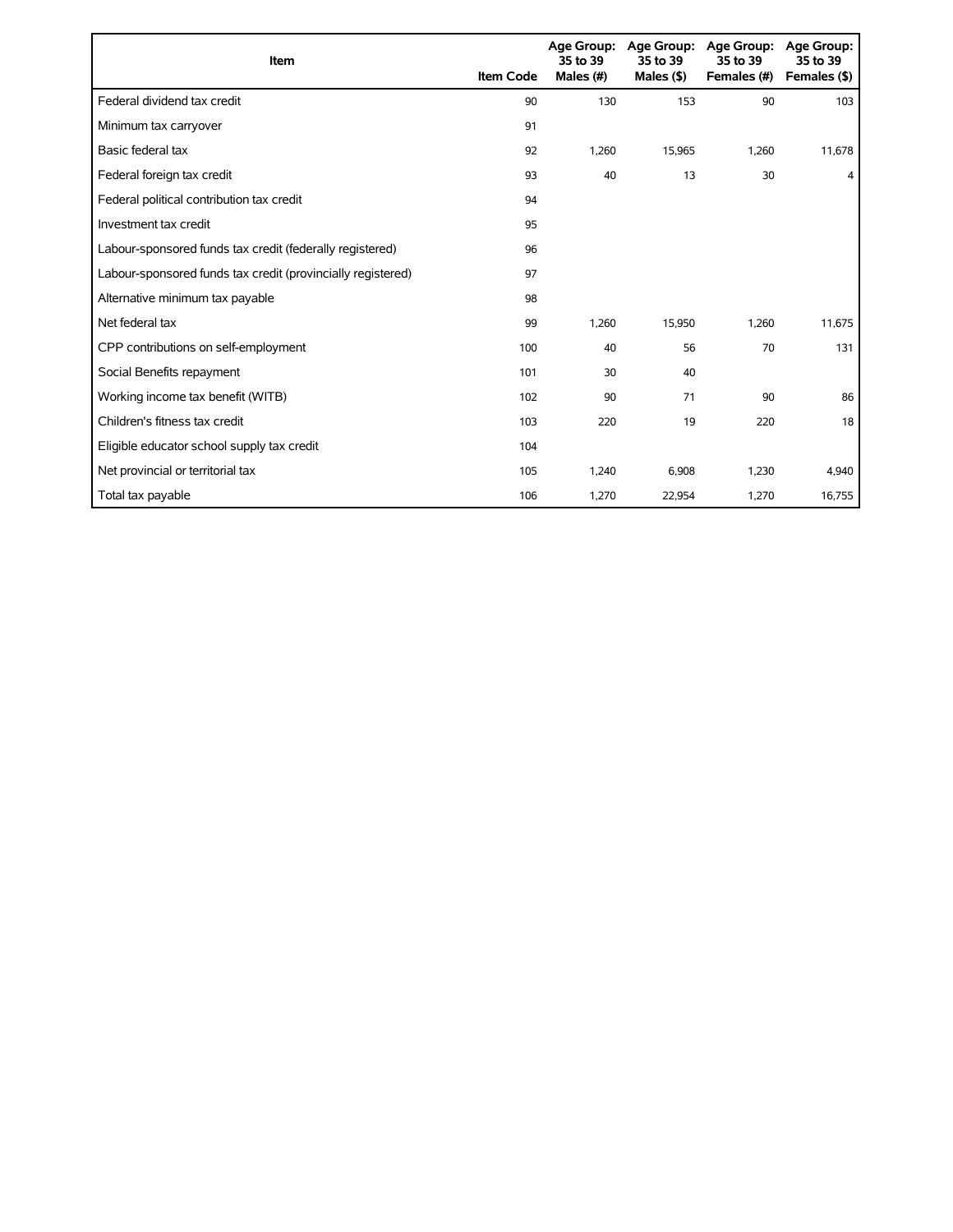| Item                                                                                          | Item<br>Code   | Age<br>Group:<br>40 to 44<br>Males (#) | Age<br>Group:<br>40 to 44<br>Males (\$) | Age<br>Group:<br>40 to 44<br>Females (#) | Age<br>Group:<br>40 to 44<br>Females (\$) |
|-----------------------------------------------------------------------------------------------|----------------|----------------------------------------|-----------------------------------------|------------------------------------------|-------------------------------------------|
| Number of taxable returns                                                                     | $\mathbf{1}$   | 1,110                                  |                                         | 1,080                                    |                                           |
| Number of non-taxable returns                                                                 | $\overline{2}$ | 260                                    |                                         | 320                                      |                                           |
| Total number of returns                                                                       | 3              | 1,380                                  |                                         | 1,400                                    |                                           |
| Employment income                                                                             | 4              | 1,210                                  | 99,675                                  | 1,200                                    | 86,606                                    |
| Commissions (from employment)                                                                 | 5              | 10                                     | 723                                     |                                          |                                           |
| Other employment income                                                                       | 6              | 40                                     | 614                                     | 40                                       | 298                                       |
| Old age security (OAS) pension                                                                | 7              |                                        |                                         |                                          |                                           |
| CPP or QPP benefits                                                                           | 8              |                                        |                                         | 30                                       | 172                                       |
| Other pensions and superannuation                                                             | 9              |                                        |                                         |                                          |                                           |
| Elected split-pension amount                                                                  | 10             |                                        |                                         | 10                                       | 126                                       |
| Universal child care benefit (UCCB)                                                           | 11             | 220                                    | 239                                     | 590                                      | 551                                       |
| Employment insurance and other benefits                                                       | 12             | 180                                    | 1,623                                   | 150                                      | 1,366                                     |
| Taxable amount of dividends from taxable Canadian corporations                                | 13             | 120                                    | 1,128                                   | 80                                       | 1,157                                     |
| Interest and other investment income                                                          | 14             | 150                                    | 147                                     | 160                                      | 134                                       |
| Net partnership income (limited or non-active partners only)                                  | 15             |                                        |                                         |                                          |                                           |
| Net rental income                                                                             | 16             | 80                                     | 236                                     | 90                                       | 381                                       |
| Taxable capital gains                                                                         | 17             |                                        |                                         | 50                                       | 204                                       |
| <b>RRSP</b> income                                                                            | 18             | 180                                    | 949                                     | 150                                      | 632                                       |
| Other income                                                                                  | 19             | 130                                    | 992                                     | 140                                      | 1,341                                     |
| Net business income                                                                           | 20             | 90                                     | 1,187                                   | 80                                       | 916                                       |
| Net professional income                                                                       | 21             | 10                                     | 530                                     |                                          |                                           |
| Net commission income                                                                         | 22             |                                        |                                         |                                          |                                           |
| Net farming income                                                                            | 23             |                                        |                                         |                                          |                                           |
| Net fishing income                                                                            | 24             |                                        |                                         |                                          |                                           |
| Workers' compensation benefits                                                                | 25             | 30                                     | 216                                     | 20                                       | 141                                       |
| Social assistance payments                                                                    | 26             |                                        |                                         |                                          |                                           |
| Net federal supplements                                                                       | 27             |                                        |                                         |                                          |                                           |
| Total income assessed                                                                         | 28             | 1,350                                  | 109,658                                 | 1,380                                    | 95,636                                    |
| Registered pension plan (RPP) deduction                                                       | 29             | 520                                    | 3,838                                   | 670                                      | 4,946                                     |
| RRSP/PRPP deduction                                                                           | 30             | 430                                    | 2,288                                   | 460                                      | 2,059                                     |
| Deduction for elected split-pension amount                                                    | 31             |                                        |                                         |                                          |                                           |
| Annual union, professional, or like dues                                                      | 32             | 450                                    | 617                                     | 580                                      | 710                                       |
| Child care expenses                                                                           | 33             | 90                                     | 500                                     | 150                                      | 741                                       |
| Business investment loss                                                                      | 34             |                                        |                                         |                                          |                                           |
| Moving expenses                                                                               | 35             |                                        |                                         | 10                                       | 73                                        |
| Support payments made                                                                         | 36             |                                        |                                         |                                          |                                           |
| Carrying charges and interest expenses                                                        | 37             |                                        |                                         |                                          |                                           |
| Deduction for CPP/QPP contributions on self-employment and other earnings                     | 38             | 60                                     | 54                                      | 50                                       | 48                                        |
| Deduction for provincial parental insurance plan (PPIP) premiums on self-employment<br>income | 39             |                                        |                                         |                                          |                                           |
| Exploration and development expenses                                                          | 40             |                                        |                                         |                                          |                                           |
| Other employment expenses                                                                     | 41             | 30                                     | 145                                     | 20                                       | 60                                        |
| Clergy residence deduction                                                                    | 42             |                                        |                                         |                                          |                                           |
| Other deductions                                                                              | 43             | 50                                     | 71                                      | 40                                       | 31                                        |
| Total deductions before adjustments                                                           | 44             | 890                                    | 7,722                                   | 990                                      | 8,708                                     |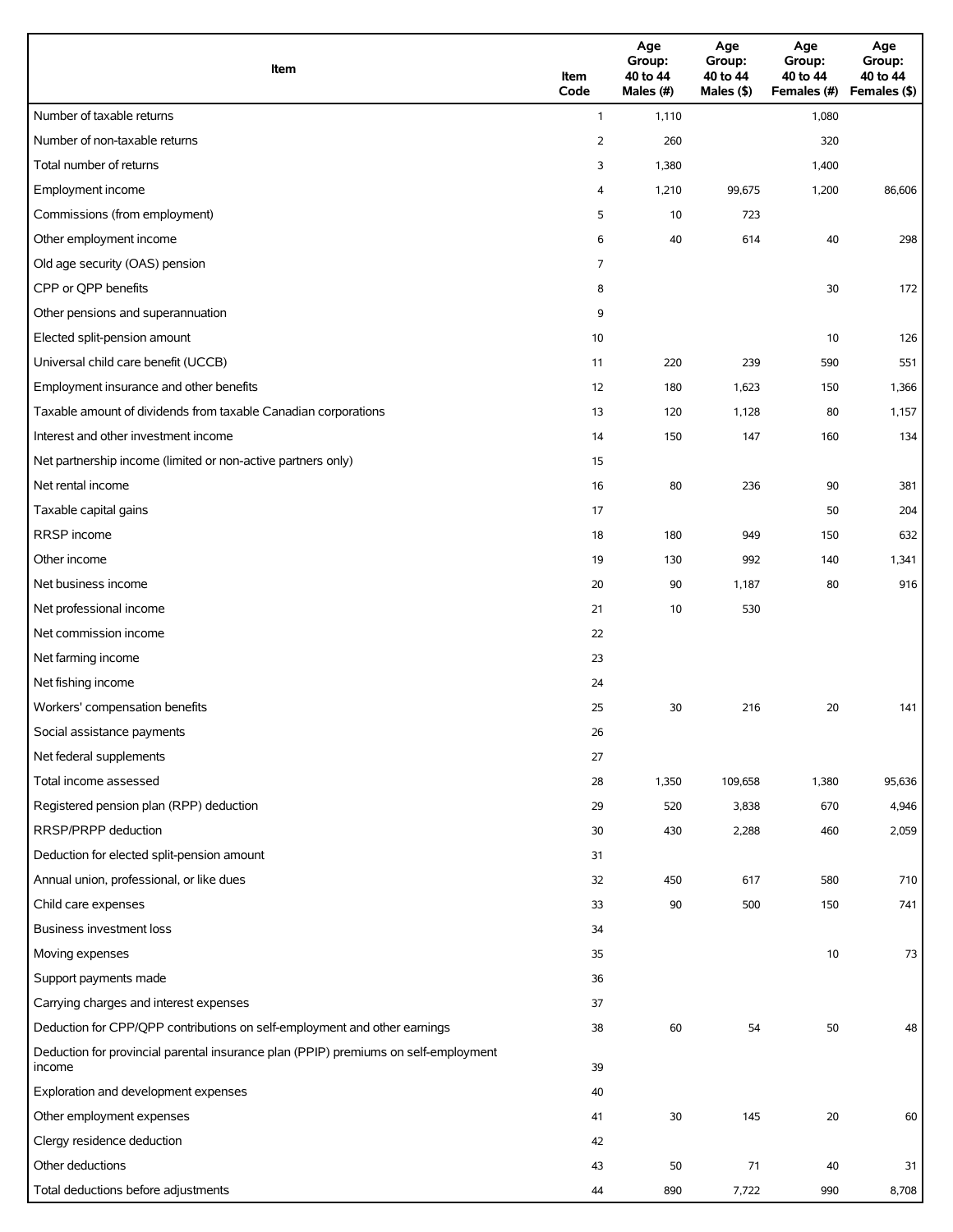| Item                                                                | <b>Item Code</b> | Age Group:<br>40 to 44<br>Males $(#)$ | <b>Age Group:</b><br>40 to 44<br>Males (\$) | <b>Age Group:</b><br>40 to 44<br>Females (#) | <b>Age Group:</b><br>40 to 44<br>Females (\$) |
|---------------------------------------------------------------------|------------------|---------------------------------------|---------------------------------------------|----------------------------------------------|-----------------------------------------------|
| Social benefits repayment                                           | 45               | 30                                    | 39                                          |                                              |                                               |
| Net income                                                          | 46               | 1,350                                 | 101,920                                     | 1,380                                        | 86,925                                        |
| Canadian Forces personnel and police deduction                      | 47               |                                       |                                             |                                              |                                               |
| Security options deductions                                         | 48               |                                       |                                             |                                              |                                               |
| Other payments deduction                                            | 49               | 180                                   | 1,173                                       |                                              |                                               |
| Non-capital losses of other years                                   | 50               |                                       |                                             |                                              |                                               |
| Net capital losses of other years                                   | 51               | 10                                    | 19                                          |                                              |                                               |
| Capital gains deduction                                             | 52               |                                       |                                             |                                              |                                               |
| Northern residents deductions                                       | 53               | 960                                   | 7,714                                       | 930                                          | 6,658                                         |
| <b>Additional deductions</b>                                        | 54               |                                       |                                             |                                              |                                               |
| Farming/fishing losses of prior years                               | 55               |                                       |                                             |                                              |                                               |
| Total deductions from net income                                    | 56               | 1,090                                 | 8,918                                       | 1,030                                        | 7,668                                         |
| Taxable income assessed                                             | 57               | 1,300                                 | 93,005                                      | 1,340                                        | 79,270                                        |
| Basic personal amount                                               | 58               | 1,380                                 | 15,742                                      | 1,400                                        | 16,056                                        |
| Age amount                                                          | 59               |                                       |                                             |                                              |                                               |
| Spouse or common-law partner amount                                 | 60               | 150                                   | 1,298                                       | 70                                           | 541                                           |
| Amount for an eligible dependant                                    | 61               | 30                                    | 332                                         | 200                                          | 2,120                                         |
| Family caregiver amount for children under 18 years of age          | 62               | 10                                    | 32                                          | 10                                           | 25                                            |
| Amount for infirm dependants age 18 or older                        | 63               |                                       |                                             |                                              |                                               |
| CPP or QPP contributions through employment                         | 64               | 1,190                                 | 2,557                                       | 1,190                                        | 2,463                                         |
| CPP or QPP contributions on self-employment and other earnings      | 65               | 60                                    | 54                                          | 50                                           | 48                                            |
| Employment insurance premiums                                       | 66               | 1,130                                 | 898                                         | 1,150                                        | 897                                           |
| PPIP premiums paid                                                  | 67               |                                       |                                             |                                              |                                               |
| PPIP premiums payable on employment income                          | 68               |                                       |                                             |                                              |                                               |
| PPIP premiums payable on self-employment income                     | 69               |                                       |                                             |                                              |                                               |
| Volunteer firefighters' amount/search and rescue volunteers' amount | 70               |                                       |                                             |                                              |                                               |
| Canada employment amount                                            | 71               | 1,210                                 | 1,389                                       | 1,200                                        | 1,375                                         |
| Public transit amount                                               | 72               | 30                                    | 13                                          | 40                                           | 16                                            |
| Children's arts amount                                              | 73               | 70                                    | 22                                          | 50                                           | 16                                            |
| Home accessibility expenses                                         | 74               |                                       |                                             |                                              |                                               |
| Home buyers' amount                                                 | 75               | 10                                    | 67                                          |                                              |                                               |
| Pension income amount                                               | 76               |                                       |                                             | 10                                           | 24                                            |
| Caregiver amount                                                    | 77               |                                       |                                             |                                              |                                               |
| Disability amount                                                   | 78               | 10                                    | 104                                         | 20                                           | 120                                           |
| Disability amount transferred from a dependant                      | 79               | 20                                    | 216                                         | 20                                           | 276                                           |
| Interest paid on student loans                                      | 80               | 20                                    | 19                                          | 30                                           | 16                                            |
| Tuition, education, and textbook amounts                            | 81               | 40                                    | 186                                         | 110                                          | 412                                           |
| Tuition, education, and textbook amounts transferred from a child   | 82               | 10                                    | 47                                          |                                              |                                               |
| Amounts transferred from spouse or common-law partner               | 83               | 10                                    | 35                                          |                                              |                                               |
| Medical expenses                                                    | 84               | 30                                    | 70                                          | 60                                           | 151                                           |
| Total tax credits on personal amounts                               | 85               | 1,380                                 | 3,478                                       | 1,400                                        | 3,706                                         |
| Allowable charitable donations and government gifts                 | 86               | 210                                   | 320                                         | 240                                          | 203                                           |
| Eligible cultural and ecological gifts                              | 87               |                                       |                                             |                                              |                                               |
| Total tax credit on donations and gifts                             | 88               | 210                                   | 91                                          | 240                                          | 54                                            |
| Total federal non-refundable tax credits                            | 89               | 1,380                                 | 3,569                                       | 1,400                                        | 3,761                                         |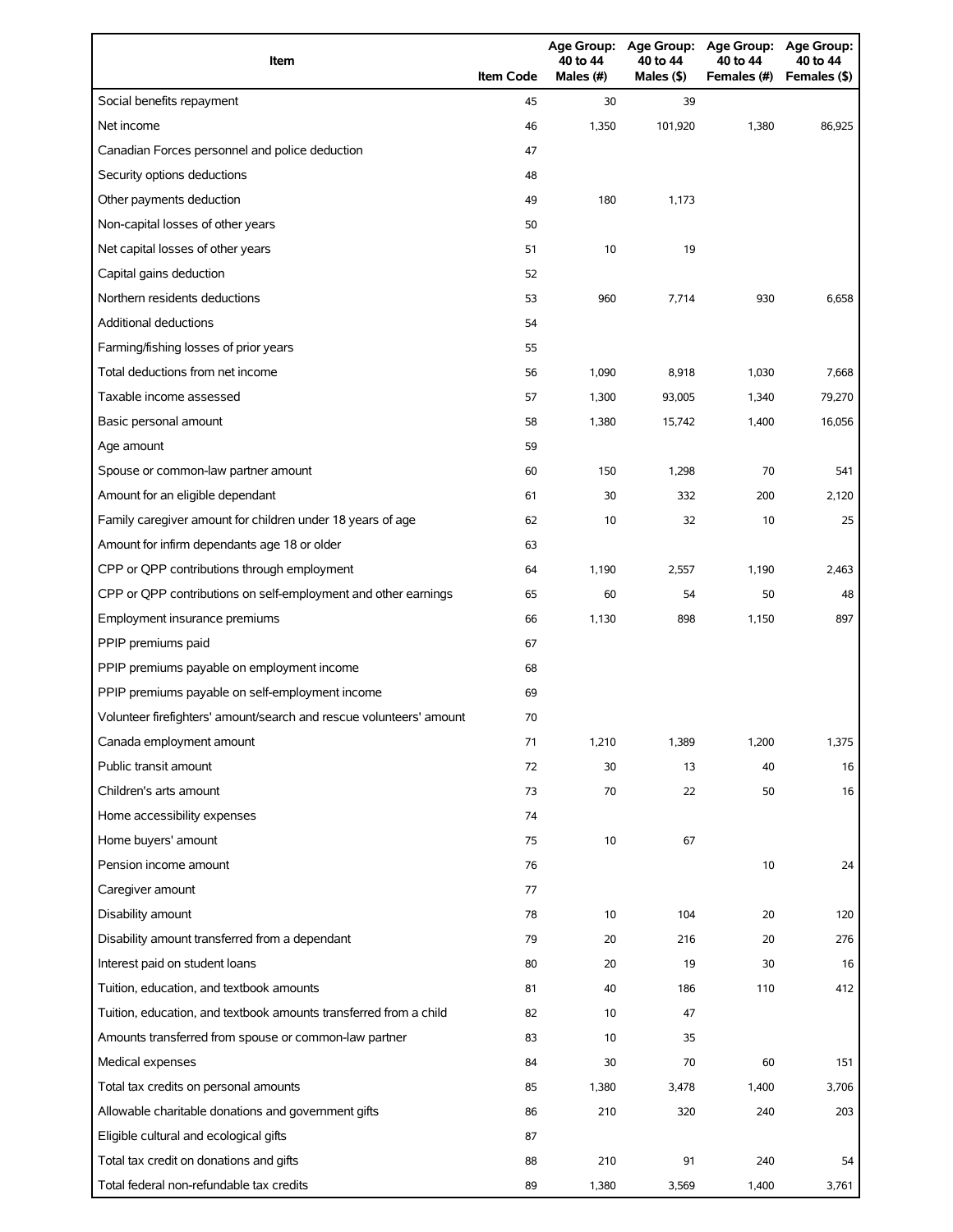| Item                                                        | <b>Item Code</b> | 40 to 44<br>Males (#) | Age Group: Age Group:<br>40 to 44<br>Males $($ \$ $)$ | <b>Age Group:</b><br>40 to 44<br>Females (#) | <b>Age Group:</b><br>40 to 44<br>Females (\$) |
|-------------------------------------------------------------|------------------|-----------------------|-------------------------------------------------------|----------------------------------------------|-----------------------------------------------|
| Federal dividend tax credit                                 | 90               | 120                   | 134                                                   | 80                                           | 135                                           |
| Minimum tax carryover                                       | 91               |                       |                                                       |                                              |                                               |
| Basic federal tax                                           | 92               | 1,090                 | 14,286                                                | 1.070                                        | 10,917                                        |
| Federal foreign tax credit                                  | 93               |                       |                                                       | 30                                           | 6                                             |
| Federal political contribution tax credit                   | 94               |                       |                                                       |                                              |                                               |
| Investment tax credit                                       | 95               |                       |                                                       |                                              |                                               |
| Labour-sponsored funds tax credit (federally registered)    | 96               |                       |                                                       |                                              |                                               |
| Labour-sponsored funds tax credit (provincially registered) | 97               |                       |                                                       |                                              |                                               |
| Alternative minimum tax payable                             | 98               |                       |                                                       |                                              |                                               |
| Net federal tax                                             | 99               | 1,090                 | 14,246                                                | 1,070                                        | 10,909                                        |
| CPP contributions on self-employment                        | 100              | 60                    | 109                                                   | 50                                           | 96                                            |
| Social Benefits repayment                                   | 101              | 30                    | 39                                                    |                                              |                                               |
| Working income tax benefit (WITB)                           | 102              | 80                    | 61                                                    | 70                                           | 63                                            |
| Children's fitness tax credit                               | 103              | 190                   | 19                                                    | 180                                          | 16                                            |
| Eligible educator school supply tax credit                  | 104              |                       |                                                       |                                              |                                               |
| Net provincial or territorial tax                           | 105              | 1,060                 | 6,183                                                 | 1,040                                        | 4,645                                         |
| Total tax payable                                           | 106              | 1,110                 | 20,577                                                | 1,080                                        | 15,655                                        |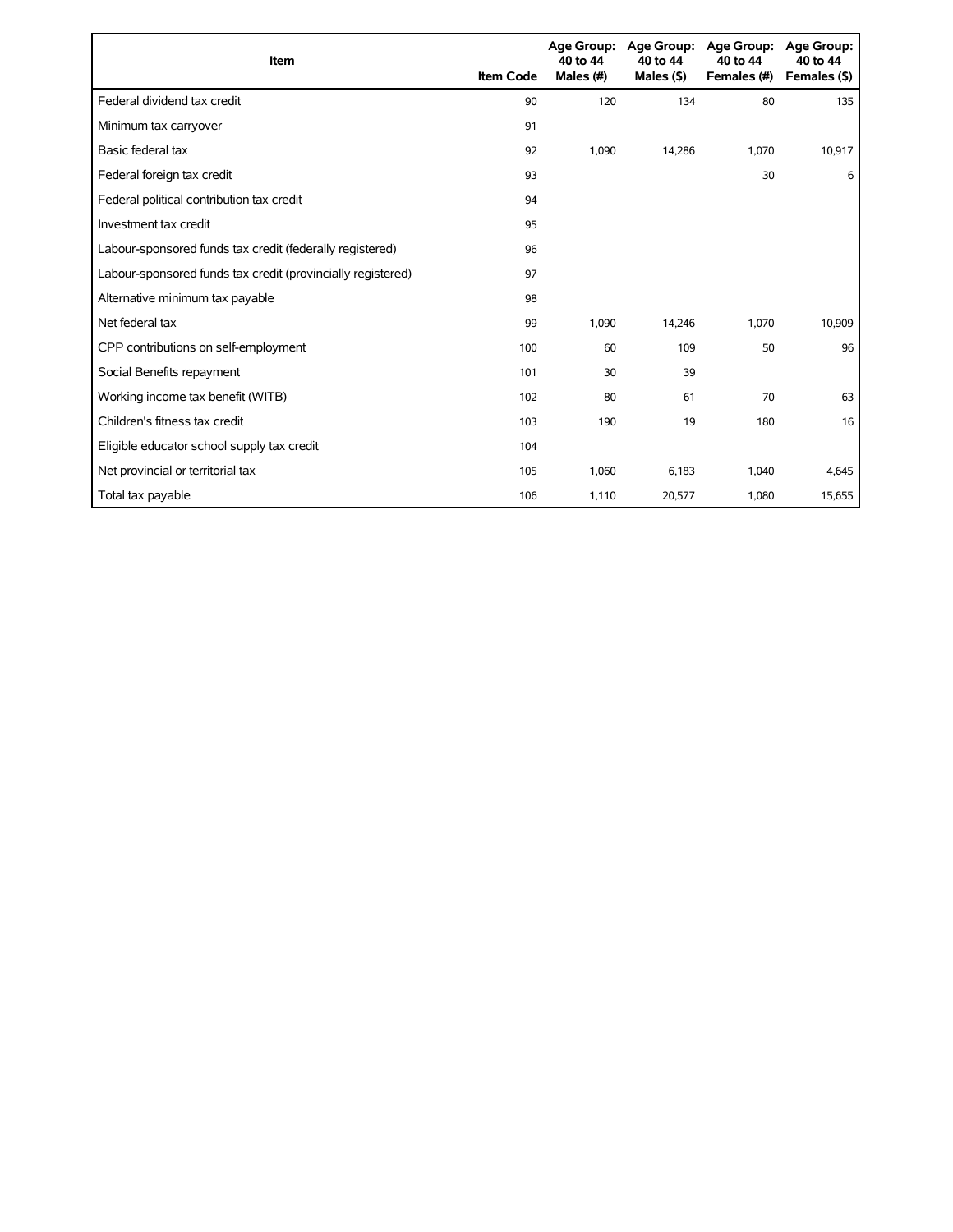| Item                                                                                          | Item<br>Code   | Age<br>Group:<br>45 to 49<br>Males (#) | Age<br>Group:<br>45 to 49<br>Males (\$) | Age<br>Group:<br>45 to 49<br>Females (#) | Age<br>Group:<br>45 to 49<br>Females (\$) |
|-----------------------------------------------------------------------------------------------|----------------|----------------------------------------|-----------------------------------------|------------------------------------------|-------------------------------------------|
| Number of taxable returns                                                                     | $\mathbf{1}$   | 1,230                                  |                                         | 1,030                                    |                                           |
| Number of non-taxable returns                                                                 | $\overline{2}$ | 310                                    |                                         | 340                                      |                                           |
| Total number of returns                                                                       | 3              | 1,550                                  |                                         | 1,370                                    |                                           |
| Employment income                                                                             | 4              | 1,330                                  | 112,419                                 | 1,150                                    | 79,727                                    |
| Commissions (from employment)                                                                 | 5              | 10                                     | 613                                     |                                          |                                           |
| Other employment income                                                                       | 6              | 40                                     | 387                                     | 40                                       | 395                                       |
| Old age security (OAS) pension                                                                | 7              |                                        |                                         |                                          |                                           |
| CPP or QPP benefits                                                                           | 8              | 20                                     | 157                                     | 50                                       | 313                                       |
| Other pensions and superannuation                                                             | 9              | 20                                     | 489                                     | 10                                       | 152                                       |
| Elected split-pension amount                                                                  | 10             |                                        |                                         | 30                                       | 360                                       |
| Universal child care benefit (UCCB)                                                           | 11             | 200                                    | 174                                     | 490                                      | 331                                       |
| Employment insurance and other benefits                                                       | 12             | 190                                    | 1,753                                   | 110                                      | 898                                       |
| Taxable amount of dividends from taxable Canadian corporations                                | 13             | 130                                    | 3,292                                   | 90                                       | 1,106                                     |
| Interest and other investment income                                                          | 14             | 160                                    | 243                                     | 140                                      | 94                                        |
| Net partnership income (limited or non-active partners only)                                  | 15             |                                        |                                         |                                          |                                           |
| Net rental income                                                                             | 16             | 80                                     | 195                                     | 70                                       | 350                                       |
| Taxable capital gains                                                                         | 17             |                                        |                                         |                                          |                                           |
| <b>RRSP</b> income                                                                            | 18             | 170                                    | 2,038                                   | 170                                      | 1,068                                     |
| Other income                                                                                  | 19             | 130                                    | 1,218                                   | 150                                      | 1,873                                     |
| Net business income                                                                           | 20             | 110                                    | 2,052                                   | 80                                       | 1,468                                     |
| Net professional income                                                                       | 21             |                                        |                                         |                                          |                                           |
| Net commission income                                                                         | 22             |                                        |                                         |                                          |                                           |
| Net farming income                                                                            | 23             |                                        |                                         |                                          |                                           |
| Net fishing income                                                                            | 24             |                                        |                                         |                                          |                                           |
| Workers' compensation benefits                                                                | 25             | 40                                     | 334                                     | 20                                       | 368                                       |
| Social assistance payments                                                                    | 26             |                                        |                                         |                                          |                                           |
| Net federal supplements                                                                       | 27             |                                        |                                         |                                          |                                           |
| Total income assessed                                                                         | 28             | 1,510                                  | 128,007                                 | 1,320                                    | 90,417                                    |
| Registered pension plan (RPP) deduction                                                       | 29             | 530                                    | 4,004                                   | 610                                      | 4,368                                     |
| RRSP/PRPP deduction                                                                           | 30             | 430                                    | 3,085                                   | 410                                      | 2,244                                     |
| Deduction for elected split-pension amount                                                    | 31             | 10                                     | 140                                     |                                          |                                           |
| Annual union, professional, or like dues                                                      | 32             | 470                                    | 658                                     | 580                                      | 680                                       |
| Child care expenses                                                                           | 33             | 40                                     | 158                                     | 70                                       | 179                                       |
| Business investment loss                                                                      | 34             |                                        |                                         |                                          |                                           |
| Moving expenses                                                                               | 35             | 20                                     | 127                                     | 10                                       | 56                                        |
| Support payments made                                                                         | 36             |                                        |                                         |                                          |                                           |
| Carrying charges and interest expenses                                                        | 37             |                                        |                                         |                                          |                                           |
| Deduction for CPP/QPP contributions on self-employment and other earnings                     | 38             | 70                                     | 65                                      | 50                                       | 56                                        |
| Deduction for provincial parental insurance plan (PPIP) premiums on self-employment<br>income | 39             |                                        |                                         |                                          |                                           |
| Exploration and development expenses                                                          | 40             |                                        |                                         |                                          |                                           |
| Other employment expenses                                                                     | 41             | 30                                     | 135                                     | 20                                       | 152                                       |
| Clergy residence deduction                                                                    | 42             |                                        |                                         |                                          |                                           |
| Other deductions                                                                              | 43             | 80                                     | 131                                     | 30                                       | 35                                        |
| Total deductions before adjustments                                                           | 44             | 970                                    | 8,738                                   | 910                                      | 7,844                                     |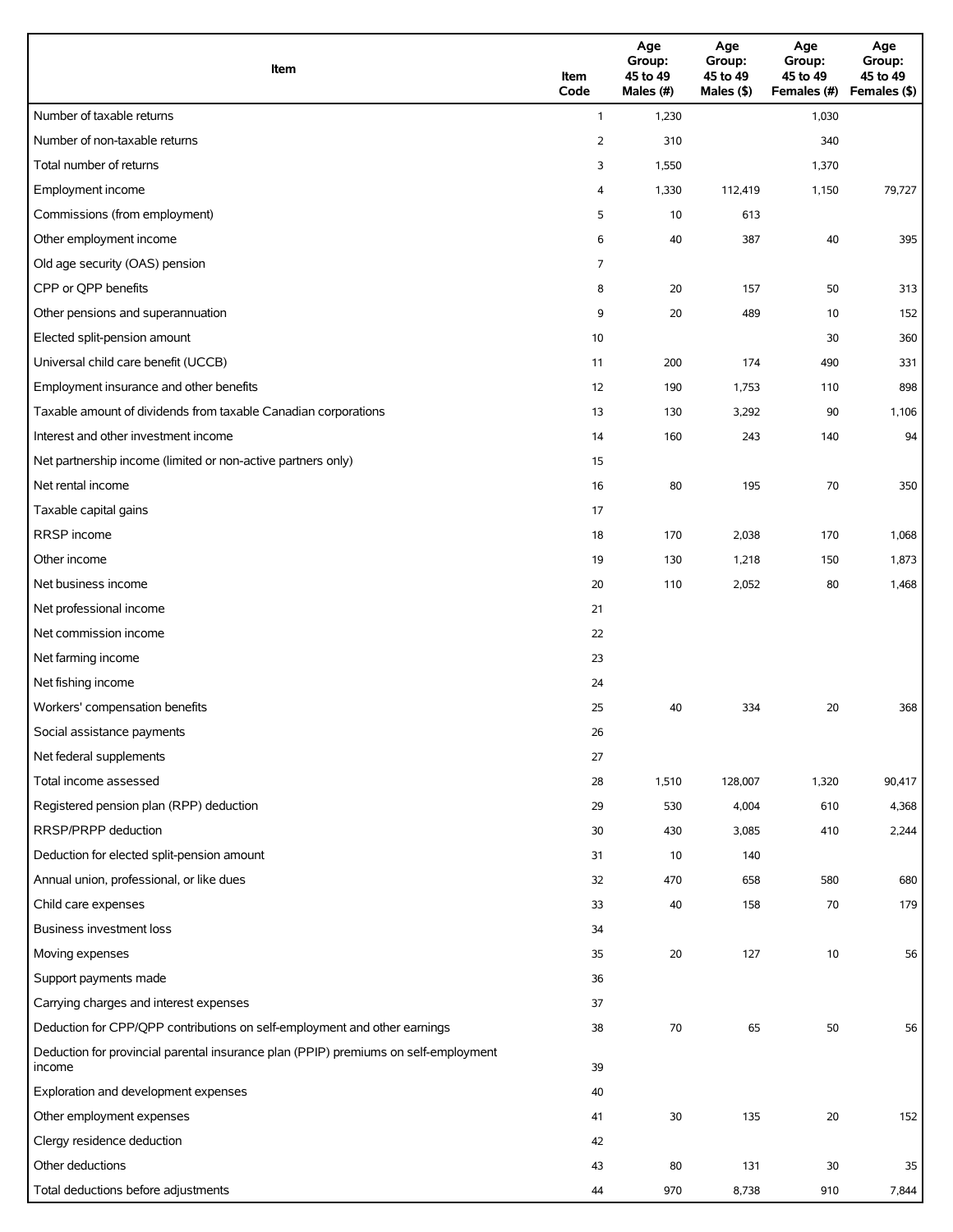| Item                                                                | <b>Item Code</b> | 45 to 49<br>Males (#) | 45 to 49<br>Males (\$) | Age Group: Age Group: Age Group:<br>45 to 49<br>Females (#) | <b>Age Group:</b><br>45 to 49<br>Females (\$) |
|---------------------------------------------------------------------|------------------|-----------------------|------------------------|-------------------------------------------------------------|-----------------------------------------------|
| Social benefits repayment                                           | 45               | 30                    | 43                     |                                                             |                                               |
| Net income                                                          | 46               | 1,500                 | 119,246                | 1,320                                                       | 82,565                                        |
| Canadian Forces personnel and police deduction                      | 47               |                       |                        |                                                             |                                               |
| Security options deductions                                         | 48               |                       |                        |                                                             |                                               |
| Other payments deduction                                            | 49               | 230                   | 1,660                  |                                                             |                                               |
| Non-capital losses of other years                                   | 50               |                       |                        |                                                             |                                               |
| Net capital losses of other years                                   | 51               |                       |                        |                                                             |                                               |
| Capital gains deduction                                             | 52               |                       |                        |                                                             |                                               |
| Northern residents deductions                                       | 53               | 1,050                 | 8,117                  | 890                                                         | 6,351                                         |
| Additional deductions                                               | 54               |                       |                        |                                                             |                                               |
| Farming/fishing losses of prior years                               | 55               |                       |                        |                                                             |                                               |
| Total deductions from net income                                    | 56               | 1,220                 | 10,282                 | 1,000                                                       | 7,736                                         |
| Taxable income assessed                                             | 57               | 1,440                 | 108,968                | 1,280                                                       | 74,845                                        |
| Basic personal amount                                               | 58               | 1,550                 | 17,679                 | 1,370                                                       | 15,670                                        |
| Age amount                                                          | 59               |                       |                        |                                                             |                                               |
| Spouse or common-law partner amount                                 | 60               | 150                   | 1,277                  | 70                                                          | 657                                           |
| Amount for an eligible dependant                                    | 61               | 50                    | 504                    | 160                                                         | 1,697                                         |
| Family caregiver amount for children under 18 years of age          | 62               | 10                    | 31                     | 10                                                          | 25                                            |
| Amount for infirm dependants age 18 or older                        | 63               |                       |                        |                                                             |                                               |
| CPP or QPP contributions through employment                         | 64               | 1,300                 | 2,785                  | 1,130                                                       | 2,295                                         |
| CPP or QPP contributions on self-employment and other earnings      | 65               | 70                    | 65                     | 50                                                          | 56                                            |
| Employment insurance premiums                                       | 66               | 1,230                 | 970                    | 1,090                                                       | 846                                           |
| PPIP premiums paid                                                  | 67               |                       |                        |                                                             |                                               |
| PPIP premiums payable on employment income                          | 68               |                       |                        |                                                             |                                               |
| PPIP premiums payable on self-employment income                     | 69               |                       |                        |                                                             |                                               |
| Volunteer firefighters' amount/search and rescue volunteers' amount | 70               | 10                    | 36                     |                                                             |                                               |
| Canada employment amount                                            | 71               | 1,340                 | 1,524                  | 1,150                                                       | 1,317                                         |
| Public transit amount                                               | 72               | 30                    | 15                     | 20                                                          | 10                                            |
| Children's arts amount                                              | 73               | 60                    | 19                     |                                                             |                                               |
| Home accessibility expenses                                         | 74               |                       |                        |                                                             |                                               |
| Home buyers' amount                                                 | 75               |                       |                        |                                                             |                                               |
| Pension income amount                                               | 76               | 20                    | 38                     | 40                                                          | 76                                            |
| Caregiver amount                                                    | 77               |                       |                        |                                                             |                                               |
| Disability amount                                                   | 78               | 20                    | 168                    | 30                                                          | 216                                           |
| Disability amount transferred from a dependant                      | 79               | 20                    | 219                    | 20                                                          | 199                                           |
| Interest paid on student loans                                      | 80               | 10                    | 10                     |                                                             |                                               |
| Tuition, education, and textbook amounts                            | 81               | 40                    | 194                    | 70                                                          | 269                                           |
| Tuition, education, and textbook amounts transferred from a child   | 82               |                       |                        | 30                                                          | 143                                           |
| Amounts transferred from spouse or common-law partner               | 83               |                       |                        |                                                             |                                               |
| Medical expenses                                                    | 84               | 30                    | 64                     | 70                                                          | 142                                           |
| Total tax credits on personal amounts                               | 85               | 1,550                 | 3,873                  | 1,370                                                       | 3,566                                         |
| Allowable charitable donations and government gifts                 | 86               | 220                   | 361                    | 210                                                         | 328                                           |
| Eligible cultural and ecological gifts                              | 87               |                       |                        |                                                             |                                               |
| Total tax credit on donations and gifts                             | 88               | 210                   | 103                    | 210                                                         | 93                                            |
| Total federal non-refundable tax credits                            | 89               | 1,550                 | 3,976                  | 1,370                                                       | 3,659                                         |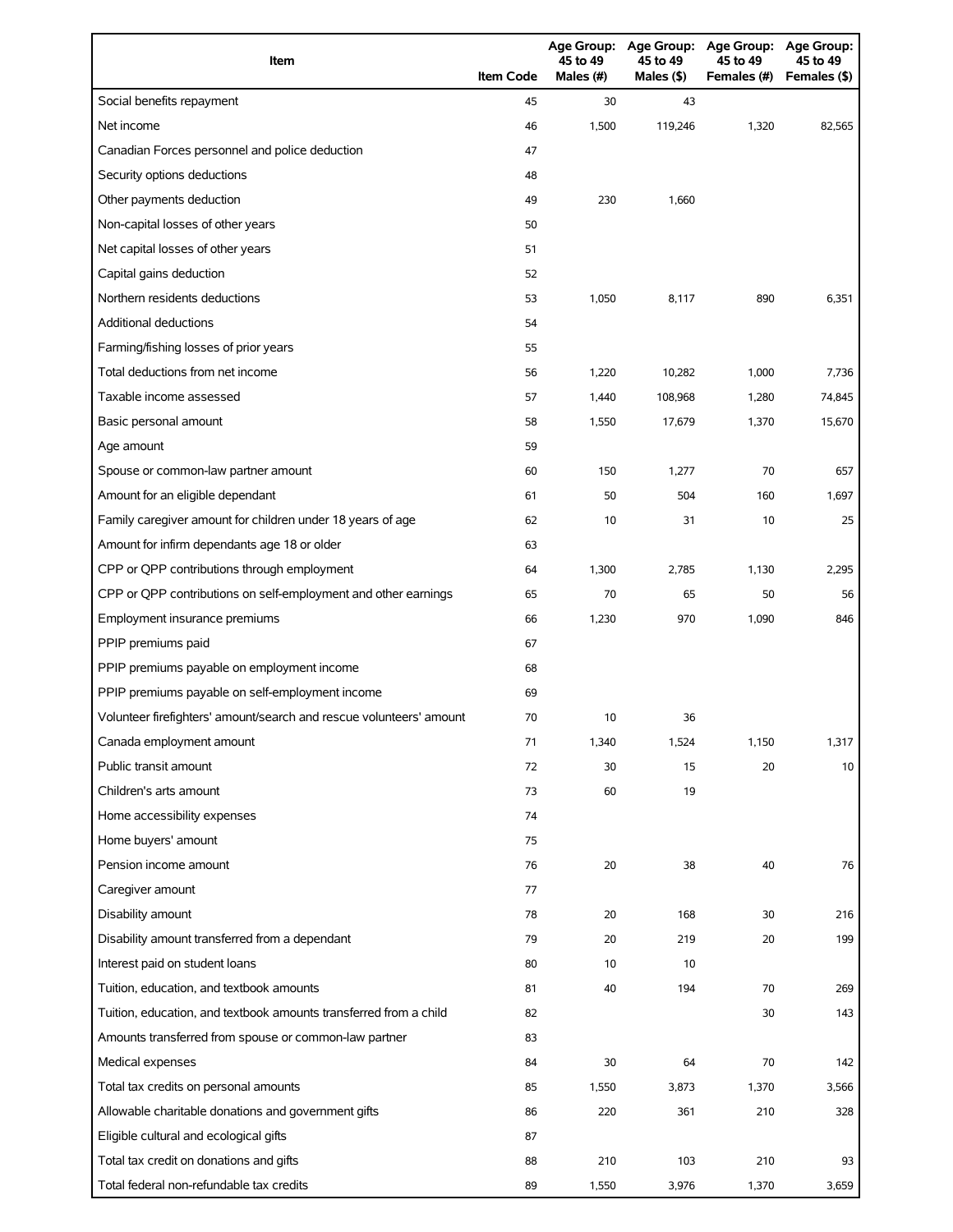| Item                                                        | <b>Item Code</b> | 45 to 49<br>Males (#) | Age Group: Age Group:<br>45 to 49<br>Males $($ \$ $)$ | <b>Age Group:</b><br>45 to 49<br>Females (#) | <b>Age Group:</b><br>45 to 49<br>Females (\$) |
|-------------------------------------------------------------|------------------|-----------------------|-------------------------------------------------------|----------------------------------------------|-----------------------------------------------|
| Federal dividend tax credit                                 | 90               | 140                   | 408                                                   | 90                                           | 135                                           |
| Minimum tax carryover                                       | 91               |                       |                                                       |                                              |                                               |
| Basic federal tax                                           | 92               | 1,200                 | 17,682                                                | 1,020                                        | 10,317                                        |
| Federal foreign tax credit                                  | 93               |                       |                                                       |                                              |                                               |
| Federal political contribution tax credit                   | 94               |                       |                                                       |                                              |                                               |
| Investment tax credit                                       | 95               |                       |                                                       |                                              |                                               |
| Labour-sponsored funds tax credit (federally registered)    | 96               |                       |                                                       |                                              |                                               |
| Labour-sponsored funds tax credit (provincially registered) | 97               |                       |                                                       |                                              |                                               |
| Alternative minimum tax payable                             | 98               |                       |                                                       |                                              |                                               |
| Net federal tax                                             | 99               | 1,200                 | 17,673                                                | 1,020                                        | 10,313                                        |
| CPP contributions on self-employment                        | 100              | 70                    | 130                                                   | 50                                           | 111                                           |
| Social Benefits repayment                                   | 101              | 30                    | 43                                                    |                                              |                                               |
| Working income tax benefit (WITB)                           | 102              | 100                   | 79                                                    | 60                                           | 47                                            |
| Children's fitness tax credit                               | 103              | 130                   | 13                                                    | 90                                           | 8                                             |
| Eligible educator school supply tax credit                  | 104              |                       |                                                       |                                              |                                               |
| Net provincial or territorial tax                           | 105              | 1,180                 | 7,634                                                 | 1,000                                        | 4,381                                         |
| Total tax payable                                           | 106              | 1,230                 | 25,479                                                | 1,030                                        | 14,815                                        |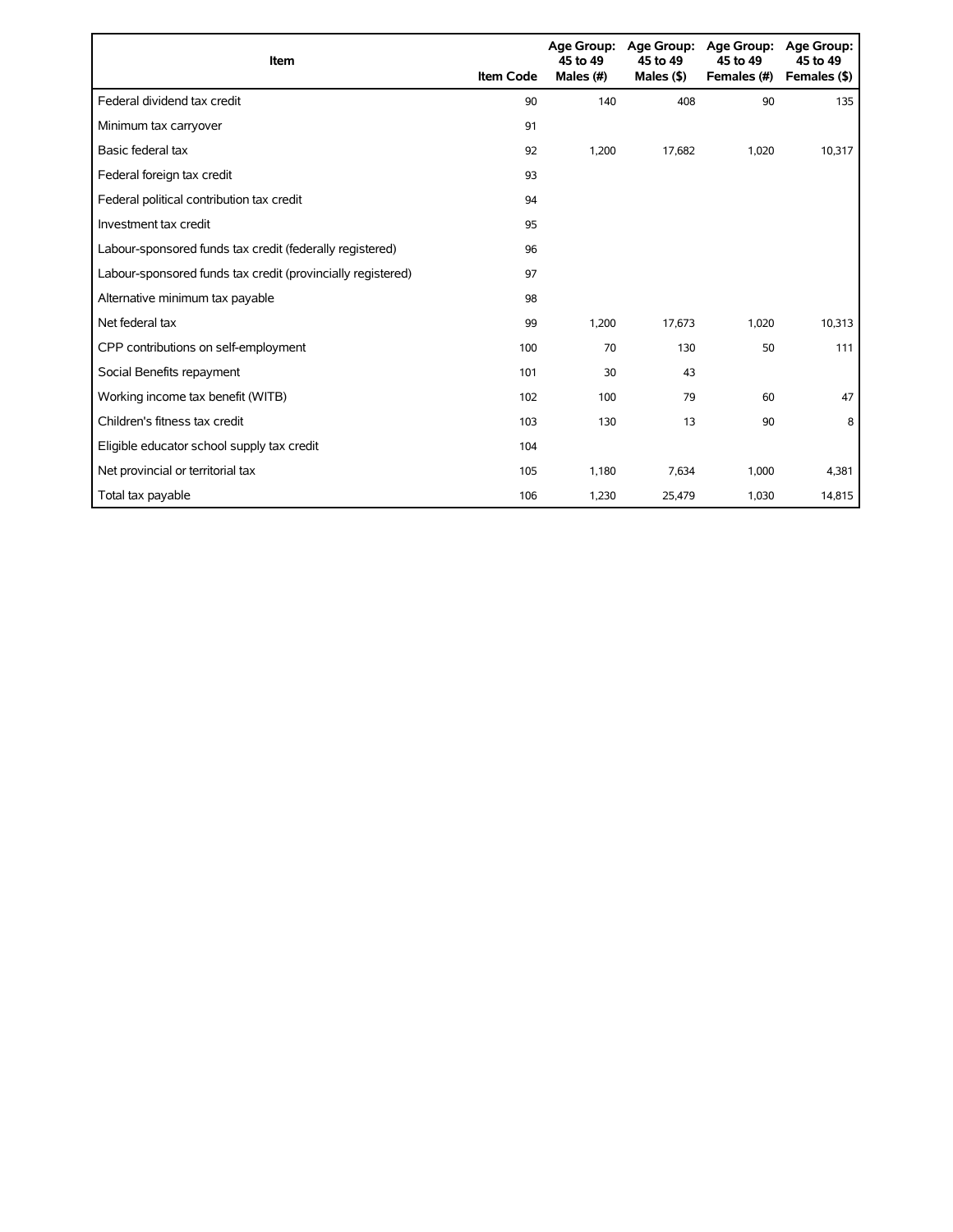| Item                                                                                          | Item<br>Code   | Age<br>Group:<br>50 to 54<br>Males (#) | Age<br>Group:<br>50 to 54<br>Males (\$) | Age<br>Group:<br>50 to 54<br>Females (#) | Age<br>Group:<br>50 to 54<br>Females (\$) |
|-----------------------------------------------------------------------------------------------|----------------|----------------------------------------|-----------------------------------------|------------------------------------------|-------------------------------------------|
| Number of taxable returns                                                                     | $\mathbf{1}$   | 1,300                                  |                                         | 1,160                                    |                                           |
| Number of non-taxable returns                                                                 | $\overline{2}$ | 280                                    |                                         | 320                                      |                                           |
| Total number of returns                                                                       | 3              | 1,580                                  |                                         | 1,480                                    |                                           |
| Employment income                                                                             | 4              | 1,350                                  | 124,142                                 | 1,260                                    | 93,885                                    |
| Commissions (from employment)                                                                 | 5              |                                        |                                         |                                          |                                           |
| Other employment income                                                                       | 6              | 60                                     | 709                                     | 50                                       | 461                                       |
| Old age security (OAS) pension                                                                | 7              |                                        |                                         |                                          |                                           |
| CPP or QPP benefits                                                                           | 8              | 40                                     | 290                                     | 80                                       | 522                                       |
| Other pensions and superannuation                                                             | 9              | 40                                     | 1,028                                   | 20                                       | 364                                       |
| Elected split-pension amount                                                                  | 10             |                                        |                                         | 60                                       | 491                                       |
| Universal child care benefit (UCCB)                                                           | 11             | 140                                    | 94                                      | 260                                      | 144                                       |
| Employment insurance and other benefits                                                       | 12             | 190                                    | 1,856                                   | 110                                      | 838                                       |
| Taxable amount of dividends from taxable Canadian corporations                                | 13             | 190                                    | 3,142                                   | 170                                      | 2,101                                     |
| Interest and other investment income                                                          | 14             | 220                                    | 359                                     | 230                                      | 350                                       |
| Net partnership income (limited or non-active partners only)                                  | 15             |                                        |                                         |                                          |                                           |
| Net rental income                                                                             | 16             | 80                                     | 155                                     | 90                                       | 493                                       |
| Taxable capital gains                                                                         | 17             | 110                                    | 941                                     | 110                                      | 960                                       |
| <b>RRSP</b> income                                                                            | 18             | 200                                    | 1,631                                   | 150                                      | 934                                       |
| Other income                                                                                  | 19             | 170                                    | 1,178                                   | 190                                      | 1,401                                     |
| Net business income                                                                           | 20             | 120                                    | 2,198                                   | 110                                      | 1,636                                     |
| Net professional income                                                                       | 21             |                                        |                                         | 10                                       | 222                                       |
| Net commission income                                                                         | 22             |                                        |                                         |                                          |                                           |
| Net farming income                                                                            | 23             |                                        |                                         |                                          |                                           |
| Net fishing income                                                                            | 24             |                                        |                                         |                                          |                                           |
| Workers' compensation benefits                                                                | 25             | 50                                     | 886                                     | 30                                       | 375                                       |
| Social assistance payments                                                                    | 26             | 140                                    | 941                                     |                                          |                                           |
| Net federal supplements                                                                       | 27             |                                        |                                         |                                          |                                           |
| Total income assessed                                                                         | 28             | 1,530                                  | 140,425                                 | 1,430                                    | 106,443                                   |
| Registered pension plan (RPP) deduction                                                       | 29             | 580                                    | 4,646                                   | 670                                      | 5,273                                     |
| RRSP/PRPP deduction                                                                           | 30             | 520                                    | 4,416                                   | 480                                      | 3,245                                     |
| Deduction for elected split-pension amount                                                    | 31             | 30                                     | 254                                     |                                          |                                           |
| Annual union, professional, or like dues                                                      | 32             | 490                                    | 700                                     | 620                                      | 763                                       |
| Child care expenses                                                                           | 33             | 20                                     | 78                                      |                                          |                                           |
| Business investment loss                                                                      | 34             |                                        |                                         |                                          |                                           |
| Moving expenses                                                                               | 35             | 10                                     | 91                                      |                                          |                                           |
| Support payments made                                                                         | 36             |                                        |                                         |                                          |                                           |
| Carrying charges and interest expenses                                                        | 37             | 60                                     | 659                                     | 50                                       | 249                                       |
| Deduction for CPP/QPP contributions on self-employment and other earnings                     | 38             | 80                                     | 76                                      | 60                                       | 59                                        |
| Deduction for provincial parental insurance plan (PPIP) premiums on self-employment<br>income | 39             |                                        |                                         |                                          |                                           |
| Exploration and development expenses                                                          | 40             |                                        |                                         |                                          |                                           |
| Other employment expenses                                                                     | 41             | 40                                     | 166                                     | 20                                       | 54                                        |
| Clergy residence deduction                                                                    | 42             |                                        |                                         |                                          |                                           |
| Other deductions                                                                              | 43             |                                        |                                         | 30                                       | 24                                        |
| Total deductions before adjustments                                                           | 44             | 1,030                                  | 11,275                                  | 1,020                                    | 9,768                                     |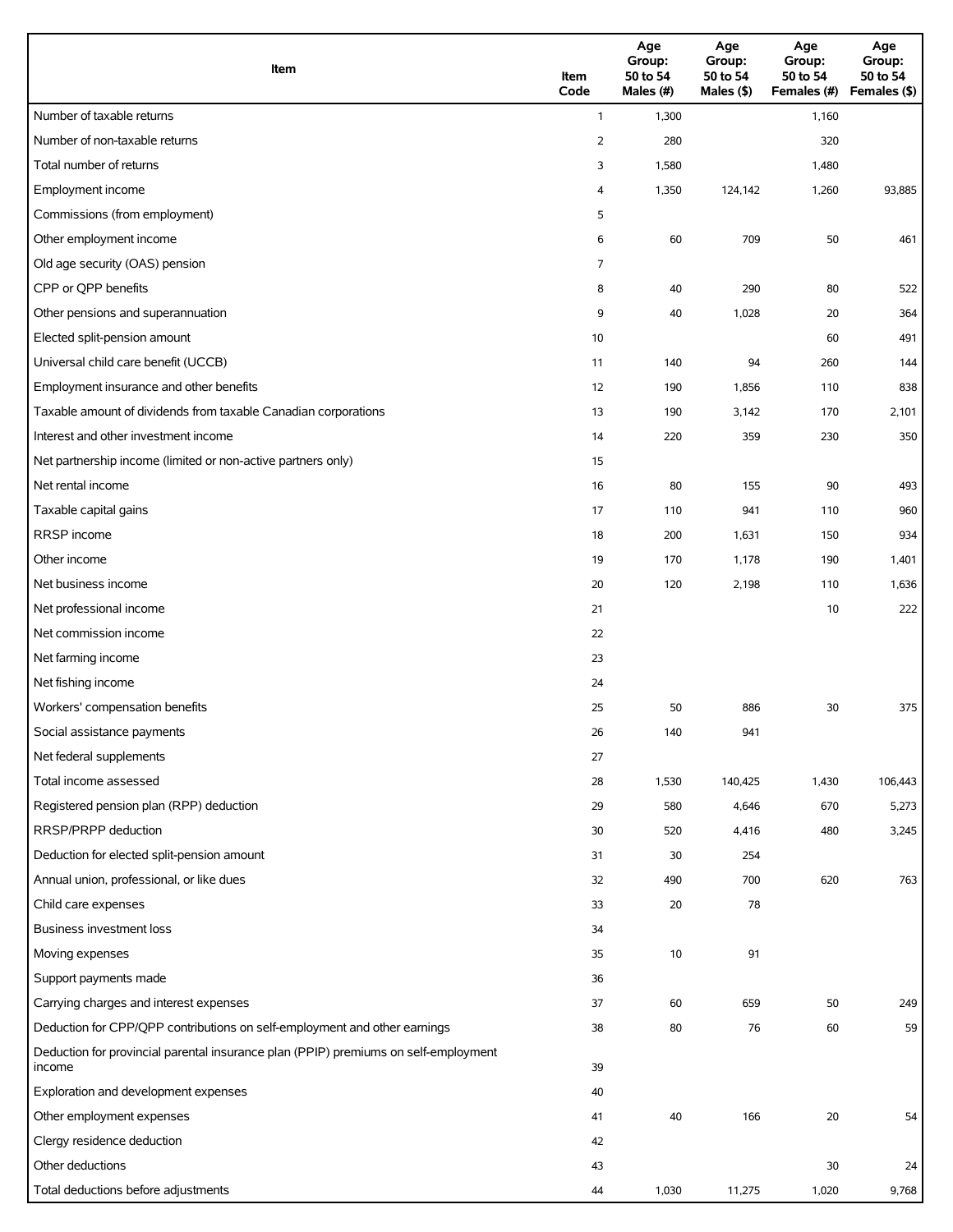| Item                                                                | <b>Item Code</b> | <b>Age Group:</b><br>50 to 54<br>Males (#) | <b>Age Group:</b><br>50 to 54<br>Males (\$) | Age Group:<br>50 to 54<br>Females (#) | Age Group:<br>50 to 54<br>Females (\$) |
|---------------------------------------------------------------------|------------------|--------------------------------------------|---------------------------------------------|---------------------------------------|----------------------------------------|
| Social benefits repayment                                           | 45               | 40                                         | 73                                          |                                       |                                        |
| Net income                                                          | 46               | 1,530                                      | 129,095                                     | 1,430                                 | 96,689                                 |
| Canadian Forces personnel and police deduction                      | 47               |                                            |                                             |                                       |                                        |
| Security options deductions                                         | 48               |                                            |                                             |                                       |                                        |
| Other payments deduction                                            | 49               | 190                                        | 1,826                                       |                                       |                                        |
| Non-capital losses of other years                                   | 50               |                                            |                                             |                                       |                                        |
| Net capital losses of other years                                   | 51               | 20                                         | 48                                          |                                       |                                        |
| Capital gains deduction                                             | 52               |                                            |                                             |                                       |                                        |
| Northern residents deductions                                       | 53               | 1,150                                      | 8,954                                       | 990                                   | 7,190                                  |
| <b>Additional deductions</b>                                        | 54               |                                            |                                             |                                       |                                        |
| Farming/fishing losses of prior years                               | 55               |                                            |                                             |                                       |                                        |
| Total deductions from net income                                    | 56               | 1,280                                      | 11,319                                      | 1,100                                 | 8,931                                  |
| Taxable income assessed                                             | 57               | 1,480                                      | 117,779                                     | 1,390                                 | 87,768                                 |
| Basic personal amount                                               | 58               | 1,580                                      | 18,111                                      | 1,480                                 | 17,001                                 |
| Age amount                                                          | 59               |                                            |                                             |                                       |                                        |
| Spouse or common-law partner amount                                 | 60               | 150                                        | 1,393                                       | 80                                    | 653                                    |
| Amount for an eligible dependant                                    | 61               | 30                                         | 359                                         | 90                                    | 975                                    |
| Family caregiver amount for children under 18 years of age          | 62               |                                            |                                             |                                       |                                        |
| Amount for infirm dependants age 18 or older                        | 63               |                                            |                                             |                                       |                                        |
| CPP or QPP contributions through employment                         | 64               | 1,340                                      | 2,944                                       | 1,250                                 | 2,611                                  |
| CPP or QPP contributions on self-employment and other earnings      | 65               | 80                                         | 76                                          | 60                                    | 59                                     |
| Employment insurance premiums                                       | 66               | 1,260                                      | 1,014                                       | 1,170                                 | 934                                    |
| PPIP premiums paid                                                  | 67               |                                            |                                             |                                       |                                        |
| PPIP premiums payable on employment income                          | 68               |                                            |                                             |                                       |                                        |
| PPIP premiums payable on self-employment income                     | 69               |                                            |                                             |                                       |                                        |
| Volunteer firefighters' amount/search and rescue volunteers' amount | 70               |                                            |                                             |                                       |                                        |
| Canada employment amount                                            | 71               | 1,360                                      | 1,564                                       | 1,270                                 | 1,453                                  |
| Public transit amount                                               | 72               | 20                                         | 9                                           | 20                                    | 10                                     |
| Children's arts amount                                              | 73               |                                            |                                             |                                       |                                        |
| Home accessibility expenses                                         | 74               |                                            |                                             |                                       |                                        |
| Home buyers' amount                                                 | 75               |                                            |                                             |                                       |                                        |
| Pension income amount                                               | 76               | 40                                         | 85                                          | 80                                    | 148                                    |
| Caregiver amount                                                    | 77               | 10                                         | 71                                          | 10                                    | 61                                     |
| Disability amount                                                   | 78               | 30                                         | 209                                         | 30                                    | 216                                    |
| Disability amount transferred from a dependant                      | 79               | 20                                         | 224                                         | 20                                    | 193                                    |
| Interest paid on student loans                                      | 80               |                                            |                                             |                                       |                                        |
| Tuition, education, and textbook amounts                            | 81               | 30                                         | 131                                         | 60                                    | 257                                    |
| Tuition, education, and textbook amounts transferred from a child   | 82               | 70                                         | 329                                         | 40                                    | 211                                    |
| Amounts transferred from spouse or common-law partner               | 83               | 20                                         | 72                                          | 20                                    | 95                                     |
| Medical expenses                                                    | 84               | 50                                         | 118                                         | 80                                    | 220                                    |
| Total tax credits on personal amounts                               | 85               | 1,580                                      | 4,023                                       | 1,480                                 | 3,775                                  |
| Allowable charitable donations and government gifts                 | 86               | 240                                        | 450                                         | 270                                   | 421                                    |
| Eligible cultural and ecological gifts                              | 87               |                                            |                                             |                                       |                                        |
| Total tax credit on donations and gifts                             | 88               | 240                                        | 129                                         | 270                                   | 117                                    |
| Total federal non-refundable tax credits                            | 89               | 1,580                                      | 4,152                                       | 1,480                                 | 3,891                                  |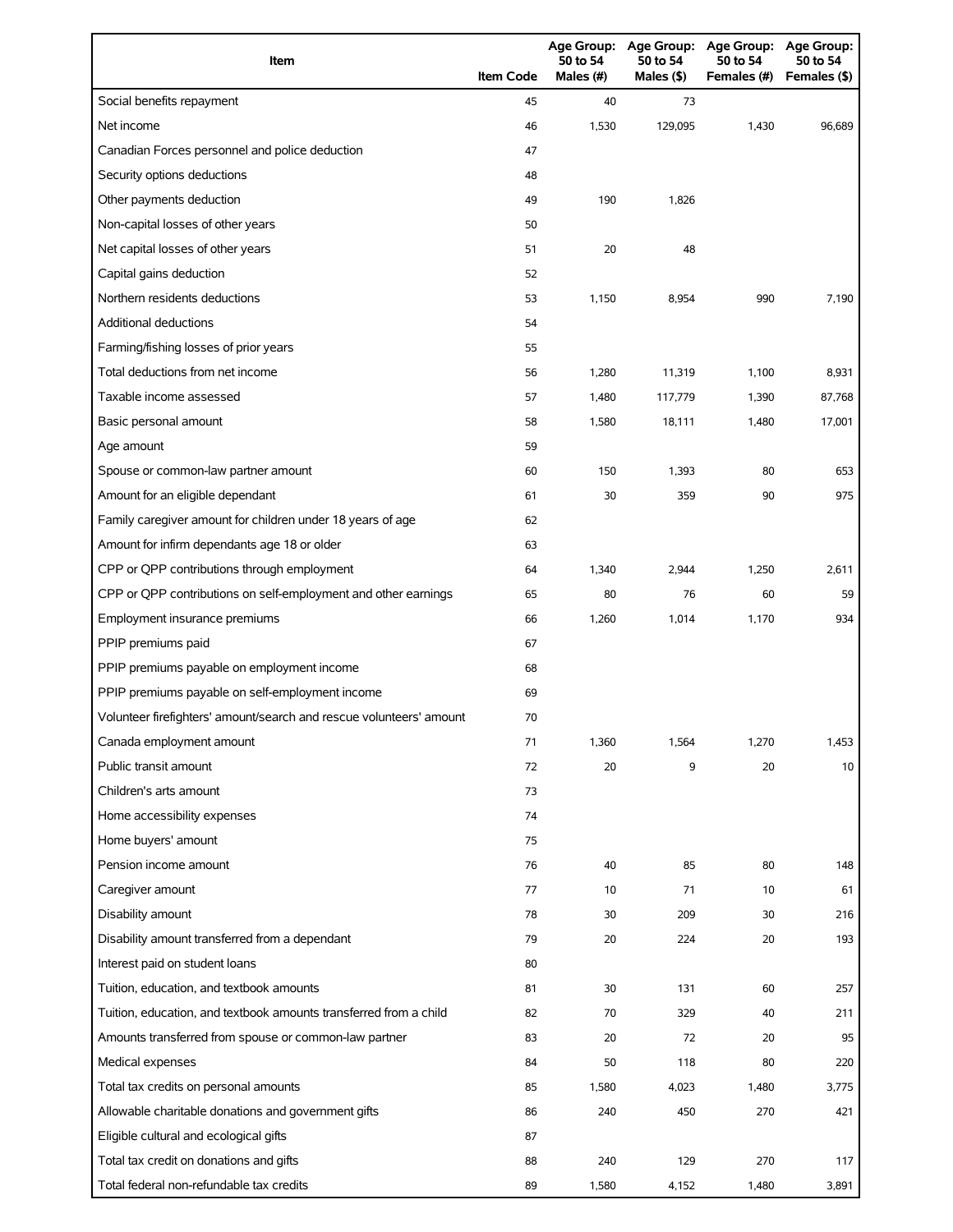| <b>Item</b>                                                 | <b>Item Code</b> | 50 to 54<br>Males (#) | Age Group: Age Group:<br>50 to 54<br>Males $($ \$ $)$ | Age Group:<br>50 to 54<br>Females (#) | <b>Age Group:</b><br>50 to 54<br>Females (\$) |
|-------------------------------------------------------------|------------------|-----------------------|-------------------------------------------------------|---------------------------------------|-----------------------------------------------|
| Federal dividend tax credit                                 | 90               | 190                   | 373                                                   | 170                                   | 252                                           |
| Minimum tax carryover                                       | 91               |                       |                                                       |                                       |                                               |
| Basic federal tax                                           | 92               | 1,260                 | 19,071                                                | 1,150                                 | 12,355                                        |
| Federal foreign tax credit                                  | 93               |                       |                                                       | 50                                    | 8                                             |
| Federal political contribution tax credit                   | 94               |                       |                                                       | 20                                    | $\overline{4}$                                |
| Investment tax credit                                       | 95               |                       |                                                       |                                       |                                               |
| Labour-sponsored funds tax credit (federally registered)    | 96               |                       |                                                       |                                       |                                               |
| Labour-sponsored funds tax credit (provincially registered) | 97               |                       |                                                       |                                       |                                               |
| Alternative minimum tax payable                             | 98               |                       |                                                       |                                       |                                               |
| Net federal tax                                             | 99               | 1,260                 | 19,001                                                | 1,150                                 | 12,343                                        |
| CPP contributions on self-employment                        | 100              | 80                    | 151                                                   | 60                                    | 118                                           |
| Social Benefits repayment                                   | 101              | 40                    | 73                                                    |                                       |                                               |
| Working income tax benefit (WITB)                           | 102              | 110                   | 86                                                    |                                       |                                               |
| Children's fitness tax credit                               | 103              | 80                    | 6                                                     |                                       |                                               |
| Eligible educator school supply tax credit                  | 104              |                       |                                                       |                                       |                                               |
| Net provincial or territorial tax                           | 105              | 1,240                 | 8,286                                                 | 1,120                                 | 5,266                                         |
| Total tax payable                                           | 106              | 1,300                 | 27,511                                                | 1,160                                 | 17,733                                        |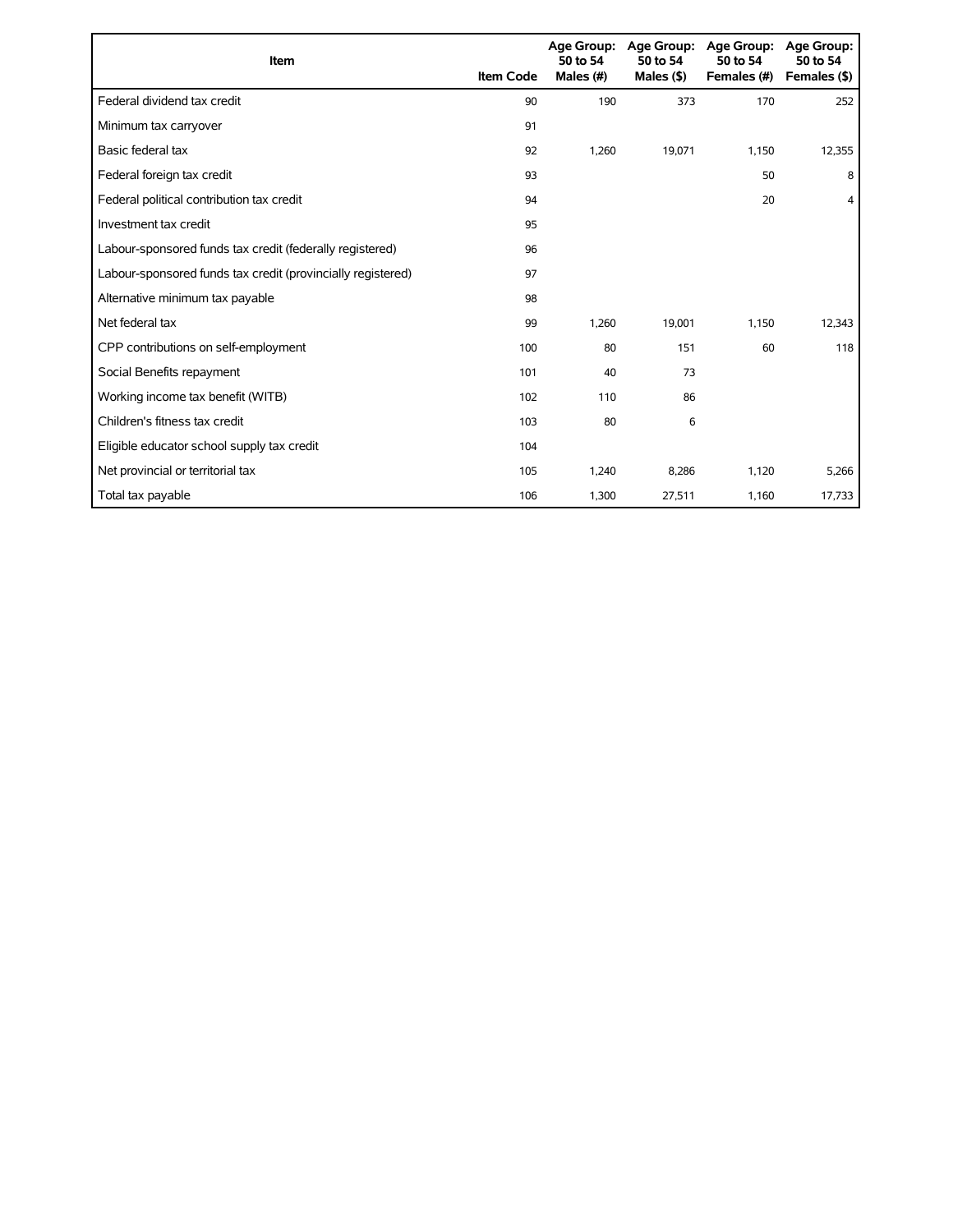| Item                                                                                          | Item<br>Code | Age<br>Group:<br>55 to 59<br>Males (#) | Age<br>Group:<br>55 to 59<br>Males (\$) | Age<br>Group:<br>55 to 59<br>Females (#) | Age<br>Group:<br>55 to 59<br>Females (\$) |
|-----------------------------------------------------------------------------------------------|--------------|----------------------------------------|-----------------------------------------|------------------------------------------|-------------------------------------------|
| Number of taxable returns                                                                     | $\mathbf{1}$ | 1,150                                  |                                         | 1,040                                    |                                           |
| Number of non-taxable returns                                                                 | 2            | 290                                    |                                         | 270                                      |                                           |
| Total number of returns                                                                       | 3            | 1,440                                  |                                         | 1,300                                    |                                           |
| Employment income                                                                             | 4            | 1,160                                  | 101,391                                 | 1,050                                    | 75,441                                    |
| Commissions (from employment)                                                                 | 5            |                                        |                                         |                                          |                                           |
| Other employment income                                                                       | 6            | 70                                     | 974                                     | 50                                       | 492                                       |
| Old age security (OAS) pension                                                                | 7            |                                        |                                         |                                          |                                           |
| CPP or QPP benefits                                                                           | 8            | 60                                     | 571                                     | 110                                      | 768                                       |
| Other pensions and superannuation                                                             | 9            | 120                                    | 4,221                                   | 120                                      | 3,375                                     |
| Elected split-pension amount                                                                  | 10           | 30                                     | 189                                     | 70                                       | 782                                       |
| Universal child care benefit (UCCB)                                                           | 11           | 90                                     | 66                                      | 100                                      | 46                                        |
| Employment insurance and other benefits                                                       | 12           | 140                                    | 1,401                                   | 100                                      | 759                                       |
| Taxable amount of dividends from taxable Canadian corporations                                | 13           | 240                                    | 3,888                                   | 160                                      | 1,903                                     |
| Interest and other investment income                                                          | 14           | 250                                    | 524                                     | 230                                      | 365                                       |
| Net partnership income (limited or non-active partners only)                                  | 15           |                                        |                                         |                                          |                                           |
| Net rental income                                                                             | 16           | 80                                     | 378                                     | 80                                       | 389                                       |
| Taxable capital gains                                                                         | 17           | 140                                    | 1,125                                   |                                          |                                           |
| <b>RRSP</b> income                                                                            | 18           | 140                                    | 1,667                                   | 160                                      | 1,628                                     |
| Other income                                                                                  | 19           | 230                                    | 2,955                                   | 200                                      | 1,335                                     |
| Net business income                                                                           | 20           | 120                                    | 2,154                                   | 100                                      | 1,575                                     |
| Net professional income                                                                       | 21           | 20                                     | 1,709                                   |                                          |                                           |
| Net commission income                                                                         | 22           |                                        |                                         |                                          |                                           |
| Net farming income                                                                            | 23           |                                        |                                         |                                          |                                           |
| Net fishing income                                                                            | 24           |                                        |                                         |                                          |                                           |
| Workers' compensation benefits                                                                | 25           | 50                                     | 286                                     | 30                                       | 375                                       |
| Social assistance payments                                                                    | 26           |                                        |                                         |                                          |                                           |
| Net federal supplements                                                                       | 27           |                                        |                                         |                                          |                                           |
| Total income assessed                                                                         | 28           | 1,400                                  | 125,334                                 | 1,260                                    | 91,366                                    |
| Registered pension plan (RPP) deduction                                                       | 29           | 480                                    | 3,791                                   | 550                                      | 4,160                                     |
| RRSP/PRPP deduction                                                                           | 30           | 480                                    | 4,798                                   | 440                                      | 2,800                                     |
| Deduction for elected split-pension amount                                                    | 31           | 60                                     | 861                                     | 30                                       | 270                                       |
| Annual union, professional, or like dues                                                      | 32           | 420                                    | 607                                     | 520                                      | 607                                       |
| Child care expenses                                                                           | 33           |                                        |                                         |                                          |                                           |
| Business investment loss                                                                      | 34           |                                        |                                         |                                          |                                           |
| Moving expenses                                                                               | 35           |                                        |                                         |                                          |                                           |
| Support payments made                                                                         | 36           |                                        |                                         |                                          |                                           |
| Carrying charges and interest expenses                                                        | 37           | 70                                     | 268                                     | 50                                       | 273                                       |
| Deduction for CPP/QPP contributions on self-employment and other earnings                     | 38           | 80                                     | 88                                      | 60                                       | 60                                        |
| Deduction for provincial parental insurance plan (PPIP) premiums on self-employment<br>income | 39           |                                        |                                         |                                          |                                           |
| Exploration and development expenses                                                          | 40           |                                        |                                         |                                          |                                           |
| Other employment expenses                                                                     | 41           | 30                                     | 125                                     | 20                                       | 45                                        |
| Clergy residence deduction                                                                    | 42           |                                        |                                         |                                          |                                           |
| Other deductions                                                                              | 43           |                                        |                                         | 20                                       | 48                                        |
| Total deductions before adjustments                                                           | 44           | 900                                    | 10,906                                  | 880                                      | 8,291                                     |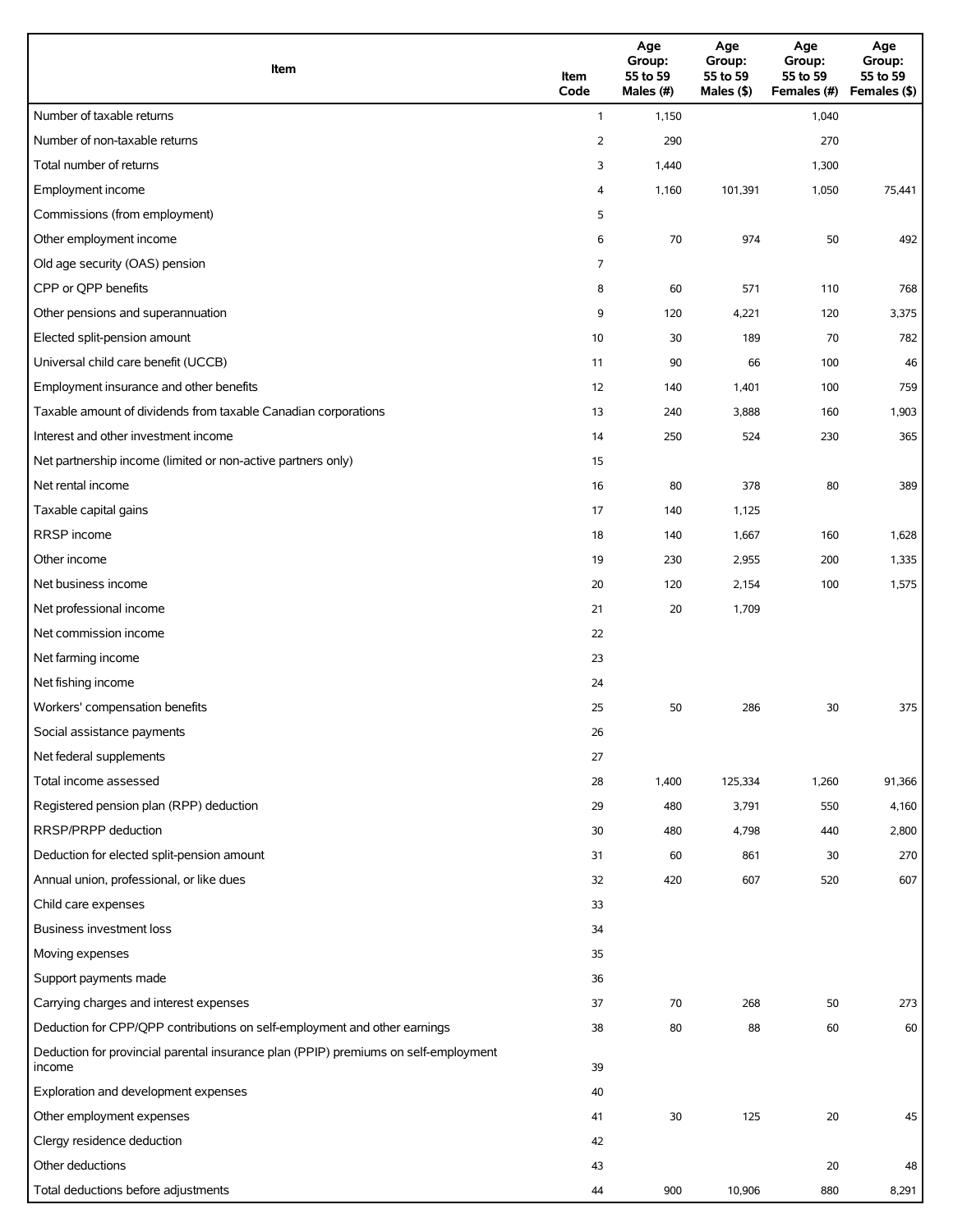| Item                                                                | <b>Item Code</b> | <b>Age Group:</b><br>55 to 59<br>Males (#) | <b>Age Group:</b><br>55 to 59<br>Males (\$) | <b>Age Group:</b><br>55 to 59<br>Females (#) | <b>Age Group:</b><br>55 to 59<br>Females (\$) |
|---------------------------------------------------------------------|------------------|--------------------------------------------|---------------------------------------------|----------------------------------------------|-----------------------------------------------|
| Social benefits repayment                                           | 45               | 30                                         | 46                                          |                                              |                                               |
| Net income                                                          | 46               | 1,400                                      | 114,396                                     | 1,250                                        | 83,140                                        |
| Canadian Forces personnel and police deduction                      | 47               |                                            |                                             |                                              |                                               |
| Security options deductions                                         | 48               |                                            |                                             |                                              |                                               |
| Other payments deduction                                            | 49               | 180                                        | 1,424                                       | 140                                          | 1,231                                         |
| Non-capital losses of other years                                   | 50               |                                            |                                             |                                              |                                               |
| Net capital losses of other years                                   | 51               | 30                                         | 86                                          |                                              |                                               |
| Capital gains deduction                                             | 52               |                                            |                                             |                                              |                                               |
| Northern residents deductions                                       | 53               | 1,030                                      | 7,810                                       | 890                                          | 6,410                                         |
| <b>Additional deductions</b>                                        | 54               |                                            |                                             |                                              |                                               |
| Farming/fishing losses of prior years                               | 55               |                                            |                                             |                                              |                                               |
| Total deductions from net income                                    | 56               | 1,160                                      | 9,408                                       | 990                                          | 7,663                                         |
| Taxable income assessed                                             | 57               | 1,330                                      | 105,012                                     | 1,220                                        | 75,485                                        |
| Basic personal amount                                               | 58               | 1,440                                      | 16,497                                      | 1,300                                        | 14,937                                        |
| Age amount                                                          | 59               |                                            |                                             |                                              |                                               |
| Spouse or common-law partner amount                                 | 60               | 150                                        | 1,366                                       | 60                                           | 550                                           |
| Amount for an eligible dependant                                    | 61               | 20                                         | 187                                         | 60                                           | 561                                           |
| Family caregiver amount for children under 18 years of age          | 62               |                                            |                                             |                                              |                                               |
| Amount for infirm dependants age 18 or older                        | 63               |                                            |                                             |                                              |                                               |
| CPP or QPP contributions through employment                         | 64               | 1,150                                      | 2,484                                       | 1,040                                        | 2,145                                         |
| CPP or QPP contributions on self-employment and other earnings      | 65               | 80                                         | 88                                          | 60                                           | 60                                            |
| Employment insurance premiums                                       | 66               | 1,030                                      | 835                                         | 990                                          | 772                                           |
| PPIP premiums paid                                                  | 67               |                                            |                                             |                                              |                                               |
| PPIP premiums payable on employment income                          | 68               |                                            |                                             |                                              |                                               |
| PPIP premiums payable on self-employment income                     | 69               |                                            |                                             |                                              |                                               |
| Volunteer firefighters' amount/search and rescue volunteers' amount | 70               | 20                                         | 45                                          |                                              |                                               |
| Canada employment amount                                            | 71               | 1,180                                      | 1,347                                       | 1,060                                        | 1,211                                         |
| Public transit amount                                               | 72               | 20                                         | 8                                           |                                              |                                               |
| Children's arts amount                                              | 73               |                                            |                                             |                                              |                                               |
| Home accessibility expenses                                         | 74               |                                            |                                             |                                              |                                               |
| Home buyers' amount                                                 | 75               |                                            |                                             |                                              |                                               |
| Pension income amount                                               | 76               | 140                                        | 271                                         | 170                                          | 330                                           |
| Caregiver amount                                                    | 77               |                                            |                                             | 10                                           | 63                                            |
| Disability amount                                                   | 78               | 30                                         | 216                                         | 30                                           | 207                                           |
| Disability amount transferred from a dependant                      | 79               | 10                                         | 97                                          | 20                                           | 141                                           |
| Interest paid on student loans                                      | 80               |                                            |                                             |                                              |                                               |
| Tuition, education, and textbook amounts                            | 81               | 20                                         | 71                                          | 40                                           | 148                                           |
| Tuition, education, and textbook amounts transferred from a child   | 82               | 30                                         | 183                                         | 20                                           | 84                                            |
| Amounts transferred from spouse or common-law partner               | 83               | 20                                         | 118                                         |                                              |                                               |
| Medical expenses                                                    | 84               | 60                                         | 143                                         | 60                                           | 142                                           |
| Total tax credits on personal amounts                               | 85               | 1,440                                      | 3,602                                       | 1,300                                        | 3,223                                         |
| Allowable charitable donations and government gifts                 | 86               | 260                                        | 577                                         | 240                                          | 455                                           |
| Eligible cultural and ecological gifts                              | 87               |                                            |                                             |                                              |                                               |
| Total tax credit on donations and gifts                             | 88               | 250                                        | 165                                         | 250                                          | 129                                           |
| Total federal non-refundable tax credits                            | 89               | 1,440                                      | 3,767                                       | 1,300                                        | 3,351                                         |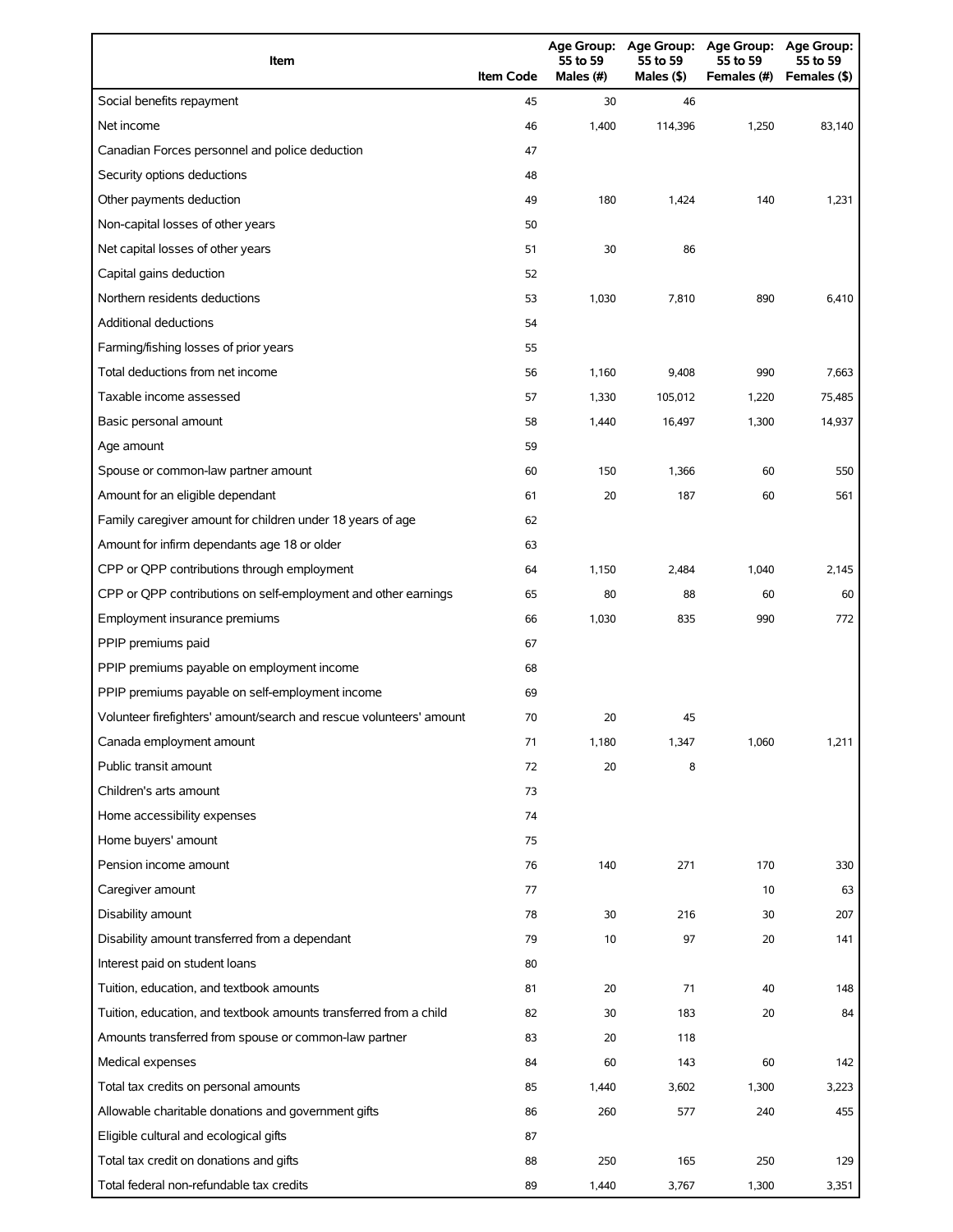| <b>Item</b>                                                 | <b>Item Code</b> | 55 to 59<br>Males (#) | Age Group: Age Group:<br>55 to 59<br>Males $($ \$ $)$ | <b>Age Group:</b><br>55 to 59<br>Females (#) | Age Group:<br>55 to 59<br>Females (\$) |
|-------------------------------------------------------------|------------------|-----------------------|-------------------------------------------------------|----------------------------------------------|----------------------------------------|
| Federal dividend tax credit                                 | 90               | 240                   | 476                                                   | 160                                          | 236                                    |
| Minimum tax carryover                                       | 91               |                       |                                                       |                                              |                                        |
| Basic federal tax                                           | 92               | 1.130                 | 16,841                                                | 1,020                                        | 10,649                                 |
| Federal foreign tax credit                                  | 93               | 90                    | 26                                                    | 60                                           | 19                                     |
| Federal political contribution tax credit                   | 94               |                       |                                                       | 20                                           | 3                                      |
| Investment tax credit                                       | 95               |                       |                                                       |                                              |                                        |
| Labour-sponsored funds tax credit (federally registered)    | 96               |                       |                                                       |                                              |                                        |
| Labour-sponsored funds tax credit (provincially registered) | 97               |                       |                                                       |                                              |                                        |
| Alternative minimum tax payable                             | 98               |                       |                                                       |                                              |                                        |
| Net federal tax                                             | 99               | 1,120                 | 16,809                                                | 1,020                                        | 10,627                                 |
| CPP contributions on self-employment                        | 100              | 80                    | 175                                                   | 60                                           | 121                                    |
| Social Benefits repayment                                   | 101              | 30                    | 46                                                    |                                              |                                        |
| Working income tax benefit (WITB)                           | 102              | 70                    | 52                                                    | 40                                           | 25                                     |
| Children's fitness tax credit                               | 103              | 40                    | 4                                                     |                                              |                                        |
| Eligible educator school supply tax credit                  | 104              |                       |                                                       |                                              |                                        |
| Net provincial or territorial tax                           | 105              | 1,090                 | 7,289                                                 | 1,000                                        | 4,517                                  |
| Total tax payable                                           | 106              | 1,150                 | 24,319                                                | 1,040                                        | 15,270                                 |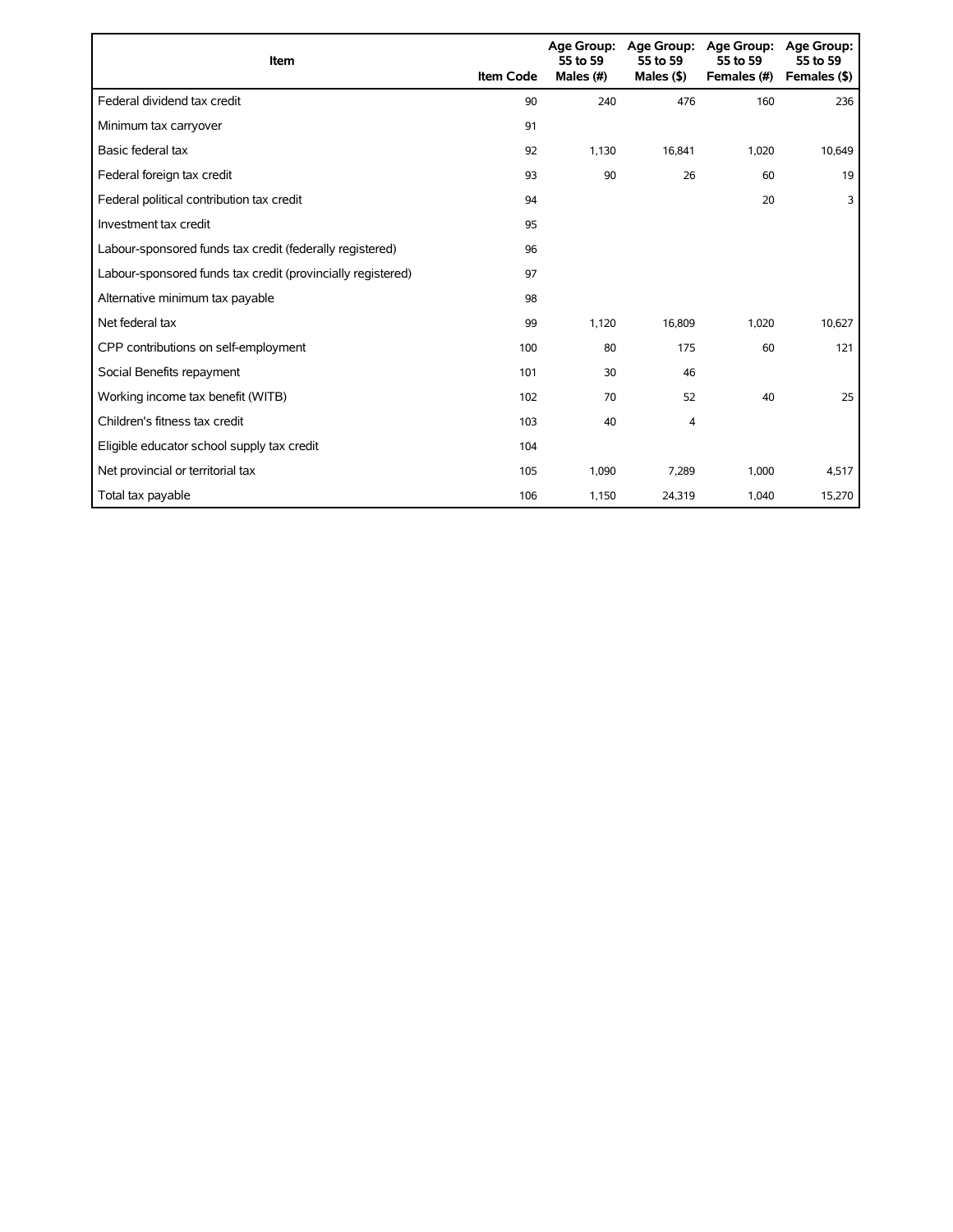| Item                                                                                          | Item<br>Code   | Age<br>Group:<br>60 to 64<br>Males (#) | Age<br>Group:<br>60 to 64<br>Males (\$) | Age<br>Group:<br>60 to 64<br>Females (#) | Age<br>Group:<br>60 to 64<br>Females (\$) |
|-----------------------------------------------------------------------------------------------|----------------|----------------------------------------|-----------------------------------------|------------------------------------------|-------------------------------------------|
| Number of taxable returns                                                                     | $\mathbf{1}$   | 840                                    |                                         | 730                                      |                                           |
| Number of non-taxable returns                                                                 | $\overline{2}$ | 230                                    |                                         | 220                                      |                                           |
| Total number of returns                                                                       | 3              | 1,070                                  |                                         | 950                                      |                                           |
| Employment income                                                                             | 4              | 760                                    | 61,516                                  | 670                                      | 43,718                                    |
| Commissions (from employment)                                                                 | 5              |                                        |                                         |                                          |                                           |
| Other employment income                                                                       | 6              | 60                                     | 990                                     | 50                                       | 1,003                                     |
| Old age security (OAS) pension                                                                | 7              |                                        |                                         |                                          |                                           |
| CPP or QPP benefits                                                                           | 8              | 550                                    | 3,458                                   | 520                                      | 3,204                                     |
| Other pensions and superannuation                                                             | 9              | 190                                    | 7,474                                   | 200                                      | 6,261                                     |
| Elected split-pension amount                                                                  | 10             | 40                                     | 410                                     | 110                                      | 1,677                                     |
| Universal child care benefit (UCCB)                                                           | 11             | 40                                     | 18                                      | 30                                       | 12                                        |
| Employment insurance and other benefits                                                       | 12             | 90                                     | 840                                     | 40                                       | 288                                       |
| Taxable amount of dividends from taxable Canadian corporations                                | 13             | 190                                    | 3,945                                   | 150                                      | 1,471                                     |
| Interest and other investment income                                                          | 14             | 220                                    | 786                                     | 220                                      | 449                                       |
| Net partnership income (limited or non-active partners only)                                  | 15             |                                        |                                         |                                          |                                           |
| Net rental income                                                                             | 16             | 70                                     | 384                                     | 70                                       | 265                                       |
| Taxable capital gains                                                                         | 17             | 100                                    | 872                                     |                                          |                                           |
| <b>RRSP</b> income                                                                            | 18             | 110                                    | 1,547                                   | 110                                      | 978                                       |
| Other income                                                                                  | 19             | 200                                    | 2,729                                   | 190                                      | 1,310                                     |
| Net business income                                                                           | 20             | 100                                    | 1,757                                   | 70                                       | 1,306                                     |
| Net professional income                                                                       | 21             | 20                                     | 763                                     |                                          |                                           |
| Net commission income                                                                         | 22             |                                        |                                         |                                          |                                           |
| Net farming income                                                                            | 23             |                                        |                                         |                                          |                                           |
| Net fishing income                                                                            | 24             |                                        |                                         |                                          |                                           |
| Workers' compensation benefits                                                                | 25             | 40                                     | 366                                     |                                          |                                           |
| Social assistance payments                                                                    | 26             |                                        |                                         |                                          |                                           |
| Net federal supplements                                                                       | 27             |                                        |                                         | 30                                       | 255                                       |
| Total income assessed                                                                         | 28             | 1,060                                  | 89,489                                  | 930                                      | 64,263                                    |
| Registered pension plan (RPP) deduction                                                       | 29             | 300                                    | 2,154                                   | 340                                      | 2,532                                     |
| RRSP/PRPP deduction                                                                           | 30             | 320                                    | 3,643                                   | 270                                      | 1,904                                     |
| Deduction for elected split-pension amount                                                    | 31             | 80                                     | 1,115                                   | 50                                       | 518                                       |
| Annual union, professional, or like dues                                                      | 32             | 280                                    | 399                                     | 340                                      | 399                                       |
| Child care expenses                                                                           | 33             |                                        |                                         |                                          |                                           |
| Business investment loss                                                                      | 34             |                                        |                                         |                                          |                                           |
| Moving expenses                                                                               | 35             |                                        |                                         |                                          |                                           |
| Support payments made                                                                         | 36             |                                        |                                         |                                          |                                           |
| Carrying charges and interest expenses                                                        | 37             | 80                                     | 393                                     | 60                                       | 251                                       |
| Deduction for CPP/QPP contributions on self-employment and other earnings                     | 38             | 70                                     | 65                                      | 40                                       | 45                                        |
| Deduction for provincial parental insurance plan (PPIP) premiums on self-employment<br>income | 39             |                                        |                                         |                                          |                                           |
| Exploration and development expenses                                                          | 40             |                                        |                                         |                                          |                                           |
| Other employment expenses                                                                     | 41             | 20                                     | 124                                     |                                          |                                           |
| Clergy residence deduction                                                                    | 42             |                                        |                                         |                                          |                                           |
| Other deductions                                                                              | 43             |                                        |                                         | 30                                       | 15                                        |
| Total deductions before adjustments                                                           | 44             | 640                                    | 8,321                                   | 600                                      | 5,790                                     |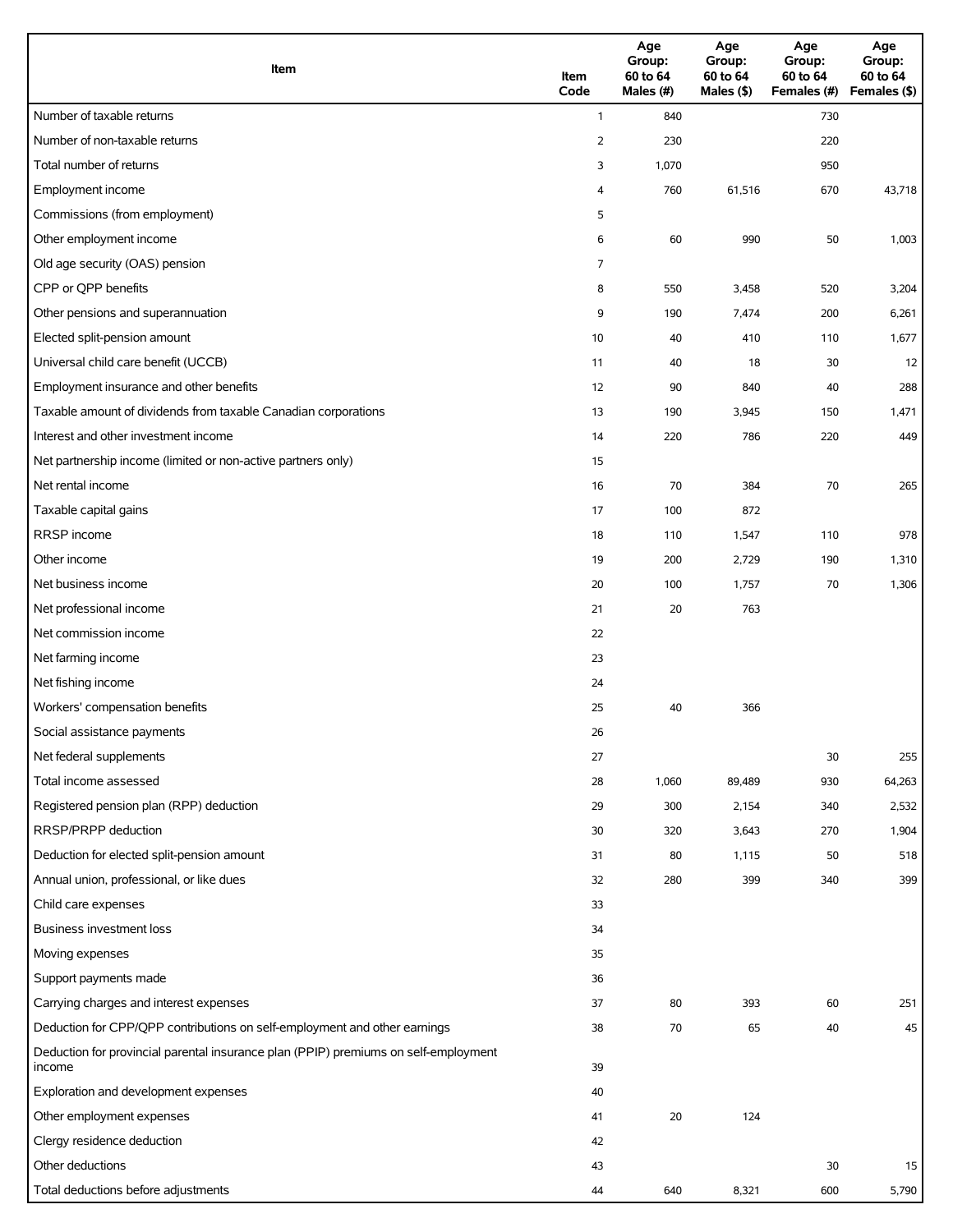| Item                                                                | <b>Item Code</b> | <b>Age Group:</b><br>60 to 64<br>Males (#) | <b>Age Group:</b><br>60 to 64<br>Males (\$) | Age Group:<br>60 to 64<br>Females (#) | Age Group:<br>60 to 64<br>Females (\$) |
|---------------------------------------------------------------------|------------------|--------------------------------------------|---------------------------------------------|---------------------------------------|----------------------------------------|
| Social benefits repayment                                           | 45               | 20                                         | 34                                          |                                       |                                        |
| Net income                                                          | 46               | 1,060                                      | 81,138                                      | 930                                   | 58,510                                 |
| Canadian Forces personnel and police deduction                      | 47               |                                            |                                             |                                       |                                        |
| Security options deductions                                         | 48               |                                            |                                             |                                       |                                        |
| Other payments deduction                                            | 49               | 170                                        | 1,537                                       |                                       |                                        |
| Non-capital losses of other years                                   | 50               |                                            |                                             |                                       |                                        |
| Net capital losses of other years                                   | 51               |                                            |                                             | 20                                    | 77                                     |
| Capital gains deduction                                             | 52               |                                            |                                             |                                       |                                        |
| Northern residents deductions                                       | 53               | 750                                        | 5,574                                       | 630                                   | 4,425                                  |
| <b>Additional deductions</b>                                        | 54               |                                            |                                             |                                       |                                        |
| Farming/fishing losses of prior years                               | 55               |                                            |                                             |                                       |                                        |
| Total deductions from net income                                    | 56               | 860                                        | 7,573                                       | 730                                   | 5,859                                  |
| Taxable income assessed                                             | 57               | 1,040                                      | 73,598                                      | 910                                   | 52,656                                 |
| Basic personal amount                                               | 58               | 1,070                                      | 12,239                                      | 950                                   | 10,861                                 |
| Age amount                                                          | 59               |                                            |                                             |                                       |                                        |
| Spouse or common-law partner amount                                 | 60               | 110                                        | 977                                         | 20                                    | 148                                    |
| Amount for an eligible dependant                                    | 61               |                                            |                                             | 20                                    | 217                                    |
| Family caregiver amount for children under 18 years of age          | 62               |                                            |                                             |                                       |                                        |
| Amount for infirm dependants age 18 or older                        | 63               |                                            |                                             |                                       |                                        |
| CPP or QPP contributions through employment                         | 64               | 740                                        | 1,502                                       | 660                                   | 1,254                                  |
| CPP or QPP contributions on self-employment and other earnings      | 65               | 70                                         | 65                                          | 40                                    | 45                                     |
| Employment insurance premiums                                       | 66               | 660                                        | 508                                         | 600                                   | 450                                    |
| PPIP premiums paid                                                  | 67               |                                            |                                             |                                       |                                        |
| PPIP premiums payable on employment income                          | 68               |                                            |                                             |                                       |                                        |
| PPIP premiums payable on self-employment income                     | 69               |                                            |                                             |                                       |                                        |
| Volunteer firefighters' amount/search and rescue volunteers' amount | 70               |                                            |                                             |                                       |                                        |
| Canada employment amount                                            | 71               | 780                                        | 886                                         | 700                                   | 786                                    |
| Public transit amount                                               | 72               |                                            |                                             |                                       |                                        |
| Children's arts amount                                              | 73               |                                            |                                             |                                       |                                        |
| Home accessibility expenses                                         | 74               |                                            |                                             |                                       |                                        |
| Home buyers' amount                                                 | 75               |                                            |                                             |                                       |                                        |
| Pension income amount                                               | 76               | 220                                        | 430                                         | 270                                   | 536                                    |
| Caregiver amount                                                    | 77               |                                            |                                             |                                       |                                        |
| Disability amount                                                   | 78               | 40                                         | 336                                         | 40                                    | 320                                    |
| Disability amount transferred from a dependant                      | 79               |                                            |                                             |                                       |                                        |
| Interest paid on student loans                                      | 80               |                                            |                                             |                                       |                                        |
| Tuition, education, and textbook amounts                            | 81               |                                            |                                             |                                       |                                        |
| Tuition, education, and textbook amounts transferred from a child   | 82               | 20                                         | 94                                          |                                       |                                        |
| Amounts transferred from spouse or common-law partner               | 83               | 20                                         | 145                                         | 40                                    | 257                                    |
| Medical expenses                                                    | 84               | 40                                         | 87                                          | 50                                    | 114                                    |
| Total tax credits on personal amounts                               | 85               | 1,070                                      | 2,626                                       | 950                                   | 2,278                                  |
| Allowable charitable donations and government gifts                 | 86               | 190                                        | 369                                         | 240                                   | 474                                    |
| Eligible cultural and ecological gifts                              | 87               |                                            |                                             |                                       |                                        |
| Total tax credit on donations and gifts                             | 88               | 190                                        | 105                                         | 240                                   | 133                                    |
| Total federal non-refundable tax credits                            | 89               | 1,070                                      | 2,731                                       | 950                                   | 2,411                                  |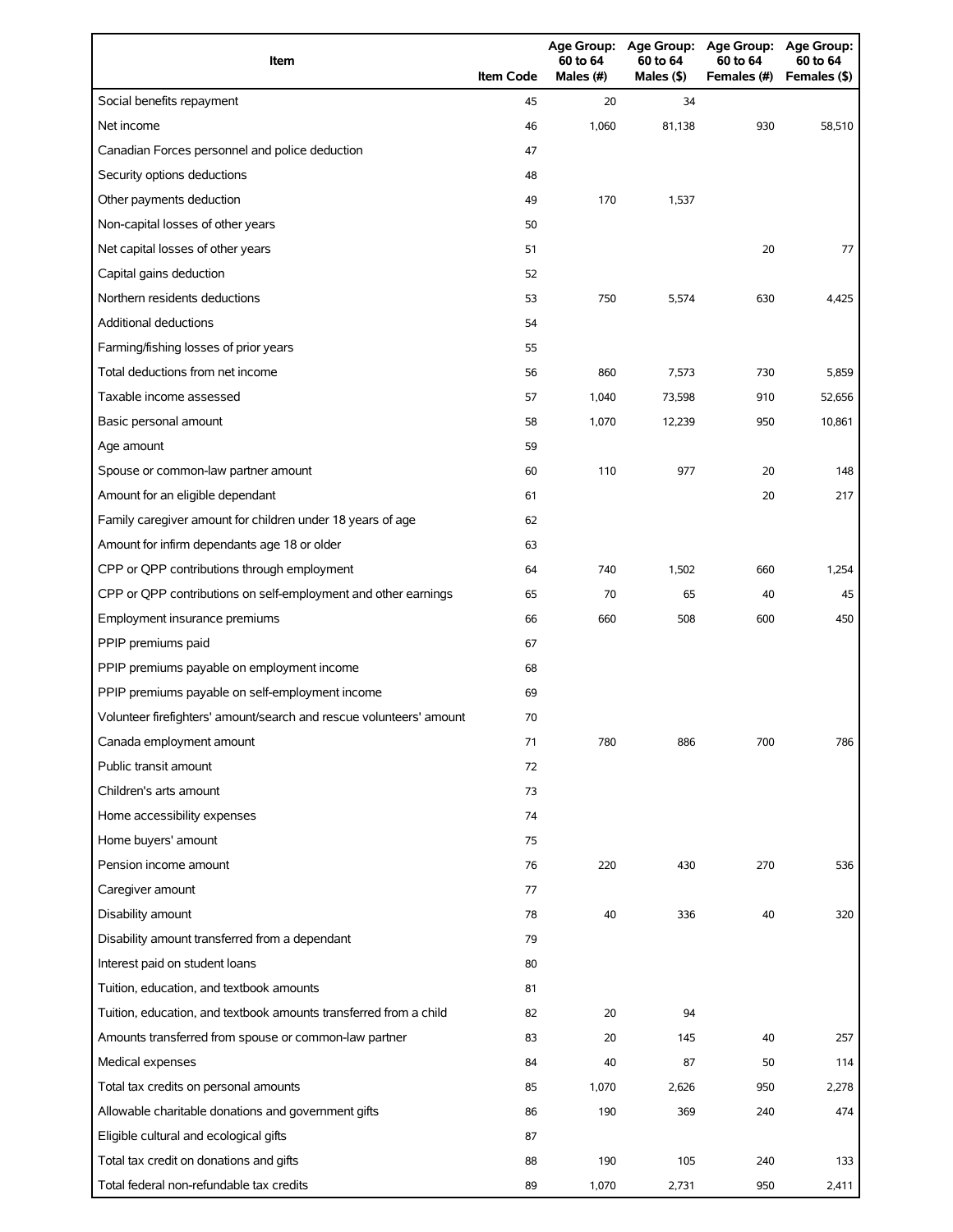| <b>Item</b>                                                 | <b>Item Code</b> | 60 to 64<br>Males (#) | Age Group: Age Group:<br>60 to 64<br>Males $($ \$ $)$ | <b>Age Group:</b><br>60 to 64<br>Females (#) | <b>Age Group:</b><br>60 to 64<br>Females (\$) |
|-------------------------------------------------------------|------------------|-----------------------|-------------------------------------------------------|----------------------------------------------|-----------------------------------------------|
| Federal dividend tax credit                                 | 90               | 180                   | 476                                                   | 140                                          | 198                                           |
| Minimum tax carryover                                       | 91               |                       |                                                       |                                              |                                               |
| Basic federal tax                                           | 92               | 810                   | 11,538                                                | 720                                          | 7,199                                         |
| Federal foreign tax credit                                  | 93               |                       |                                                       | 60                                           | 16                                            |
| Federal political contribution tax credit                   | 94               | 20                    | 6                                                     |                                              |                                               |
| Investment tax credit                                       | 95               |                       |                                                       |                                              |                                               |
| Labour-sponsored funds tax credit (federally registered)    | 96               |                       |                                                       |                                              |                                               |
| Labour-sponsored funds tax credit (provincially registered) | 97               |                       |                                                       |                                              |                                               |
| Alternative minimum tax payable                             | 98               |                       |                                                       |                                              |                                               |
| Net federal tax                                             | 99               | 810                   | 11,480                                                | 720                                          | 7,176                                         |
| CPP contributions on self-employment                        | 100              | 70                    | 129                                                   | 40                                           | 91                                            |
| Social Benefits repayment                                   | 101              | 20                    | 34                                                    |                                              |                                               |
| Working income tax benefit (WITB)                           | 102              | 40                    | 27                                                    | 20                                           | 14                                            |
| Children's fitness tax credit                               | 103              |                       |                                                       |                                              |                                               |
| Eligible educator school supply tax credit                  | 104              |                       |                                                       |                                              |                                               |
| Net provincial or territorial tax                           | 105              | 780                   | 4,927                                                 | 700                                          | 3,026                                         |
| Total tax payable                                           | 106              | 840                   | 16,571                                                | 730                                          | 10,296                                        |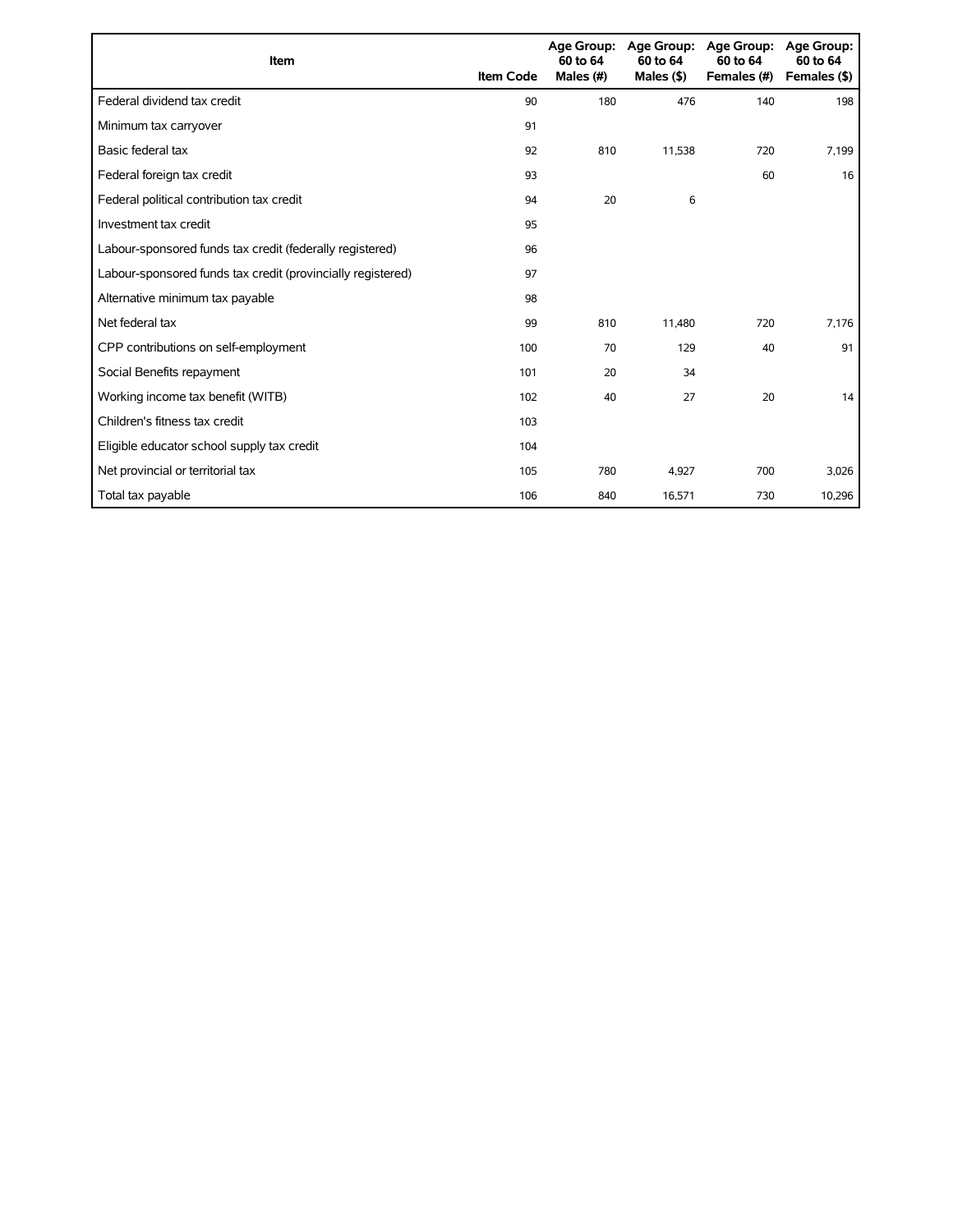| Item                                                                                          | Item<br>Code | Age<br>Group:<br>65 to 69<br>Males (#) | Age<br>Group:<br>65 to 69<br>Males (\$) | Age<br>Group:<br>65 to 69<br>Females (#) | Age<br>Group:<br>65 to 69<br>Females (\$) |
|-----------------------------------------------------------------------------------------------|--------------|----------------------------------------|-----------------------------------------|------------------------------------------|-------------------------------------------|
| Number of taxable returns                                                                     | $\mathbf{1}$ | 490                                    |                                         | 400                                      |                                           |
| Number of non-taxable returns                                                                 | 2            | 280                                    |                                         | 250                                      |                                           |
| Total number of returns                                                                       | 3            | 770                                    |                                         | 650                                      |                                           |
| Employment income                                                                             | 4            | 420                                    | 28,735                                  | 310                                      | 15,334                                    |
| Commissions (from employment)                                                                 | 5            |                                        |                                         |                                          |                                           |
| Other employment income                                                                       | 6            | 30                                     | 57                                      |                                          |                                           |
| Old age security (OAS) pension                                                                | 7            | 610                                    | 3,820                                   | 530                                      | 3,256                                     |
| CPP or QPP benefits                                                                           | 8            | 690                                    | 5,314                                   | 570                                      | 4,280                                     |
| Other pensions and superannuation                                                             | 9            | 270                                    | 7,643                                   | 260                                      | 5,966                                     |
| Elected split-pension amount                                                                  | 10           | 40                                     | 301                                     | 70                                       | 883                                       |
| Universal child care benefit (UCCB)                                                           | 11           |                                        |                                         | 30                                       | 14                                        |
| Employment insurance and other benefits                                                       | 12           | 40                                     | 387                                     | 20                                       | 226                                       |
| Taxable amount of dividends from taxable Canadian corporations                                | 13           | 120                                    | 2,580                                   | 80                                       | 1,448                                     |
| Interest and other investment income                                                          | 14           | 160                                    | 359                                     | 140                                      | 292                                       |
| Net partnership income (limited or non-active partners only)                                  | 15           |                                        |                                         |                                          |                                           |
| Net rental income                                                                             | 16           | 40                                     | 238                                     | 40                                       | 155                                       |
| Taxable capital gains                                                                         | 17           | 80                                     | 2,296                                   | 50                                       | 157                                       |
| RRSP income                                                                                   | 18           | 100                                    | 1,987                                   | 100                                      | 1,150                                     |
| Other income                                                                                  | 19           | 120                                    | 1,042                                   | 90                                       | 669                                       |
| Net business income                                                                           | 20           | 80                                     | 902                                     | 50                                       | 837                                       |
| Net professional income                                                                       | 21           |                                        |                                         |                                          |                                           |
| Net commission income                                                                         | 22           |                                        |                                         |                                          |                                           |
| Net farming income                                                                            | 23           |                                        |                                         |                                          |                                           |
| Net fishing income                                                                            | 24           |                                        |                                         |                                          |                                           |
| Workers' compensation benefits                                                                | 25           |                                        |                                         |                                          |                                           |
| Social assistance payments                                                                    | 26           | 180                                    | 668                                     |                                          |                                           |
| Net federal supplements                                                                       | 27           | 170                                    | 1,011                                   | 150                                      | 804                                       |
| Total income assessed                                                                         | 28           | 770                                    | 58,458                                  | 650                                      | 36,771                                    |
| Registered pension plan (RPP) deduction                                                       | 29           | 120                                    | 855                                     | 120                                      | 785                                       |
| RRSP/PRPP deduction                                                                           | 30           | 150                                    | 2,109                                   | 120                                      | 1,219                                     |
| Deduction for elected split-pension amount                                                    | 31           | 100                                    | 1,247                                   | 60                                       | 495                                       |
| Annual union, professional, or like dues                                                      | 32           | 140                                    | 159                                     | 120                                      | 122                                       |
| Child care expenses                                                                           | 33           |                                        |                                         |                                          |                                           |
| <b>Business investment loss</b>                                                               | 34           |                                        |                                         |                                          |                                           |
| Moving expenses                                                                               | 35           |                                        |                                         |                                          |                                           |
| Support payments made                                                                         | 36           |                                        |                                         |                                          |                                           |
| Carrying charges and interest expenses                                                        | 37           | 50                                     | 143                                     | 30                                       | 140                                       |
| Deduction for CPP/QPP contributions on self-employment and other earnings                     | 38           | 50                                     | 37                                      | 30                                       | 33                                        |
| Deduction for provincial parental insurance plan (PPIP) premiums on self-employment<br>income | 39           |                                        |                                         |                                          |                                           |
| Exploration and development expenses                                                          | 40           |                                        |                                         |                                          |                                           |
| Other employment expenses                                                                     | 41           |                                        |                                         |                                          |                                           |
| Clergy residence deduction                                                                    | 42           |                                        |                                         |                                          |                                           |
| Other deductions                                                                              | 43           | 20                                     | 85                                      | 20                                       | 39                                        |
| Total deductions before adjustments                                                           | 44           | 360                                    | 4,728                                   | 300                                      | 2,856                                     |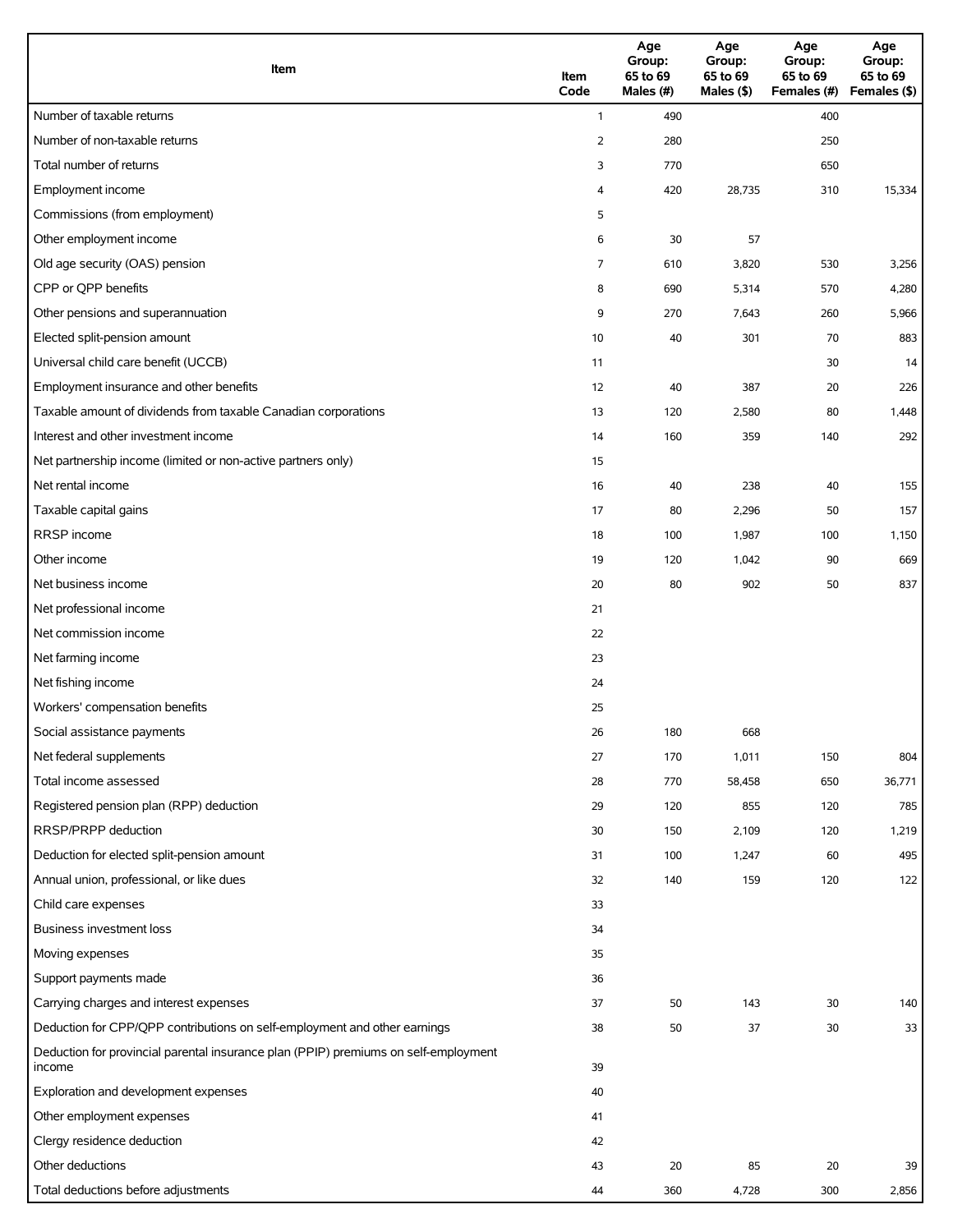| Item                                                                | <b>Item Code</b> | 65 to 69<br>Males (#) | 65 to 69<br>Males (\$) | Age Group: Age Group: Age Group: Age Group:<br>65 to 69<br>Females (#) | 65 to 69<br>Females (\$) |
|---------------------------------------------------------------------|------------------|-----------------------|------------------------|------------------------------------------------------------------------|--------------------------|
| Social benefits repayment                                           | 45               | 160                   | 555                    | 110                                                                    | 319                      |
| Net income                                                          | 46               | 770                   | 53,181                 | 650                                                                    | 33,596                   |
| Canadian Forces personnel and police deduction                      | 47               |                       |                        |                                                                        |                          |
| Security options deductions                                         | 48               |                       |                        |                                                                        |                          |
| Other payments deduction                                            | 49               | 240                   | 1,995                  | 200                                                                    | 1,406                    |
| Non-capital losses of other years                                   | 50               |                       |                        |                                                                        |                          |
| Net capital losses of other years                                   | 51               |                       |                        |                                                                        |                          |
| Capital gains deduction                                             | 52               |                       |                        |                                                                        |                          |
| Northern residents deductions                                       | 53               | 470                   | 3,195                  | 410                                                                    | 2,639                    |
| Additional deductions                                               | 54               |                       |                        |                                                                        |                          |
| Farming/fishing losses of prior years                               | 55               |                       |                        |                                                                        |                          |
| Total deductions from net income                                    | 56               | 630                   | 7,288                  | 540                                                                    | 4,136                    |
| Taxable income assessed                                             | 57               | 760                   | 45,893                 | 640                                                                    | 29,461                   |
| Basic personal amount                                               | 58               | 770                   | 8,785                  | 650                                                                    | 7,459                    |
| Age amount                                                          | 59               | 560                   | 3,233                  | 540                                                                    | 3,014                    |
| Spouse or common-law partner amount                                 | 60               | 70                    | 489                    | 20                                                                     | 96                       |
| Amount for an eligible dependant                                    | 61               |                       |                        | 10                                                                     | 148                      |
| Family caregiver amount for children under 18 years of age          | 62               |                       |                        |                                                                        |                          |
| Amount for infirm dependants age 18 or older                        | 63               |                       |                        |                                                                        |                          |
| CPP or QPP contributions through employment                         | 64               | 370                   | 590                    | 280                                                                    | 426                      |
| CPP or QPP contributions on self-employment and other earnings      | 65               | 50                    | 37                     | 30                                                                     | 33                       |
| Employment insurance premiums                                       | 66               | 330                   | 219                    | 260                                                                    | 171                      |
| PPIP premiums paid                                                  | 67               |                       |                        |                                                                        |                          |
| PPIP premiums payable on employment income                          | 68               |                       |                        |                                                                        |                          |
| PPIP premiums payable on self-employment income                     | 69               |                       |                        |                                                                        |                          |
| Volunteer firefighters' amount/search and rescue volunteers' amount | 70               |                       |                        |                                                                        |                          |
| Canada employment amount                                            | 71               | 440                   | 479                    | 330                                                                    | 361                      |
| Public transit amount                                               | 72               |                       |                        |                                                                        |                          |
| Children's arts amount                                              | 73               |                       |                        |                                                                        |                          |
| Home accessibility expenses                                         | 74               |                       |                        |                                                                        |                          |
| Home buyers' amount                                                 | 75               |                       |                        |                                                                        |                          |
| Pension income amount                                               | 76               | 290                   | 561                    | 290                                                                    | 564                      |
| Caregiver amount                                                    | 77               |                       |                        |                                                                        |                          |
| Disability amount                                                   | 78               |                       |                        | 20                                                                     | 184                      |
| Disability amount transferred from a dependant                      | 79               |                       |                        |                                                                        |                          |
| Interest paid on student loans                                      | 80               |                       |                        |                                                                        |                          |
| Tuition, education, and textbook amounts                            | 81               |                       |                        |                                                                        |                          |
| Tuition, education, and textbook amounts transferred from a child   | 82               |                       |                        |                                                                        |                          |
| Amounts transferred from spouse or common-law partner               | 83               | 50                    | 279                    | 50                                                                     | 309                      |
| Medical expenses                                                    | 84               | 40                    | 61                     |                                                                        |                          |
| Total tax credits on personal amounts                               | 85               | 770                   | 2,276                  | 650                                                                    | 1,949                    |
| Allowable charitable donations and government gifts                 | 86               | 120                   | 402                    | 130                                                                    | 288                      |
| Eligible cultural and ecological gifts                              | 87               |                       |                        |                                                                        |                          |
| Total tax credit on donations and gifts                             | 88               | 120                   | 115                    | 130                                                                    | 80                       |
| Total federal non-refundable tax credits                            | 89               | 770                   | 2,391                  | 650                                                                    | 2,029                    |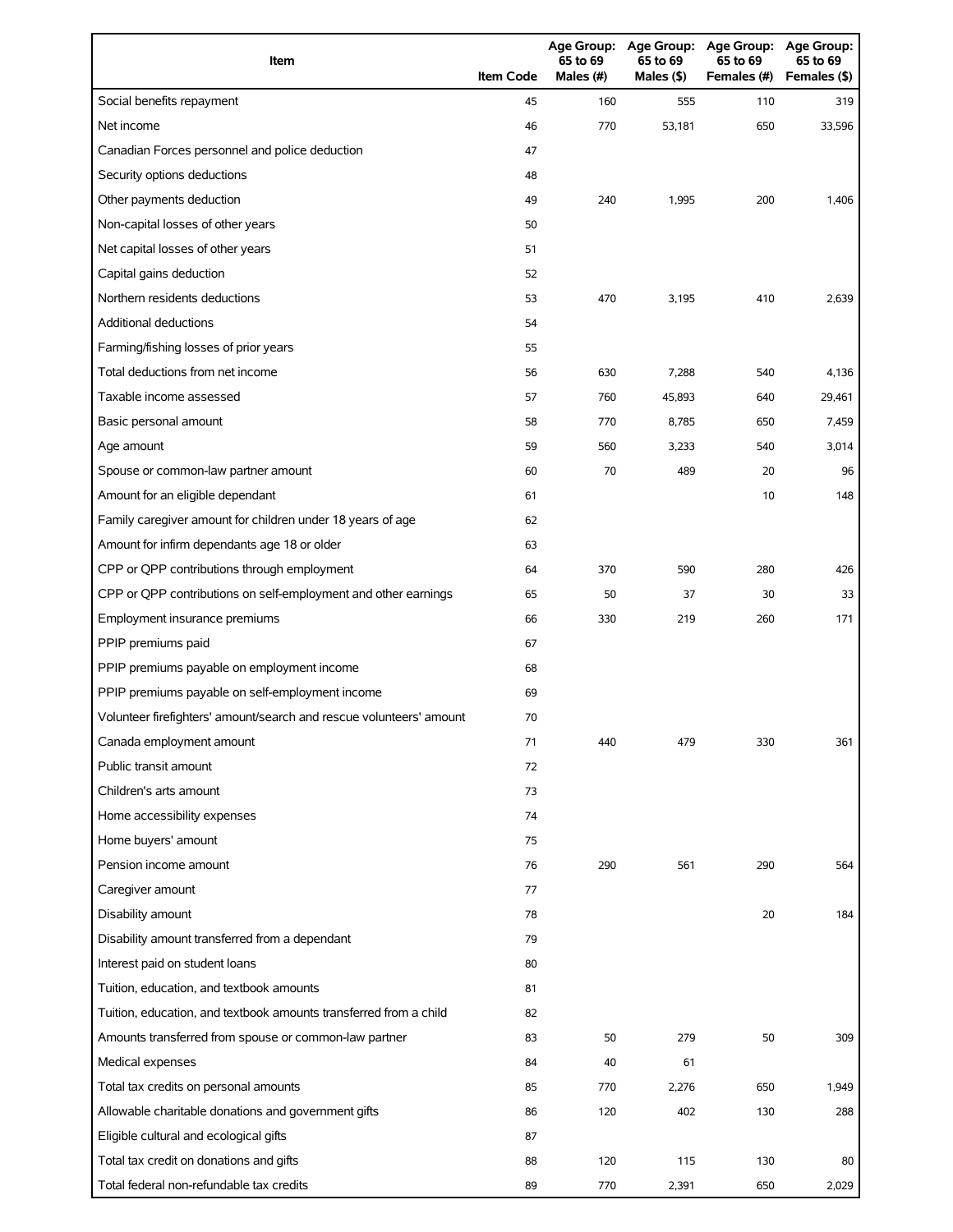| <b>Item</b>                                                 | <b>Item Code</b> | 65 to 69<br>Males (#) | Age Group: Age Group:<br>65 to 69<br>Males $($ \$ $)$ | <b>Age Group:</b><br>65 to 69<br>Females (#) | Age Group:<br>65 to 69<br>Females (\$) |
|-------------------------------------------------------------|------------------|-----------------------|-------------------------------------------------------|----------------------------------------------|----------------------------------------|
| Federal dividend tax credit                                 | 90               | 110                   | 321                                                   | 80                                           | 163                                    |
| Minimum tax carryover                                       | 91               |                       |                                                       |                                              |                                        |
| Basic federal tax                                           | 92               | 470                   | 7,956                                                 | 390                                          | 3,316                                  |
| Federal foreign tax credit                                  | 93               |                       |                                                       | 30                                           | 10                                     |
| Federal political contribution tax credit                   | 94               |                       |                                                       |                                              |                                        |
| Investment tax credit                                       | 95               |                       |                                                       |                                              |                                        |
| Labour-sponsored funds tax credit (federally registered)    | 96               |                       |                                                       |                                              |                                        |
| Labour-sponsored funds tax credit (provincially registered) | 97               |                       |                                                       |                                              |                                        |
| Alternative minimum tax payable                             | 98               |                       |                                                       |                                              |                                        |
| Net federal tax                                             | 99               | 470                   | 7,931                                                 | 390                                          | 3,304                                  |
| CPP contributions on self-employment                        | 100              | 50                    | 74                                                    | 30                                           | 66                                     |
| Social Benefits repayment                                   | 101              | 160                   | 555                                                   | 110                                          | 319                                    |
| Working income tax benefit (WITB)                           | 102              |                       |                                                       |                                              |                                        |
| Children's fitness tax credit                               | 103              |                       |                                                       |                                              |                                        |
| Eligible educator school supply tax credit                  | 104              |                       |                                                       |                                              |                                        |
| Net provincial or territorial tax                           | 105              | 460                   | 3,375                                                 | 370                                          | 1,390                                  |
| Total tax payable                                           | 106              | 490                   | 11,935                                                | 400                                          | 5,078                                  |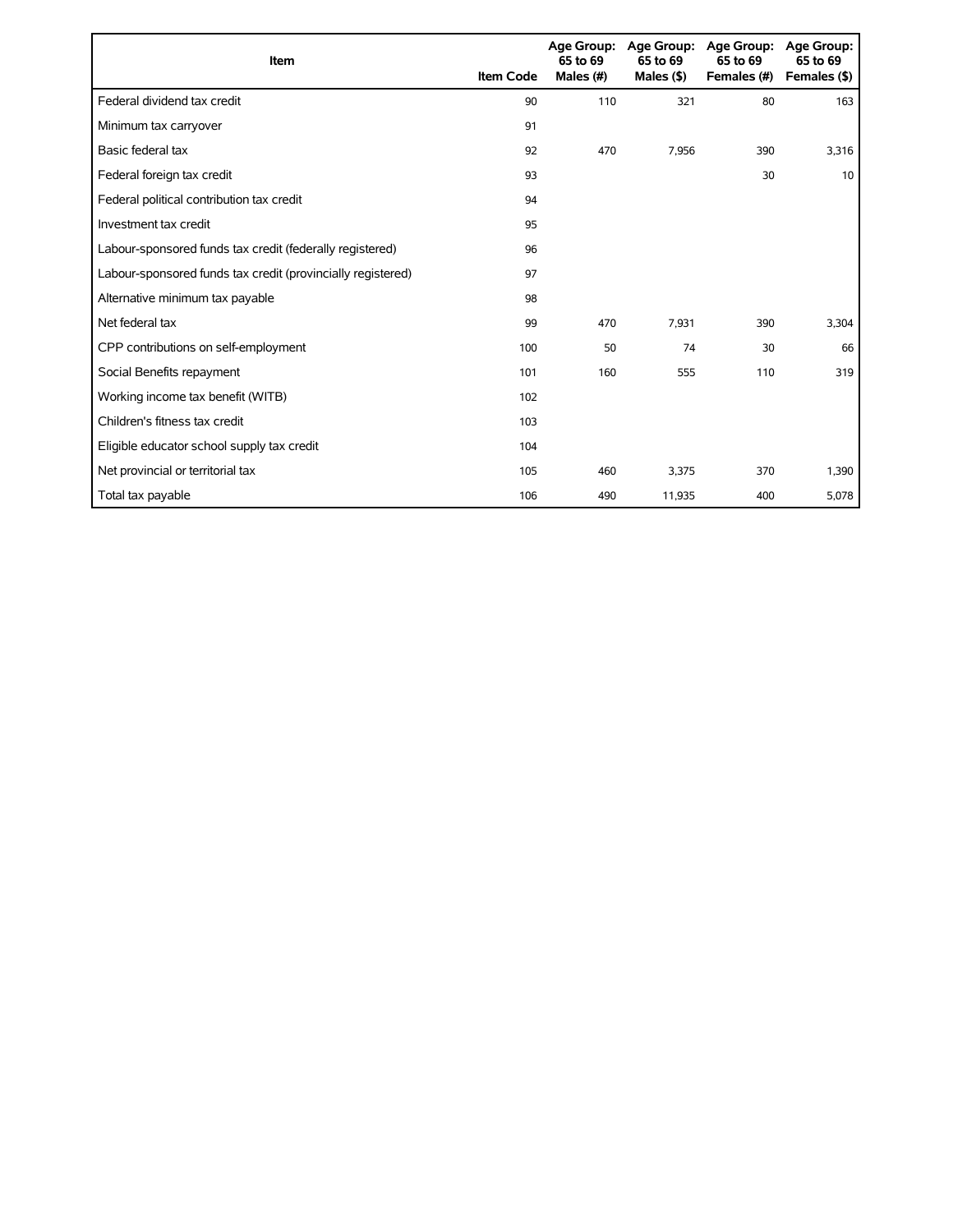| Item                                                                                          | Item<br>Code   | Age<br>Group:<br>70 to 74<br>Males (#) | Age<br>Group:<br>70 to 74<br>Males (\$) | Age<br>Group:<br>70 to 74<br>Females (#) | Age<br>Group:<br>70 to 74<br>Females (\$) |
|-----------------------------------------------------------------------------------------------|----------------|----------------------------------------|-----------------------------------------|------------------------------------------|-------------------------------------------|
| Number of taxable returns                                                                     | $\mathbf{1}$   | 260                                    |                                         | 190                                      |                                           |
| Number of non-taxable returns                                                                 | $\overline{2}$ | 230                                    |                                         | 180                                      |                                           |
| Total number of returns                                                                       | 3              | 480                                    |                                         | 370                                      |                                           |
| Employment income                                                                             | 4              | 190                                    | 9,104                                   | 140                                      | 4,333                                     |
| Commissions (from employment)                                                                 | 5              |                                        |                                         |                                          |                                           |
| Other employment income                                                                       | 6              |                                        |                                         |                                          |                                           |
| Old age security (OAS) pension                                                                | 7              | 460                                    | 3,147                                   | 360                                      | 2,419                                     |
| CPP or QPP benefits                                                                           | 8              | 470                                    | 3,692                                   | 360                                      | 2,662                                     |
| Other pensions and superannuation                                                             | 9              | 210                                    | 6,476                                   | 200                                      | 4,064                                     |
| Elected split-pension amount                                                                  | 10             |                                        |                                         | 60                                       | 764                                       |
| Universal child care benefit (UCCB)                                                           | 11             | 10                                     | 7                                       |                                          |                                           |
| Employment insurance and other benefits                                                       | 12             |                                        |                                         |                                          |                                           |
| Taxable amount of dividends from taxable Canadian corporations                                | 13             |                                        |                                         |                                          |                                           |
| Interest and other investment income                                                          | 14             | 100                                    | 279                                     | 80                                       | 267                                       |
| Net partnership income (limited or non-active partners only)                                  | 15             |                                        |                                         |                                          |                                           |
| Net rental income                                                                             | 16             |                                        |                                         |                                          |                                           |
| Taxable capital gains                                                                         | 17             |                                        |                                         |                                          |                                           |
| RRSP income                                                                                   | 18             |                                        |                                         |                                          |                                           |
| Other income                                                                                  | 19             | 80                                     | 1,028                                   | 50                                       | 233                                       |
| Net business income                                                                           | 20             |                                        |                                         |                                          |                                           |
| Net professional income                                                                       | 21             |                                        |                                         |                                          |                                           |
| Net commission income                                                                         | 22             |                                        |                                         |                                          |                                           |
| Net farming income                                                                            | 23             |                                        |                                         |                                          |                                           |
| Net fishing income                                                                            | 24             |                                        |                                         |                                          |                                           |
| Workers' compensation benefits                                                                | 25             | 20                                     | 172                                     |                                          |                                           |
| Social assistance payments                                                                    | 26             | 150                                    | 484                                     | 120                                      | 334                                       |
| Net federal supplements                                                                       | 27             | 180                                    | 1,009                                   | 130                                      | 682                                       |
| Total income assessed                                                                         | 28             | 480                                    | 28,245                                  | 370                                      | 17,502                                    |
| Registered pension plan (RPP) deduction                                                       | 29             |                                        |                                         |                                          |                                           |
| RRSP/PRPP deduction                                                                           | 30             | 40                                     | 395                                     |                                          |                                           |
| Deduction for elected split-pension amount                                                    | 31             | 100                                    | 1,456                                   |                                          |                                           |
| Annual union, professional, or like dues                                                      | 32             | 40                                     | 31                                      | 30                                       | 31                                        |
| Child care expenses                                                                           | 33             |                                        |                                         |                                          |                                           |
| <b>Business investment loss</b>                                                               | 34             |                                        |                                         |                                          |                                           |
| Moving expenses                                                                               | 35             |                                        |                                         |                                          |                                           |
| Support payments made                                                                         | 36             |                                        |                                         |                                          |                                           |
| Carrying charges and interest expenses                                                        | 37             | 20                                     | 110                                     | 20                                       | 90                                        |
| Deduction for CPP/QPP contributions on self-employment and other earnings                     | 38             |                                        |                                         |                                          |                                           |
| Deduction for provincial parental insurance plan (PPIP) premiums on self-employment<br>income | 39             |                                        |                                         |                                          |                                           |
| Exploration and development expenses                                                          | 40             |                                        |                                         |                                          |                                           |
| Other employment expenses                                                                     | 41             |                                        |                                         |                                          |                                           |
| Clergy residence deduction                                                                    | 42             |                                        |                                         |                                          |                                           |
| Other deductions                                                                              | 43             |                                        |                                         |                                          |                                           |
| Total deductions before adjustments                                                           | 44             | 180                                    | 2,248                                   | 100                                      | 508                                       |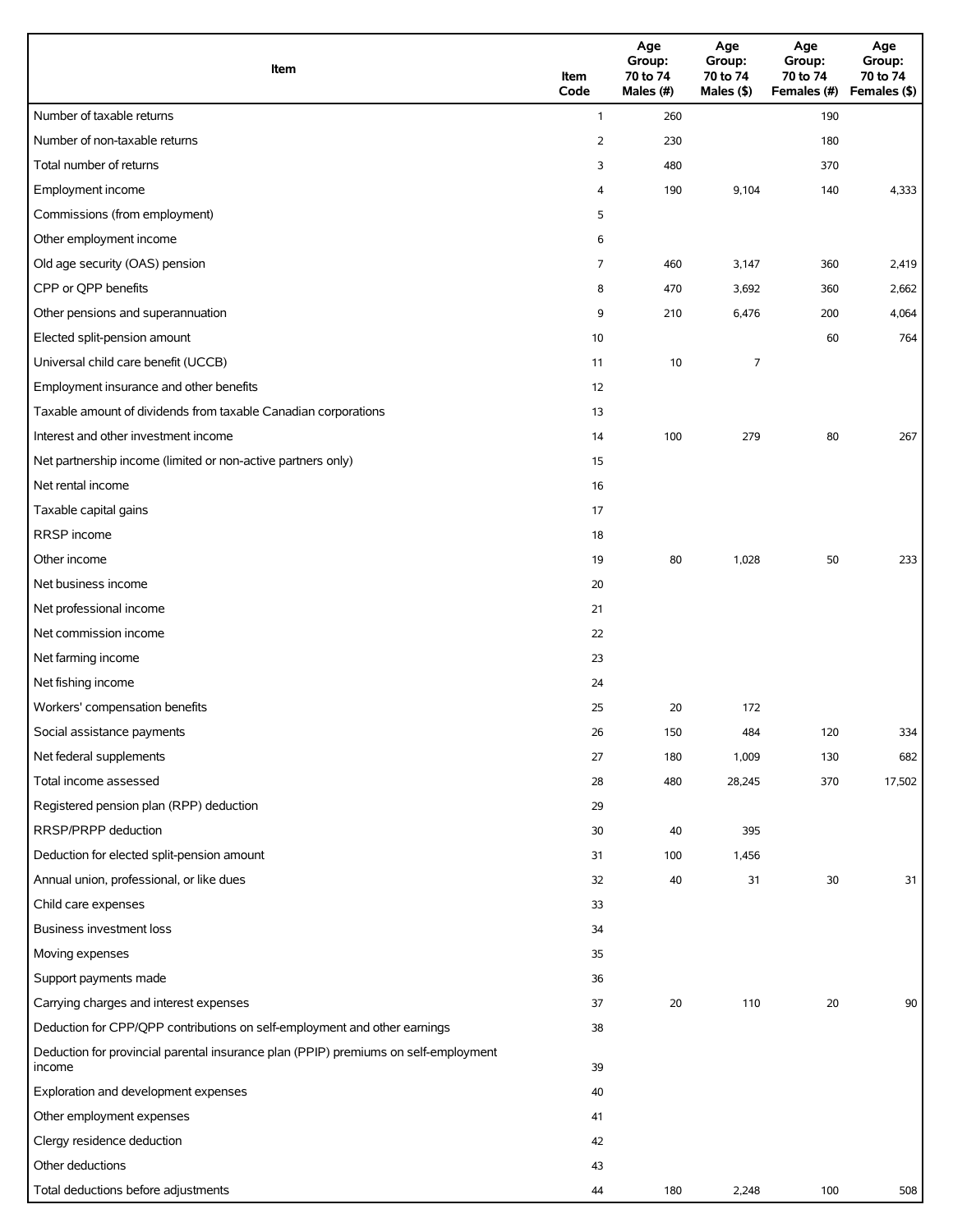| Item                                                                | <b>Item Code</b> | 70 to 74<br>Males $(H)$ | 70 to 74<br>Males (\$) | Age Group: Age Group: Age Group:<br>70 to 74<br>Females (#) | <b>Age Group:</b><br>70 to 74<br>Females (\$) |
|---------------------------------------------------------------------|------------------|-------------------------|------------------------|-------------------------------------------------------------|-----------------------------------------------|
| Social benefits repayment                                           | 45               | 90                      | 384                    | 50                                                          | 185                                           |
| Net income                                                          | 46               | 480                     | 25,621                 | 370                                                         | 16,808                                        |
| Canadian Forces personnel and police deduction                      | 47               |                         |                        |                                                             |                                               |
| Security options deductions                                         | 48               |                         |                        |                                                             |                                               |
| Other payments deduction                                            | 49               | 200                     | 1,665                  | 150                                                         | 1,150                                         |
| Non-capital losses of other years                                   | 50               |                         |                        |                                                             |                                               |
| Net capital losses of other years                                   | 51               |                         |                        |                                                             |                                               |
| Capital gains deduction                                             | 52               |                         |                        |                                                             |                                               |
| Northern residents deductions                                       | 53               | 270                     | 1,691                  | 200                                                         | 1,213                                         |
| Additional deductions                                               | 54               |                         |                        |                                                             |                                               |
| Farming/fishing losses of prior years                               | 55               |                         |                        |                                                             |                                               |
| Total deductions from net income                                    | 56               | 410                     | 3,438                  | 300                                                         | 2,501                                         |
| Taxable income assessed                                             | 57               | 480                     | 22,183                 | 370                                                         | 14,308                                        |
| Basic personal amount                                               | 58               | 480                     | 5,542                  | 370                                                         | 4,269                                         |
| Age amount                                                          | 59               | 410                     | 2,452                  | 330                                                         | 2,021                                         |
| Spouse or common-law partner amount                                 | 60               | 30                      | 205                    |                                                             |                                               |
| Amount for an eligible dependant                                    | 61               |                         |                        |                                                             |                                               |
| Family caregiver amount for children under 18 years of age          | 62               |                         |                        |                                                             |                                               |
| Amount for infirm dependants age 18 or older                        | 63               |                         |                        |                                                             |                                               |
| CPP or QPP contributions through employment                         | 64               |                         |                        |                                                             |                                               |
| CPP or QPP contributions on self-employment and other earnings      | 65               |                         |                        |                                                             |                                               |
| Employment insurance premiums                                       | 66               | 130                     | 70                     | 80                                                          | 46                                            |
| PPIP premiums paid                                                  | 67               |                         |                        |                                                             |                                               |
| PPIP premiums payable on employment income                          | 68               |                         |                        |                                                             |                                               |
| PPIP premiums payable on self-employment income                     | 69               |                         |                        |                                                             |                                               |
| Volunteer firefighters' amount/search and rescue volunteers' amount | 70               |                         |                        |                                                             |                                               |
| Canada employment amount                                            | 71               | 200                     | 216                    | 140                                                         | 144                                           |
| Public transit amount                                               | 72               |                         |                        |                                                             |                                               |
| Children's arts amount                                              | 73               |                         |                        |                                                             |                                               |
| Home accessibility expenses                                         | 74               |                         |                        |                                                             |                                               |
| Home buyers' amount                                                 | 75               |                         |                        |                                                             |                                               |
| Pension income amount                                               | 76               | 230                     | 446                    | 220                                                         | 424                                           |
| Caregiver amount                                                    | 77               |                         |                        |                                                             |                                               |
| Disability amount                                                   | 78               |                         |                        | 20                                                          | 160                                           |
| Disability amount transferred from a dependant                      | 79               |                         |                        |                                                             |                                               |
| Interest paid on student loans                                      | 80               |                         |                        |                                                             |                                               |
| Tuition, education, and textbook amounts                            | 81               |                         |                        |                                                             |                                               |
| Tuition, education, and textbook amounts transferred from a child   | 82               |                         |                        |                                                             |                                               |
| Amounts transferred from spouse or common-law partner               | 83               | 70                      | 472                    | 40                                                          | 200                                           |
| Medical expenses                                                    | 84               |                         |                        |                                                             |                                               |
| Total tax credits on personal amounts                               | 85               | 480                     | 1,461                  | 370                                                         | 1,116                                         |
| Allowable charitable donations and government gifts                 | 86               | 80                      | 337                    | 70                                                          | 153                                           |
| Eligible cultural and ecological gifts                              | 87               |                         |                        |                                                             |                                               |
| Total tax credit on donations and gifts                             | 88               | 80                      | 101                    | 70                                                          | 43                                            |
| Total federal non-refundable tax credits                            | 89               | 480                     | 1,562                  | 370                                                         | 1,159                                         |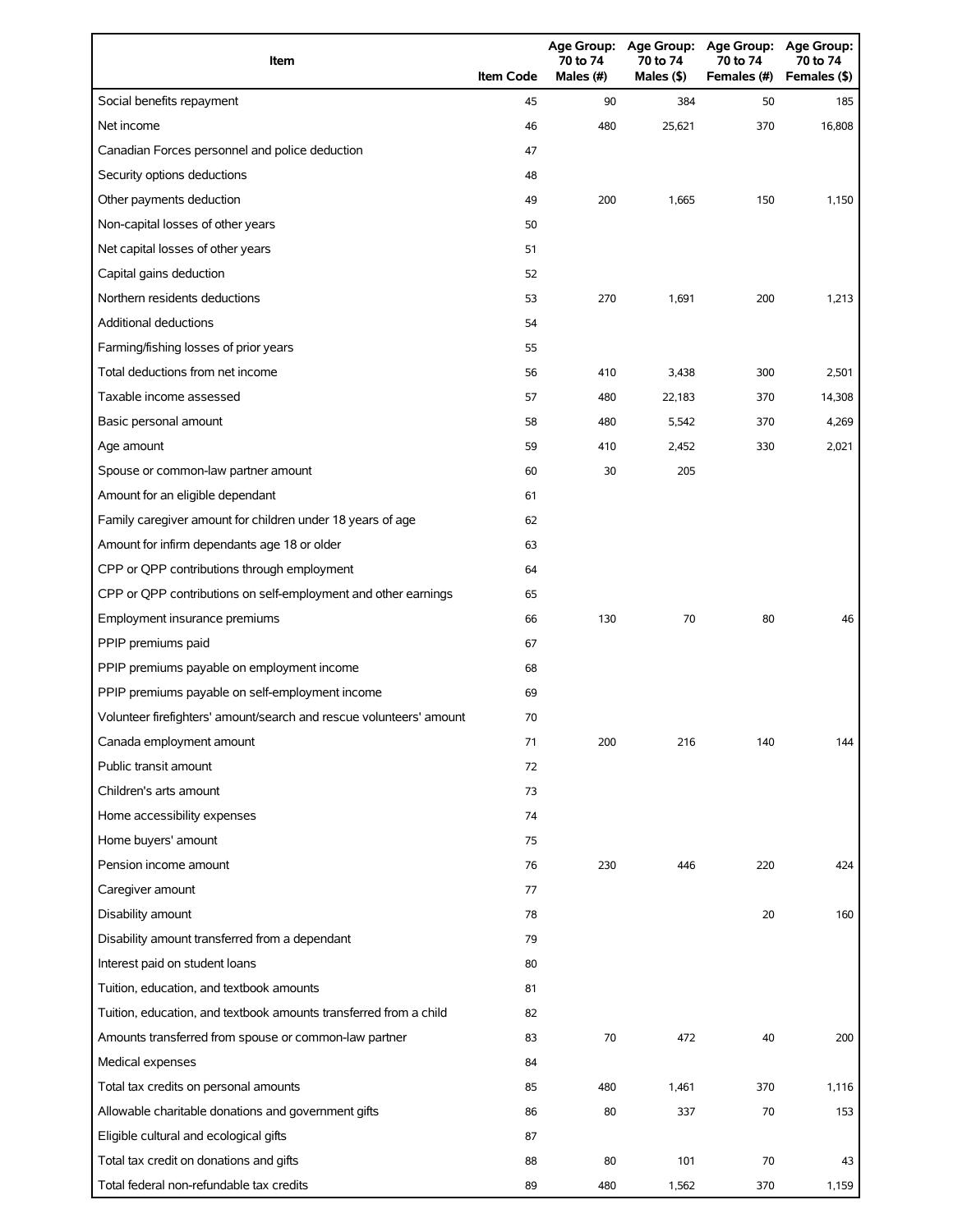| <b>Item</b>                                                 | <b>Item Code</b> | 70 to 74<br>Males (#) | Age Group: Age Group:<br>70 to 74<br>Males $($ \$) | <b>Age Group:</b><br>70 to 74<br>Females (#) | <b>Age Group:</b><br>70 to 74<br>Females (\$) |
|-------------------------------------------------------------|------------------|-----------------------|----------------------------------------------------|----------------------------------------------|-----------------------------------------------|
| Federal dividend tax credit                                 | 90               |                       |                                                    |                                              |                                               |
| Minimum tax carryover                                       | 91               |                       |                                                    |                                              |                                               |
| Basic federal tax                                           | 92               | 260                   | 2.806                                              | 190                                          | 1,523                                         |
| Federal foreign tax credit                                  | 93               |                       |                                                    | 20                                           | 8                                             |
| Federal political contribution tax credit                   | 94               |                       |                                                    | 10                                           |                                               |
| Investment tax credit                                       | 95               |                       |                                                    |                                              |                                               |
| Labour-sponsored funds tax credit (federally registered)    | 96               |                       |                                                    |                                              |                                               |
| Labour-sponsored funds tax credit (provincially registered) | 97               |                       |                                                    |                                              |                                               |
| Alternative minimum tax payable                             | 98               |                       |                                                    |                                              |                                               |
| Net federal tax                                             | 99               | 260                   | 2.786                                              | 190                                          | 1,513                                         |
| CPP contributions on self-employment                        | 100              |                       |                                                    |                                              |                                               |
| Social Benefits repayment                                   | 101              | 90                    | 384                                                | 50                                           | 185                                           |
| Working income tax benefit (WITB)                           | 102              |                       |                                                    |                                              |                                               |
| Children's fitness tax credit                               | 103              |                       |                                                    |                                              |                                               |
| Eligible educator school supply tax credit                  | 104              |                       |                                                    |                                              |                                               |
| Net provincial or territorial tax                           | 105              | 250                   | 1,185                                              |                                              |                                               |
| Total tax payable                                           | 106              | 260                   | 4,358                                              | 190                                          | 2,320                                         |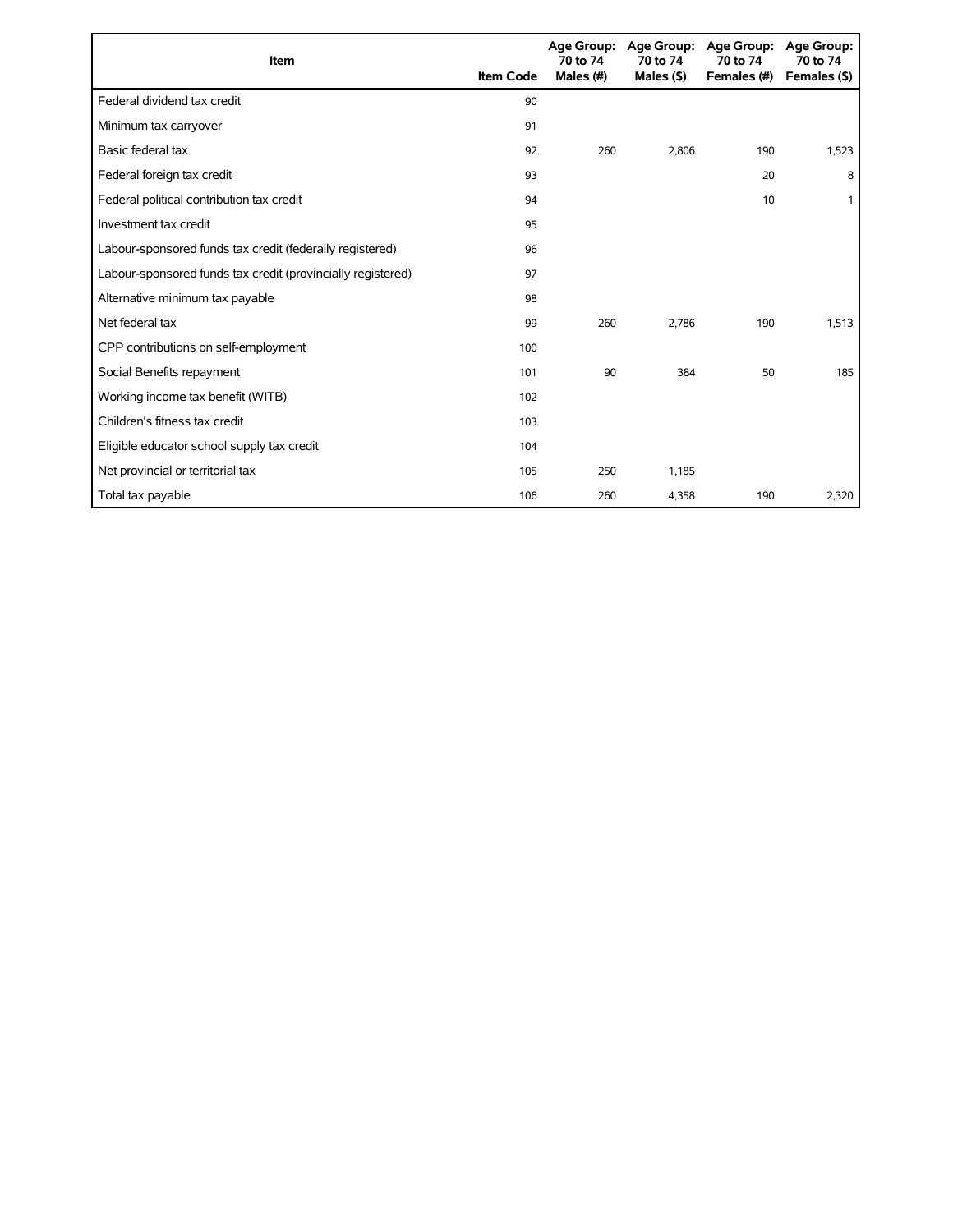| Item                                                                                          | Item<br>Code   | Age<br>Group:<br>75 to 79<br>Males (\$)<br>Males (#) |       | Age<br>Group:<br>75 to 79<br>Females (#) | Age<br>Group:<br>75 to 79<br>Females (\$) |
|-----------------------------------------------------------------------------------------------|----------------|------------------------------------------------------|-------|------------------------------------------|-------------------------------------------|
| Number of taxable returns                                                                     | $\mathbf{1}$   | 90                                                   |       | 80                                       |                                           |
| Number of non-taxable returns                                                                 | $\overline{2}$ | 130                                                  |       | 180                                      |                                           |
| Total number of returns                                                                       | 3              | 210                                                  |       | 260                                      |                                           |
| Employment income                                                                             | 4              | 70                                                   | 1,462 | 50                                       | 731                                       |
| Commissions (from employment)                                                                 | 5              |                                                      |       |                                          |                                           |
| Other employment income                                                                       | 6              |                                                      |       |                                          |                                           |
| Old age security (OAS) pension                                                                | 7              | 210                                                  | 1,367 | 250                                      | 1,682                                     |
| CPP or QPP benefits                                                                           | 8              | 210                                                  | 1,542 | 230                                      | 1,424                                     |
| Other pensions and superannuation                                                             | 9              | 110                                                  | 2,301 | 100                                      | 1,774                                     |
| Elected split-pension amount                                                                  | 10             |                                                      |       |                                          |                                           |
| Universal child care benefit (UCCB)                                                           | 11             |                                                      |       |                                          |                                           |
| Employment insurance and other benefits                                                       | 12             |                                                      |       |                                          |                                           |
| Taxable amount of dividends from taxable Canadian corporations                                | 13             |                                                      |       |                                          |                                           |
| Interest and other investment income                                                          | 14             |                                                      |       |                                          |                                           |
| Net partnership income (limited or non-active partners only)                                  | 15             |                                                      |       |                                          |                                           |
| Net rental income                                                                             | 16             |                                                      |       |                                          |                                           |
| Taxable capital gains                                                                         | 17             |                                                      |       |                                          |                                           |
| RRSP income                                                                                   | 18             |                                                      |       |                                          |                                           |
| Other income                                                                                  | 19             |                                                      |       | 40                                       | 198                                       |
| Net business income                                                                           | 20             |                                                      |       |                                          |                                           |
| Net professional income                                                                       | 21             |                                                      |       |                                          |                                           |
| Net commission income                                                                         | 22             |                                                      |       |                                          |                                           |
| Net farming income                                                                            | 23             |                                                      |       |                                          |                                           |
| Net fishing income                                                                            | 24             |                                                      |       |                                          |                                           |
| Workers' compensation benefits                                                                | 25             | 10                                                   | 90    |                                          |                                           |
| Social assistance payments                                                                    | 26             |                                                      |       | 130                                      | 385                                       |
| Net federal supplements                                                                       | 27             |                                                      |       | 150                                      | 899                                       |
| Total income assessed                                                                         | 28             | 210                                                  | 8,900 | 260                                      | 7,823                                     |
| Registered pension plan (RPP) deduction                                                       | 29             |                                                      |       |                                          |                                           |
| RRSP/PRPP deduction                                                                           | 30             |                                                      |       |                                          |                                           |
| Deduction for elected split-pension amount                                                    | 31             | 40                                                   | 310   |                                          |                                           |
| Annual union, professional, or like dues                                                      | 32             |                                                      |       |                                          |                                           |
| Child care expenses                                                                           | 33             |                                                      |       |                                          |                                           |
| Business investment loss                                                                      | 34             |                                                      |       |                                          |                                           |
| Moving expenses                                                                               | 35             |                                                      |       |                                          |                                           |
| Support payments made                                                                         | 36             |                                                      |       |                                          |                                           |
| Carrying charges and interest expenses                                                        | 37             |                                                      |       |                                          |                                           |
| Deduction for CPP/QPP contributions on self-employment and other earnings                     | 38             |                                                      |       |                                          |                                           |
| Deduction for provincial parental insurance plan (PPIP) premiums on self-employment<br>income | 39             |                                                      |       |                                          |                                           |
| Exploration and development expenses                                                          | 40             |                                                      |       |                                          |                                           |
| Other employment expenses                                                                     | 41             |                                                      |       |                                          |                                           |
| Clergy residence deduction                                                                    | 42             |                                                      |       |                                          |                                           |
| Other deductions                                                                              | 43             |                                                      |       |                                          |                                           |
| Total deductions before adjustments                                                           | 44             | 50                                                   | 393   |                                          |                                           |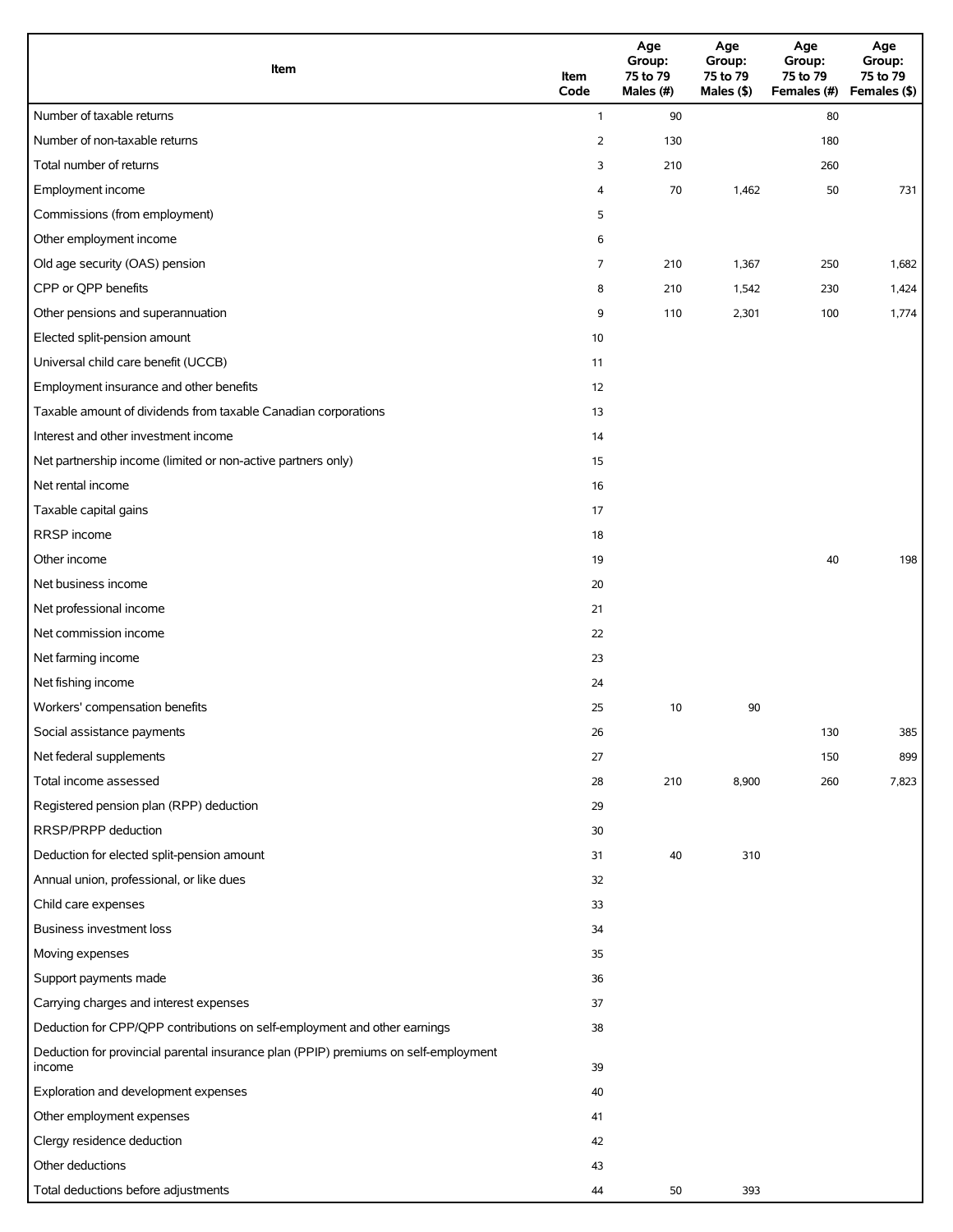| Item                                                                | <b>Item Code</b> | 75 to 79<br>Males (#) | 75 to 79<br>Males (\$) | Age Group: Age Group: Age Group:<br>75 to 79<br>Females (#) | <b>Age Group:</b><br>75 to 79<br>Females (\$) |
|---------------------------------------------------------------------|------------------|-----------------------|------------------------|-------------------------------------------------------------|-----------------------------------------------|
| Social benefits repayment                                           | 45               | 20                    | 86                     |                                                             |                                               |
| Net income                                                          | 46               | 210                   | 8,421                  | 260                                                         | 7,564                                         |
| Canadian Forces personnel and police deduction                      | 47               |                       |                        |                                                             |                                               |
| Security options deductions                                         | 48               |                       |                        |                                                             |                                               |
| Other payments deduction                                            | 49               | 120                   | 892                    | 180                                                         | 1,355                                         |
| Non-capital losses of other years                                   | 50               |                       |                        |                                                             |                                               |
| Net capital losses of other years                                   | 51               |                       |                        |                                                             |                                               |
| Capital gains deduction                                             | 52               |                       |                        |                                                             |                                               |
| Northern residents deductions                                       | 53               | 100                   | 559                    | 100                                                         | 511                                           |
| Additional deductions                                               | 54               |                       |                        |                                                             |                                               |
| Farming/fishing losses of prior years                               | 55               |                       |                        |                                                             |                                               |
| Total deductions from net income                                    | 56               | 180                   | 1,456                  | 230                                                         | 1,868                                         |
| Taxable income assessed                                             | 57               | 210                   | 6,965                  | 250                                                         | 5,700                                         |
| Basic personal amount                                               | 58               | 210                   | 2,455                  | 260                                                         | 2,960                                         |
| Age amount                                                          | 59               | 200                   | 1,266                  | 250                                                         | 1,693                                         |
| Spouse or common-law partner amount                                 | 60               | 10                    | 75                     |                                                             |                                               |
| Amount for an eligible dependant                                    | 61               |                       |                        |                                                             |                                               |
| Family caregiver amount for children under 18 years of age          | 62               |                       |                        |                                                             |                                               |
| Amount for infirm dependants age 18 or older                        | 63               |                       |                        |                                                             |                                               |
| CPP or QPP contributions through employment                         | 64               |                       |                        |                                                             |                                               |
| CPP or QPP contributions on self-employment and other earnings      | 65               |                       |                        |                                                             |                                               |
| Employment insurance premiums                                       | 66               | 40                    | 16                     |                                                             |                                               |
| PPIP premiums paid                                                  | 67               |                       |                        |                                                             |                                               |
| PPIP premiums payable on employment income                          | 68               |                       |                        |                                                             |                                               |
| PPIP premiums payable on self-employment income                     | 69               |                       |                        |                                                             |                                               |
| Volunteer firefighters' amount/search and rescue volunteers' amount | 70               |                       |                        |                                                             |                                               |
| Canada employment amount                                            | 71               | 80                    | 77                     | 60                                                          | 51                                            |
| Public transit amount                                               | 72               |                       |                        |                                                             |                                               |
| Children's arts amount                                              | 73               |                       |                        |                                                             |                                               |
| Home accessibility expenses                                         | 74               |                       |                        |                                                             |                                               |
| Home buyers' amount                                                 | 75               |                       |                        |                                                             |                                               |
| Pension income amount                                               | 76               | 110                   | 216                    | 110                                                         | 216                                           |
| Caregiver amount                                                    | 77               |                       |                        |                                                             |                                               |
| Disability amount                                                   | 78               |                       |                        |                                                             |                                               |
| Disability amount transferred from a dependant                      | 79               |                       |                        |                                                             |                                               |
| Interest paid on student loans                                      | 80               |                       |                        |                                                             |                                               |
| Tuition, education, and textbook amounts                            | 81               |                       |                        |                                                             |                                               |
| Tuition, education, and textbook amounts transferred from a child   | 82               |                       |                        |                                                             |                                               |
| Amounts transferred from spouse or common-law partner               | 83               | 30                    | 207                    | 30                                                          | 171                                           |
| Medical expenses                                                    | 84               |                       |                        |                                                             |                                               |
| Total tax credits on personal amounts                               | 85               | 210                   | 665                    | 260                                                         | 786                                           |
| Allowable charitable donations and government gifts                 | 86               | 30                    | 63                     | 40                                                          | 44                                            |
| Eligible cultural and ecological gifts                              | 87               |                       |                        |                                                             |                                               |
| Total tax credit on donations and gifts                             | 88               | 30                    | 18                     | 40                                                          | 12                                            |
| Total federal non-refundable tax credits                            | 89               | 210                   | 683                    | 260                                                         | 797                                           |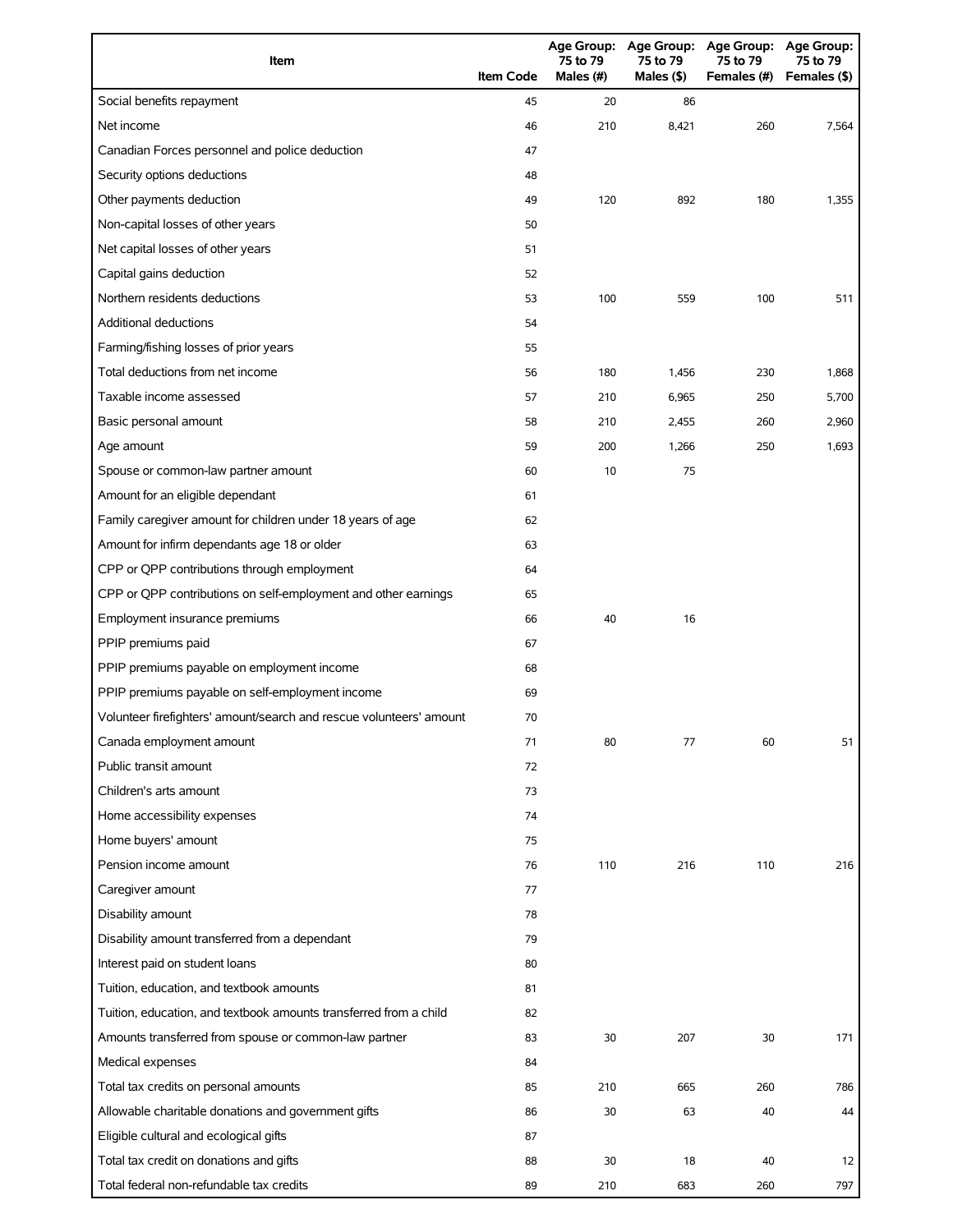| <b>Item</b>                                                 | <b>Item Code</b> | Age Group:<br>75 to 79<br>Males (#) | 75 to 79<br>Males (\$) | Age Group: Age Group:<br>75 to 79<br>Females (#) | Age Group:<br>75 to 79<br>Females (\$) |
|-------------------------------------------------------------|------------------|-------------------------------------|------------------------|--------------------------------------------------|----------------------------------------|
| Federal dividend tax credit                                 | 90               |                                     |                        |                                                  |                                        |
| Minimum tax carryover                                       | 91               |                                     |                        |                                                  |                                        |
| Basic federal tax                                           | 92               | 90                                  | 620                    | 80                                               | 384                                    |
| Federal foreign tax credit                                  | 93               |                                     |                        |                                                  |                                        |
| Federal political contribution tax credit                   | 94               |                                     |                        |                                                  |                                        |
| Investment tax credit                                       | 95               |                                     |                        |                                                  |                                        |
| Labour-sponsored funds tax credit (federally registered)    | 96               |                                     |                        |                                                  |                                        |
| Labour-sponsored funds tax credit (provincially registered) | 97               |                                     |                        |                                                  |                                        |
| Alternative minimum tax payable                             | 98               |                                     |                        |                                                  |                                        |
| Net federal tax                                             | 99               | 90                                  | 615                    | 80                                               | 383                                    |
| CPP contributions on self-employment                        | 100              |                                     |                        |                                                  |                                        |
| Social Benefits repayment                                   | 101              | 20                                  | 86                     |                                                  |                                        |
| Working income tax benefit (WITB)                           | 102              |                                     |                        |                                                  |                                        |
| Children's fitness tax credit                               | 103              |                                     |                        |                                                  |                                        |
| Eligible educator school supply tax credit                  | 104              |                                     |                        |                                                  |                                        |
| Net provincial or territorial tax                           | 105              | 80                                  | 243                    | 70                                               | 155                                    |
| Total tax payable                                           | 106              | 90                                  | 944                    | 80                                               | 574                                    |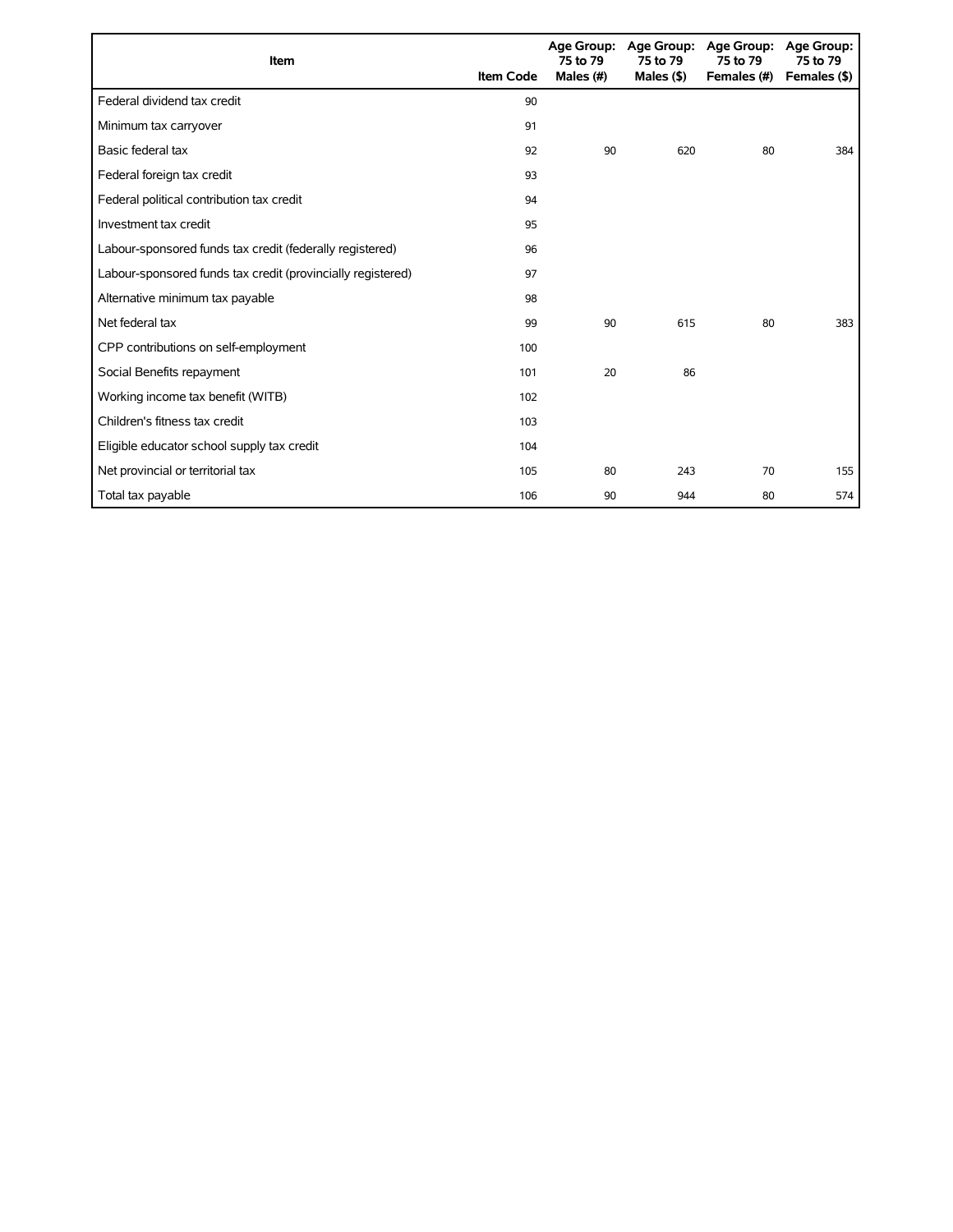| Item                                                                                          | Item<br>Code   | Age<br>Group:<br>80 and<br>over Males<br>(#) | Age<br>Group:<br>80 and<br>over Males<br>(5) | Age<br>Group:<br>80 and<br>over<br>Females (#) | Age<br>Group:<br>80 and<br>over<br>Females (\$) |
|-----------------------------------------------------------------------------------------------|----------------|----------------------------------------------|----------------------------------------------|------------------------------------------------|-------------------------------------------------|
| Number of taxable returns                                                                     | $\mathbf{1}$   | 80                                           |                                              | 60                                             |                                                 |
| Number of non-taxable returns                                                                 | $\overline{2}$ | 190                                          |                                              | 220                                            |                                                 |
| Total number of returns                                                                       | 3              | 270                                          |                                              | 280                                            |                                                 |
| Employment income                                                                             | 4              | 40                                           | 557                                          | 30                                             | 138                                             |
| Commissions (from employment)                                                                 | 5              |                                              |                                              |                                                |                                                 |
| Other employment income                                                                       | 6              |                                              |                                              |                                                |                                                 |
| Old age security (OAS) pension                                                                | 7              | 270                                          | 1,712                                        | 270                                            | 1,770                                           |
| CPP or QPP benefits                                                                           | 8              | 260                                          | 1,744                                        | 230                                            | 1,472                                           |
| Other pensions and superannuation                                                             | 9              | 100                                          | 1,926                                        | 110                                            | 1,435                                           |
| Elected split-pension amount                                                                  | 10             |                                              |                                              | 10                                             | 115                                             |
| Universal child care benefit (UCCB)                                                           | 11             |                                              |                                              |                                                |                                                 |
| Employment insurance and other benefits                                                       | 12             |                                              |                                              |                                                |                                                 |
| Taxable amount of dividends from taxable Canadian corporations                                | 13             |                                              |                                              |                                                |                                                 |
| Interest and other investment income                                                          | 14             |                                              |                                              |                                                |                                                 |
| Net partnership income (limited or non-active partners only)                                  | 15             |                                              |                                              |                                                |                                                 |
| Net rental income                                                                             | 16             |                                              |                                              |                                                |                                                 |
| Taxable capital gains                                                                         | 17             |                                              |                                              |                                                |                                                 |
| RRSP income                                                                                   | 18             |                                              |                                              |                                                |                                                 |
| Other income                                                                                  | 19             |                                              |                                              |                                                |                                                 |
| Net business income                                                                           | 20             |                                              |                                              |                                                |                                                 |
| Net professional income                                                                       | 21             |                                              |                                              |                                                |                                                 |
| Net commission income                                                                         | 22             |                                              |                                              |                                                |                                                 |
| Net farming income                                                                            | 23             |                                              |                                              |                                                |                                                 |
| Net fishing income                                                                            | 24             |                                              |                                              |                                                |                                                 |
| Workers' compensation benefits                                                                | 25             |                                              |                                              |                                                |                                                 |
| Social assistance payments                                                                    | 26             |                                              |                                              | 170                                            | 479                                             |
| Net federal supplements                                                                       | 27             | 170                                          | 1,008                                        | 200                                            | 1,298                                           |
| Total income assessed                                                                         | 28             | 270                                          | 9,226                                        | 280                                            | 7,248                                           |
| Registered pension plan (RPP) deduction                                                       | 29             |                                              |                                              |                                                |                                                 |
| RRSP/PRPP deduction                                                                           | 30             |                                              |                                              |                                                |                                                 |
| Deduction for elected split-pension amount                                                    | 31             |                                              |                                              |                                                |                                                 |
| Annual union, professional, or like dues                                                      | 32             |                                              |                                              |                                                |                                                 |
| Child care expenses                                                                           | 33             |                                              |                                              |                                                |                                                 |
| Business investment loss                                                                      | 34             |                                              |                                              |                                                |                                                 |
| Moving expenses                                                                               | 35             |                                              |                                              |                                                |                                                 |
| Support payments made                                                                         | 36             |                                              |                                              |                                                |                                                 |
| Carrying charges and interest expenses                                                        | 37             |                                              |                                              |                                                |                                                 |
| Deduction for CPP/QPP contributions on self-employment and other earnings                     | 38             |                                              |                                              |                                                |                                                 |
| Deduction for provincial parental insurance plan (PPIP) premiums on self-employment<br>income | 39             |                                              |                                              |                                                |                                                 |
| Exploration and development expenses                                                          | 40             |                                              |                                              |                                                |                                                 |
| Other employment expenses                                                                     | 41             |                                              |                                              |                                                |                                                 |
| Clergy residence deduction                                                                    | 42             |                                              |                                              |                                                |                                                 |
| Other deductions                                                                              | 43             |                                              |                                              |                                                |                                                 |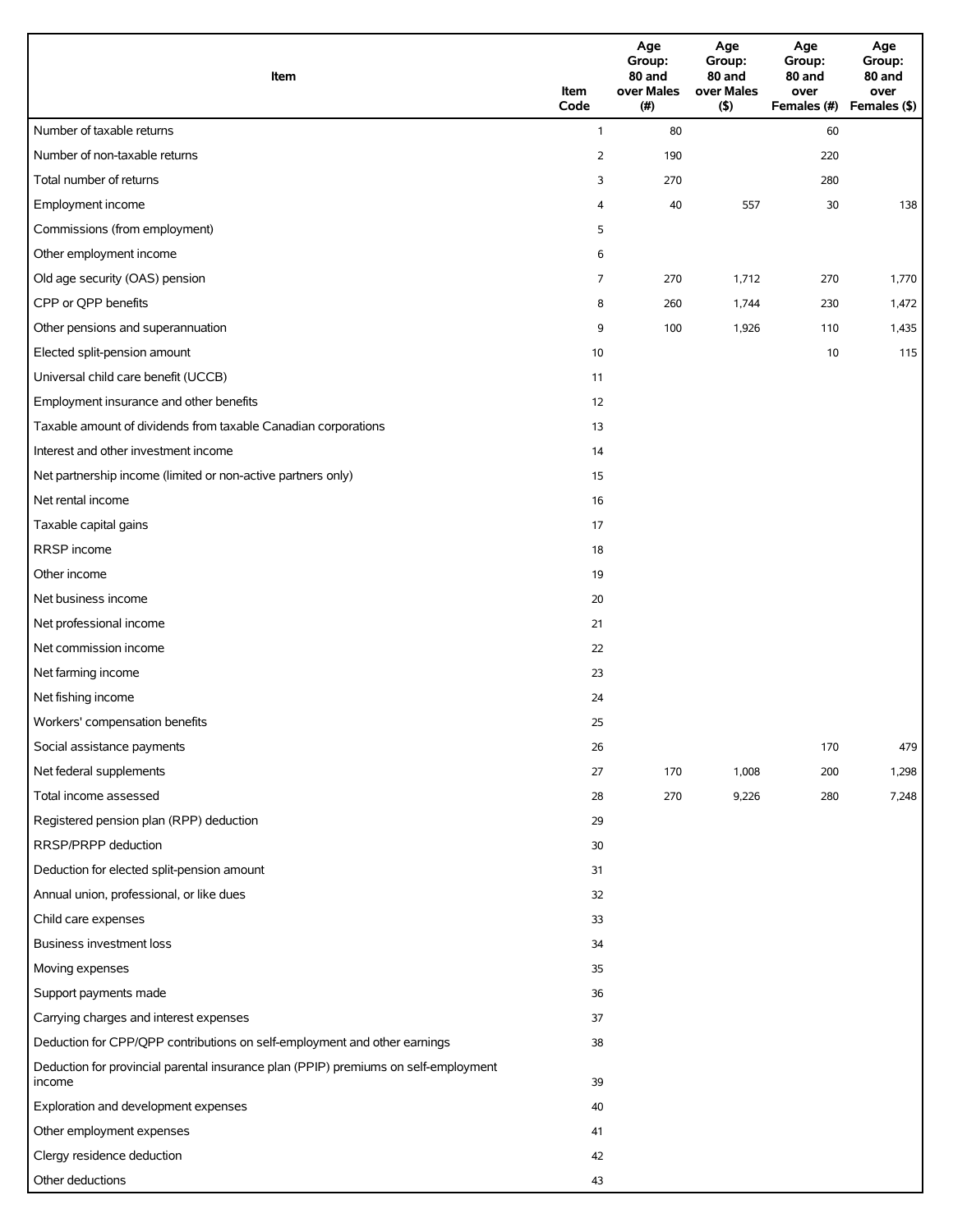| Item                                                                |                  | 80 and<br>over Males | 80 and<br>over Males | Age Group: Age Group: Age Group: Age Group:<br>80 and<br>over | 80 and<br>over |
|---------------------------------------------------------------------|------------------|----------------------|----------------------|---------------------------------------------------------------|----------------|
|                                                                     | <b>Item Code</b> | (# )                 | (5)                  | Females (#)                                                   | Females (\$)   |
| Total deductions before adjustments                                 | 44               | 40                   | 354                  |                                                               |                |
| Social benefits repayment                                           | 45               |                      |                      |                                                               |                |
| Net income                                                          | 46               | 270                  | 8,835                | 280                                                           | 7,188          |
| Canadian Forces personnel and police deduction                      | 47               |                      |                      |                                                               |                |
| Security options deductions                                         | 48               |                      |                      |                                                               |                |
| Other payments deduction                                            | 49               | 190                  | 1,588                | 210                                                           | 1,830          |
| Non-capital losses of other years                                   | 50               |                      |                      |                                                               |                |
| Net capital losses of other years                                   | 51               |                      |                      |                                                               |                |
| Capital gains deduction                                             | 52               |                      |                      |                                                               |                |
| Northern residents deductions                                       | 53               | 100                  | 537                  | 100                                                           | 505            |
| Additional deductions                                               | 54               |                      |                      |                                                               |                |
| Farming/fishing losses of prior years                               | 55               |                      |                      |                                                               |                |
| Total deductions from net income                                    | 56               | 250                  | 2,420                | 250                                                           | 2,343          |
| Taxable income assessed                                             | 57               | 270                  | 6,416                | 270                                                           | 4,846          |
| Basic personal amount                                               | 58               | 270                  | 3,104                | 280                                                           | 3,167          |
| Age amount                                                          | 59               | 260                  | 1,732                | 270                                                           | 1,866          |
| Spouse or common-law partner amount                                 | 60               |                      |                      |                                                               |                |
| Amount for an eligible dependant                                    | 61               |                      |                      |                                                               |                |
| Family caregiver amount for children under 18 years of age          | 62               |                      |                      |                                                               |                |
| Amount for infirm dependants age 18 or older                        | 63               |                      |                      |                                                               |                |
| CPP or QPP contributions through employment                         | 64               |                      |                      |                                                               |                |
| CPP or QPP contributions on self-employment and other earnings      | 65               |                      |                      |                                                               |                |
| Employment insurance premiums                                       | 66               | 10                   | 5                    |                                                               |                |
| PPIP premiums paid                                                  | 67               |                      |                      |                                                               |                |
| PPIP premiums payable on employment income                          | 68               |                      |                      |                                                               |                |
| PPIP premiums payable on self-employment income                     | 69               |                      |                      |                                                               |                |
| Volunteer firefighters' amount/search and rescue volunteers' amount | 70               |                      |                      |                                                               |                |
| Canada employment amount                                            | 71               | 50                   | 39                   | 30                                                            | 24             |
| Public transit amount                                               | 72               |                      |                      |                                                               |                |
| Children's arts amount                                              | 73               |                      |                      |                                                               |                |
| Home accessibility expenses                                         | 74               |                      |                      |                                                               |                |
| Home buyers' amount                                                 | 75               |                      |                      |                                                               |                |
| Pension income amount                                               | 76               | 110                  | 194                  | 110                                                           | 214            |
| Caregiver amount                                                    | 77               |                      |                      |                                                               |                |
| Disability amount                                                   | 78               |                      |                      |                                                               |                |
| Disability amount transferred from a dependant                      | 79               |                      |                      |                                                               |                |
| Interest paid on student loans                                      | 80               |                      |                      |                                                               |                |
| Tuition, education, and textbook amounts                            | 81               |                      |                      |                                                               |                |
| Tuition, education, and textbook amounts transferred from a child   | 82               |                      |                      |                                                               |                |
| Amounts transferred from spouse or common-law partner               | 83               | 60                   | 338                  |                                                               |                |
| Medical expenses                                                    | 84               |                      |                      |                                                               |                |
| Total tax credits on personal amounts                               | 85               | 270                  | 845                  | 280                                                           | 835            |
| Allowable charitable donations and government gifts                 | 86               | 30                   | 132                  |                                                               |                |
| Eligible cultural and ecological gifts                              | 87               |                      |                      |                                                               |                |